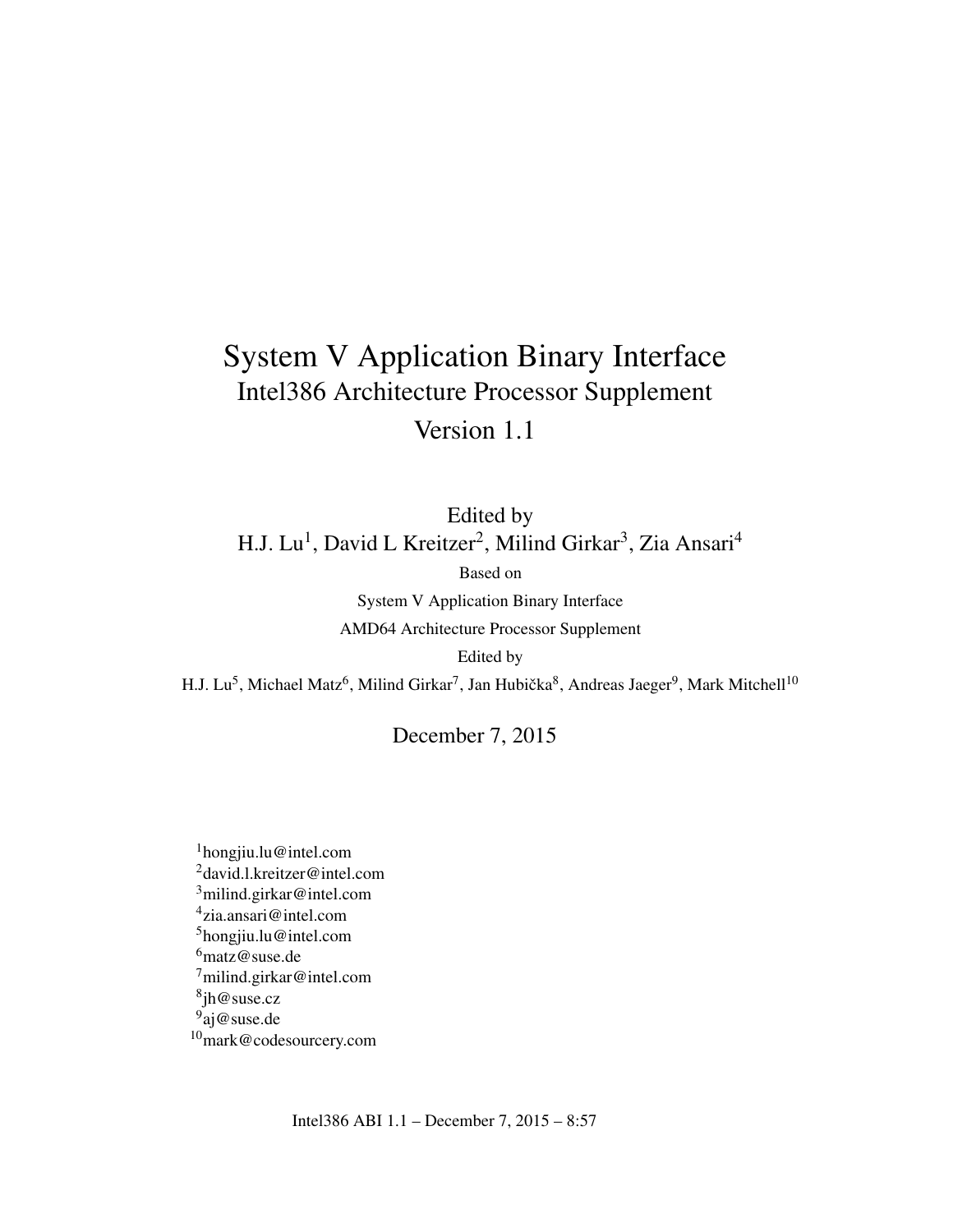# **Contents**

| $\mathbf{1}$   |     | 5<br><b>About this Document</b>                       |
|----------------|-----|-------------------------------------------------------|
|                | 1.1 | 5                                                     |
|                | 1.2 | 6                                                     |
| $\overline{2}$ |     | $\overline{7}$<br><b>Low Level System Information</b> |
|                | 2.1 | $\overline{7}$                                        |
|                |     | $\tau$<br>2.1.1                                       |
|                | 2.2 | 9                                                     |
|                |     | 10<br>2.2.1                                           |
|                |     | 10<br>2.2.2                                           |
|                |     | Parameter Passing and Returning Values<br>2.2.3<br>11 |
|                |     | 16<br>2.2.4                                           |
|                | 2.3 | 17                                                    |
|                |     | 17<br>Initial Stack and Register State<br>2.3.1       |
|                |     | 20<br>2.3.2                                           |
|                |     | 20<br>2.3.3                                           |
|                | 2.4 | 23                                                    |
|                |     | 24<br>2.4.1<br>DWARF Release Number                   |
|                |     | DWARF Register Number Mapping<br>24<br>2.4.2          |
|                | 2.5 | 24                                                    |
| 3              |     | <b>Object Files</b><br>28                             |
|                | 3.1 | 28                                                    |
|                |     | 28<br>3.1.1                                           |
|                |     | 28<br>3.1.2                                           |
|                | 3.2 | 33                                                    |
|                | 3.3 | 34                                                    |
|                |     | 34<br>3.3.1                                           |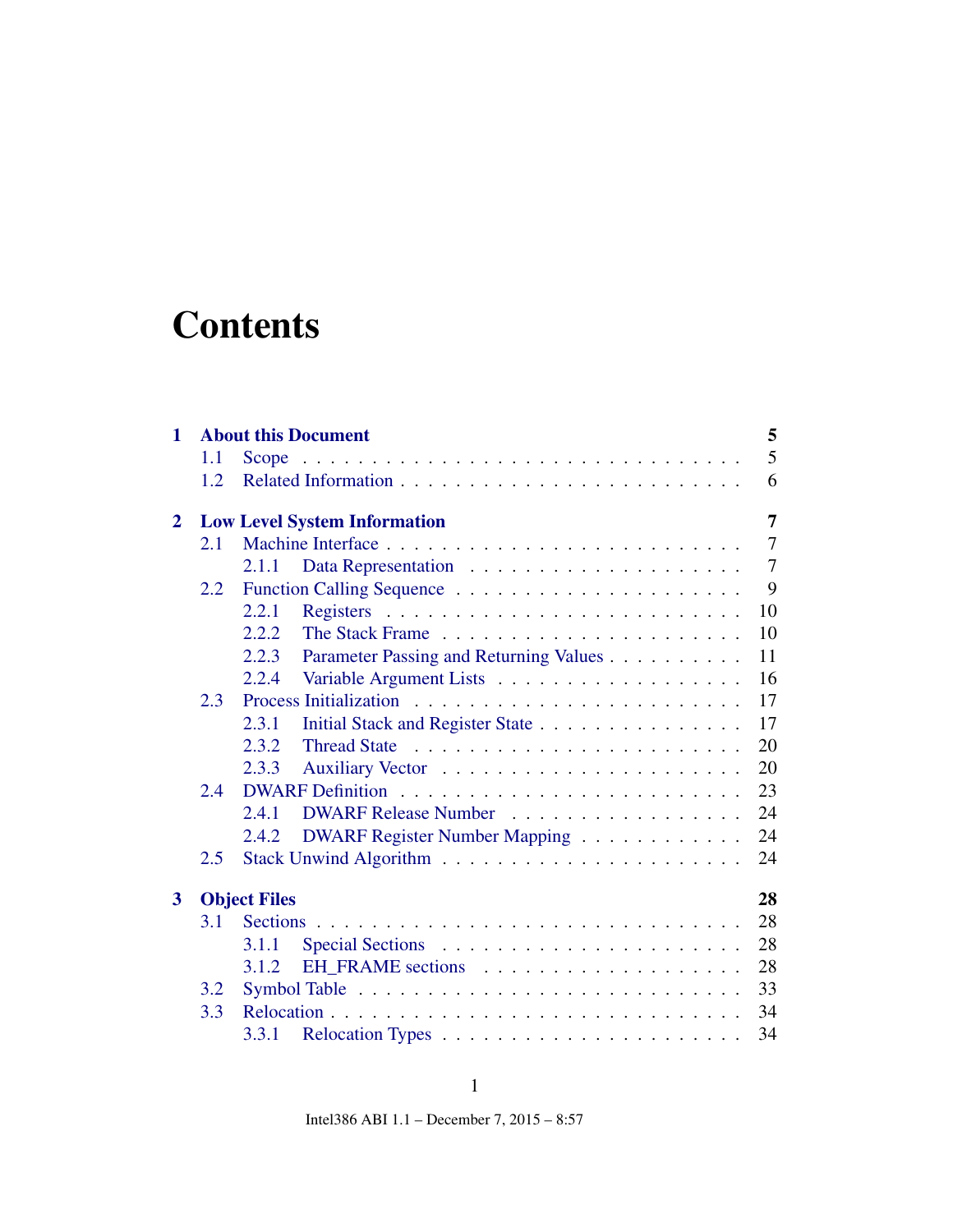| 4 |     | <b>Libraries</b>                          | 39 |
|---|-----|-------------------------------------------|----|
|   | 4.1 |                                           | 39 |
|   |     | Exception Handler Framework<br>4.1.1      | 40 |
|   |     | 4.1.2                                     | 42 |
|   |     | 4.1.3                                     | 45 |
|   |     | 4.1.4<br>Exception Object Management      | 48 |
|   |     | 4.1.5                                     | 48 |
|   |     | 4.1.6                                     | 50 |
| 5 |     | <b>Conventions</b>                        | 55 |
|   |     |                                           | 56 |
| 6 |     | <b>Intel MPX Extension</b>                | 57 |
|   | 6.1 | Parameter Passing and Returning of Values | 57 |
|   |     | 6.1.1                                     | 57 |
|   |     | 6.1.2                                     | 58 |
|   |     | <b>A</b> Linker Optimization              | 59 |
|   | A.1 | Combine GOTPLT and GOT Slots              | 59 |
|   | A.2 | Optimize R_386_GOT32X Relocation          | 60 |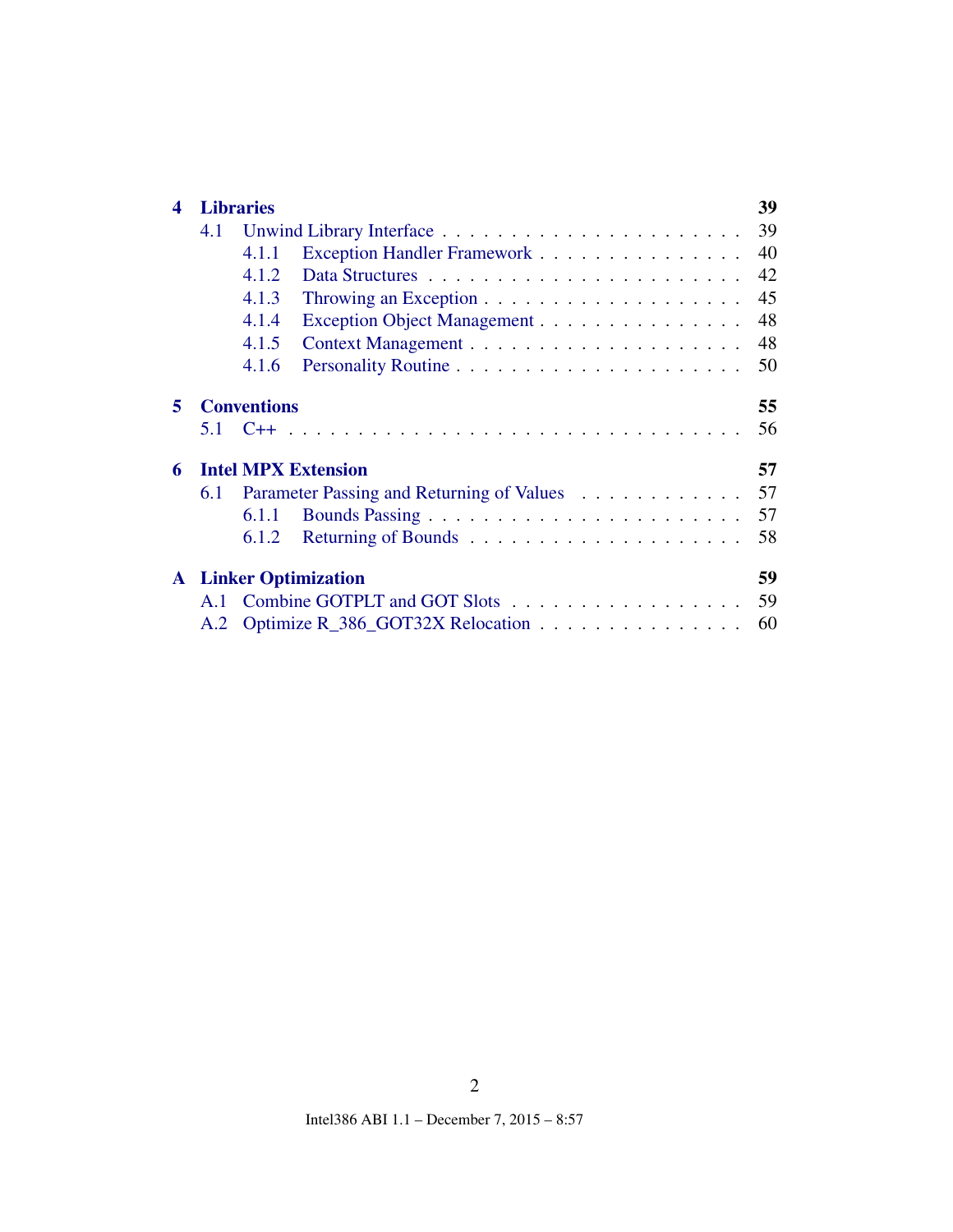# List of Tables

| 2.1  | 8 <sup>8</sup>                                          |  |
|------|---------------------------------------------------------|--|
| 2.2  | 11                                                      |  |
| 2.3  | 13                                                      |  |
| 2.4  | Return Value Locations for Fundamental Data Types<br>14 |  |
| 2.5  | 15                                                      |  |
| 2.6  | 15<br>Register Allocation for Parameter Passing Example |  |
| 2.7  | 16                                                      |  |
| 2.8  | 17                                                      |  |
| 2.9  | 18                                                      |  |
| 2.10 | 18                                                      |  |
|      | 19                                                      |  |
|      | 20                                                      |  |
|      | 21                                                      |  |
|      | 2.14 DWARF Register Number Mapping<br>25                |  |
|      | 2.15 Pointer Encoding Specification Byte<br>26          |  |
| 3.1  | 28                                                      |  |
| 3.2  | Common Information Entry (CIE)<br>30                    |  |
| 3.3  | CIE Augmentation Section Content<br>31                  |  |
| 3.4  | 32                                                      |  |
| 3.5  | FDE Augmentation Section Content<br>33                  |  |
| 3.6  | 36                                                      |  |
| A.1  | 60                                                      |  |
| A.2  | 61                                                      |  |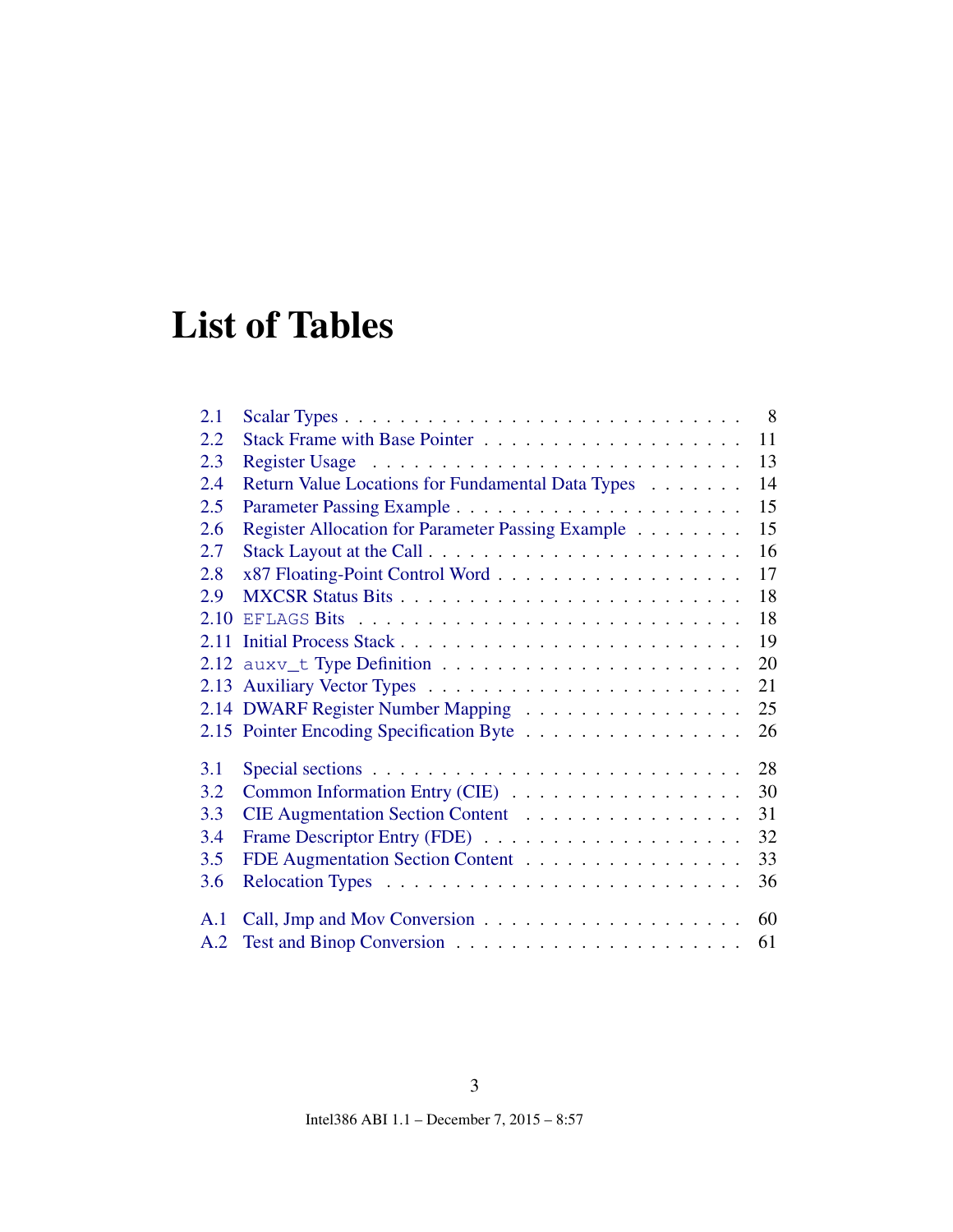# List of Figures

| A.1 Procedure Linkage Table Entry Via GOTPLT Slot 59<br>A.2 Procedure Linkage Table Entry Via GOT Slot 60 |  |  |  |  |  |
|-----------------------------------------------------------------------------------------------------------|--|--|--|--|--|

## Revision History

- 1.1 2015-12-07 Add AVX-512 support. Add linker optimization to combine GOTPLT and GOT slots. Add R\_386\_GOT32X relocation and linker optimization. Add FS/GS Base addresses to DWARF register number mapping. Add Intel MPX support.
- 1.0 2015-02-03 Reformat table of Returning Values.
- 0.1 2015-01-19 Initial release.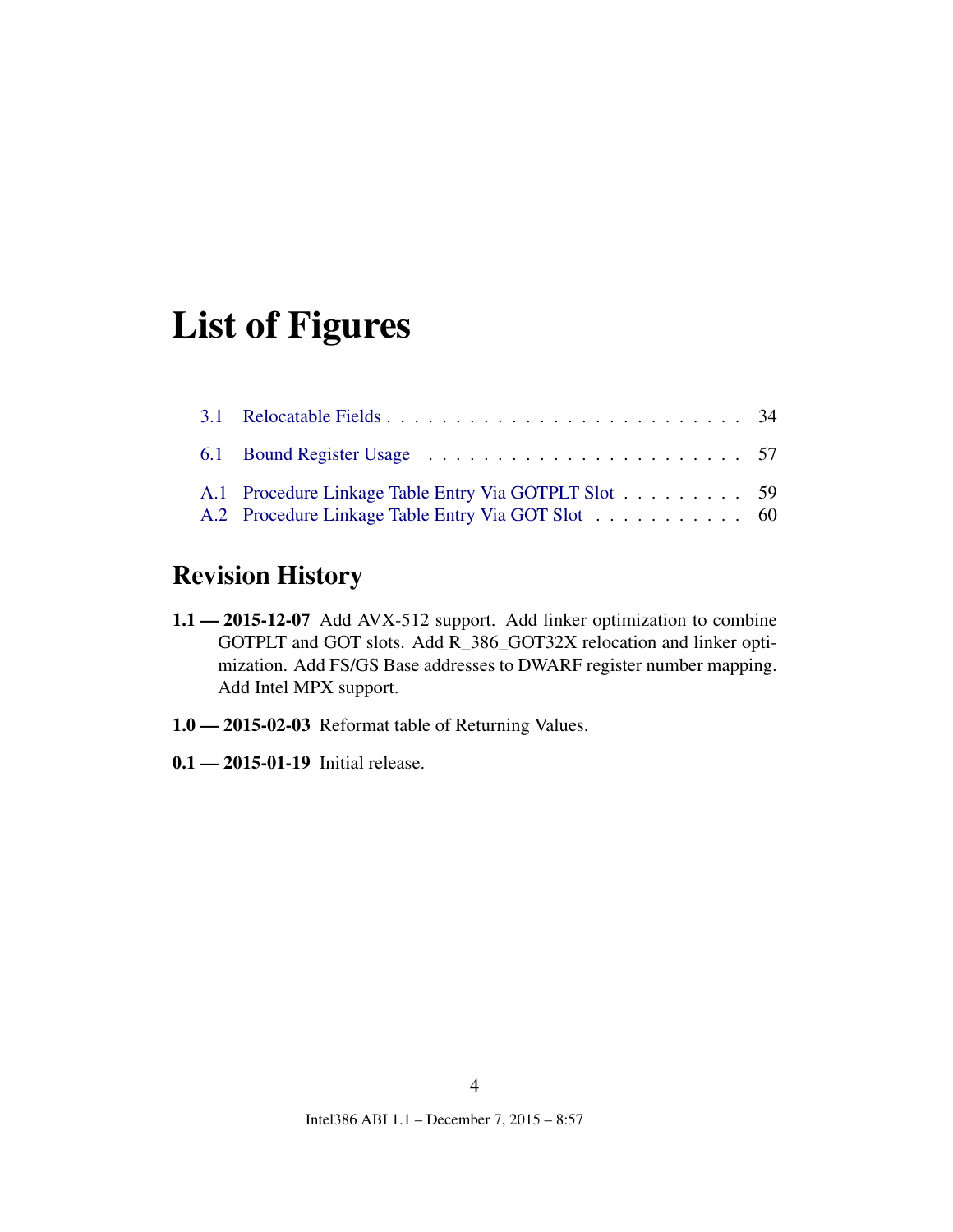# <span id="page-5-0"></span>Chapter 1

## About this Document

This document is a supplement to the existing Intel386 System V Application Binary Interface (ABI) document available at [http://www.sco.com/develop](http://www.sco.com/developers/devspecs/abi386-4.pdf)ers/ [devspecs/abi386-4.pdf](http://www.sco.com/developers/devspecs/abi386-4.pdf), which describes the Linux IA-32 ABI for processors compatible with the Intel386 Architecture.

Intel processors released after the Pentium processors (Pentium 4, Intel Core, and later), have introduced new architecture features, particularly new registers and corresponding instructions to operate on the registers, like the MMX, Intel  $SSE(1-4)$ , and Intel AVX instruction set extensions. The  $C/C++$  programming languages have evolved to allow programmers to use new data types (for example, \_\_m64, \_\_m128, and \_\_m256). Many compilers (including the Intel compiler and GCC) have supported these data types for some time. Other features in tools (for example, the decimal floating point types, 64-bit integers, exception handling, and so on) have also been developed since the original ABI was written.

This document describes the conventions and constraints on the implementation of these new features for interoperability between various tools.

### <span id="page-5-1"></span>1.1 Scope

This document describes the conventions on the new C/C++ language types (including alignment and parameter passing conventions), the relocation symbols in the object binary, and the exception handling mechanism for Intel386 architecture. Some of this work has been discussed before [http://groups.google.](http://groups.google.com/group/ia32-abi) [com/group/ia32-abi](http://groups.google.com/group/ia32-abi) or [http://www.akkadia.org/drepper/tls.](http://www.akkadia.org/drepper/tls.pdf)  $pdf.$  $pdf.$  The C++ object model that is expected to be followed is described in  $http://www.$  $http://www.$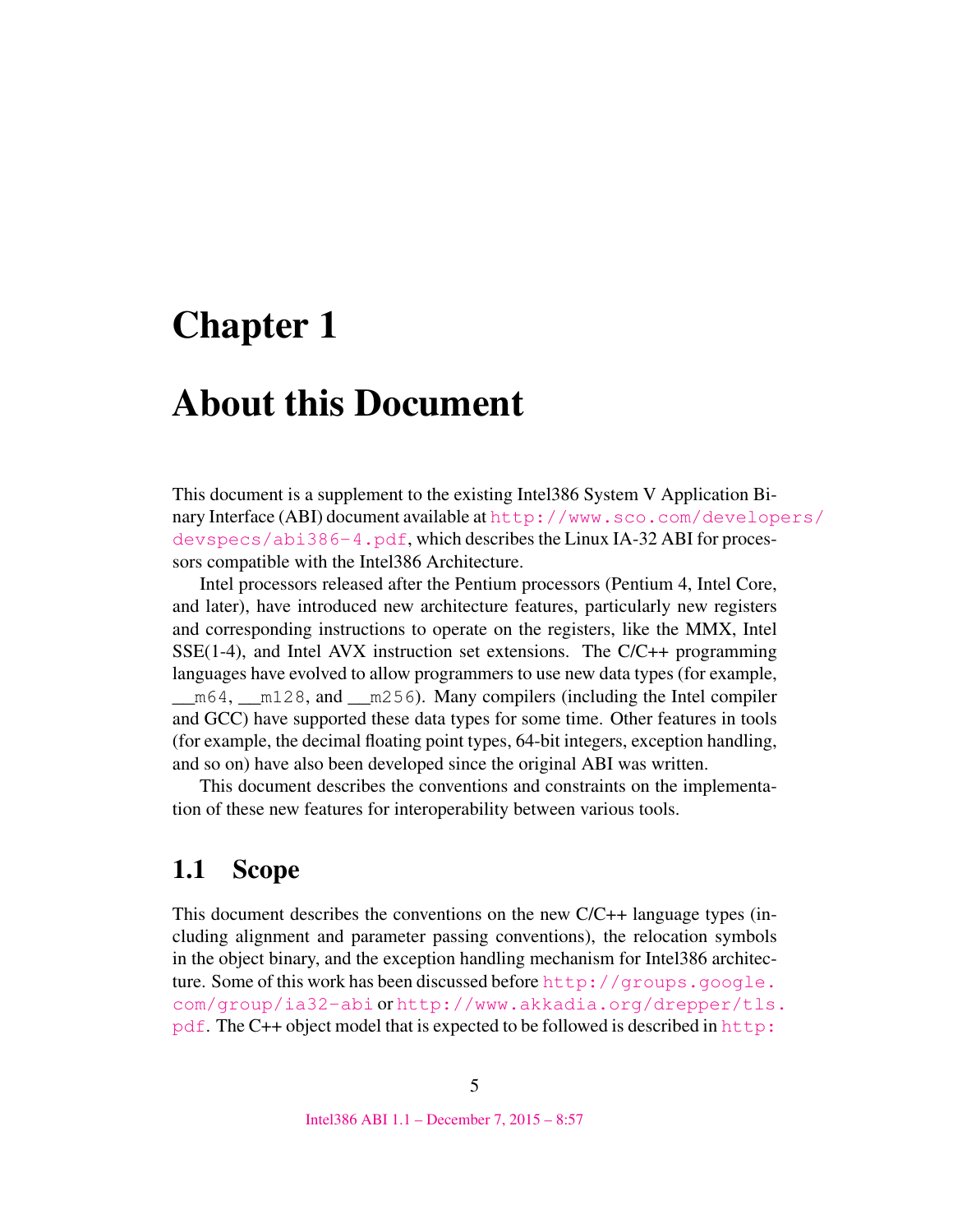[//mentorembedded.github.io/cxx-abi/](http://mentorembedded.github.io/cxx-abi/). In particular, this document specifies the information that compilers have to generate and the library routines that do the frame unwinding for exception handling.

## <span id="page-6-0"></span>1.2 Related Information

Links to useful documents:

- System V Application Binary Interface, Intel386<sup>TM</sup> Architecture Processor Supplement Fourth Edition: [http://www.sco.com/developers/](http://www.sco.com/developers/devspecs/abi386-4.pdf) [devspecs/abi386-4.pdf](http://www.sco.com/developers/devspecs/abi386-4.pdf)
- System V Application Binary Interface, AMD64 Architecture Processor Supplement, Draft Version 0.99.6: [http://www.x86-64.org/docume](http://www.x86-64.org/documentation/abi.pdf)ntation/ [abi.pdf](http://www.x86-64.org/documentation/abi.pdf)
- Discussion of Intel processor extensions: [http://groups.google.](http://groups.google.com/group/ia32-abi) [com/group/ia32-abi](http://groups.google.com/group/ia32-abi)
- ELF Handling of Thread-Local Storage: [http://www.akkadia.org/](http://www.akkadia.org/drepper/tls.pdf) [drepper/tls.pdf](http://www.akkadia.org/drepper/tls.pdf)
- Thread-Local Storage Descriptors for IA32 and AMD64/EM64T: [http:](http://www.fsfla.org/~lxoliva/writeups/TLS/RFC-TLSDESC-x86.txt) [//www.fsfla.org/~lxoliva/writeups/TLS/RFC-TLSDESC-x](http://www.fsfla.org/~lxoliva/writeups/TLS/RFC-TLSDESC-x86.txt)86. [txt](http://www.fsfla.org/~lxoliva/writeups/TLS/RFC-TLSDESC-x86.txt)
- Itanium C++ ABI, Revised March 20, 2001: [http://mentorembedded](http://mentorembedded.github.io/cxx-abi/). [github.io/cxx-abi/](http://mentorembedded.github.io/cxx-abi/)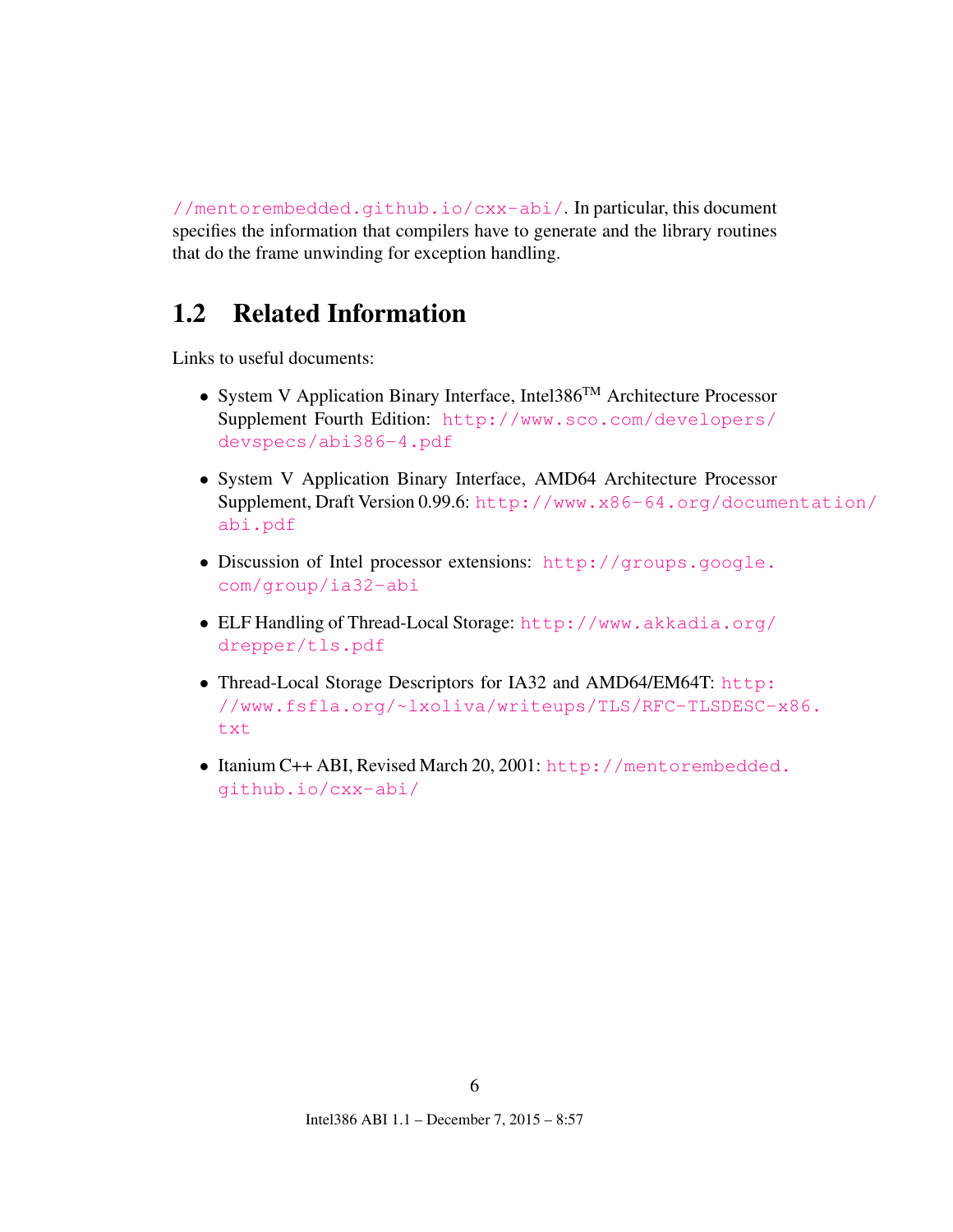# <span id="page-7-4"></span><span id="page-7-0"></span>Chapter 2

# Low Level System Information

This section describes the low-level system information for the Intel386 System V ABI.

## <span id="page-7-1"></span>2.1 Machine Interface

The Intel386 processor architecture and data representation are covered in this section.

#### <span id="page-7-2"></span>2.1.1 Data Representation

Within this specification, the term *byte* refers to a 8-bit object, the term *twobyte* refers to a 16-bit object, the term *fourbyte* refers to a 32-bit object, the term *eightbyte* refers to a 64-bit object, and the term *sixteenbyte* refers to a [1](#page-7-3)28-bit object.<sup>1</sup>

#### Fundamental Types

Table [2.1](#page-8-0) shows the correspondence between ISO C scalar types and the processor scalar types. \_\_float80, \_\_float128, \_\_m64, \_\_m128, \_\_m256 and m512 types are optional.

7

<span id="page-7-3"></span><sup>1</sup>The Intel386 ABI uses the term *halfword* for a 16-bit object, the term *word* for a 32-bit object, the term *doubleword* for a 64-bit object. But most IA-32 processor specific documentation define a *word* as a 16-bit object, a *doubleword* as a 32-bit object, a *quadword* as a 64-bit object and a *double quadword* as a 128-bit object.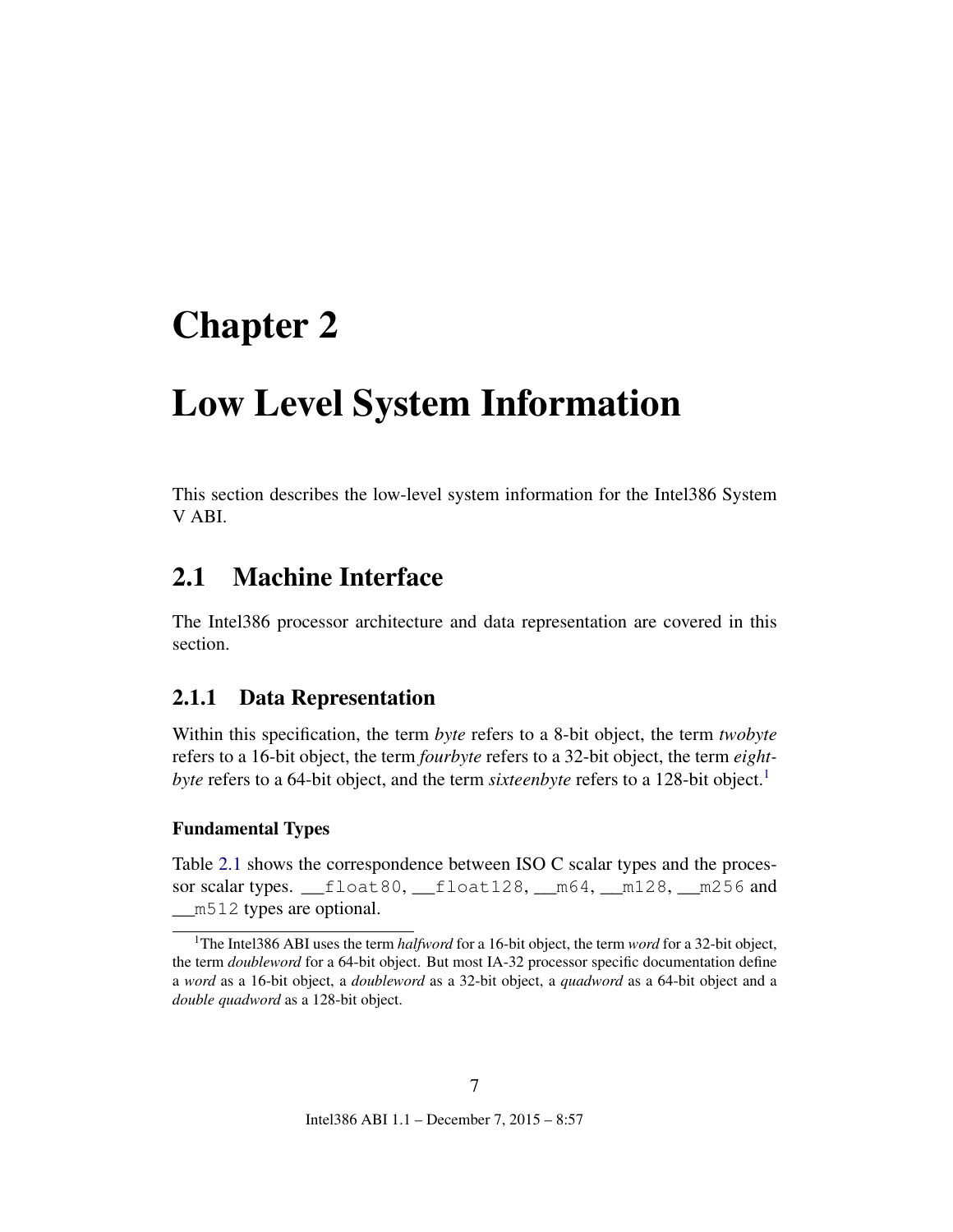|           |                                                                            |                     | Alignment       | Intel386                            |
|-----------|----------------------------------------------------------------------------|---------------------|-----------------|-------------------------------------|
| Type      | $\mathcal{C}$                                                              | sizeof              | (bytes)         | Architecture                        |
|           | $Boo1^{\dagger}$                                                           | 1                   | $\mathbf{1}$    | boolean                             |
|           | char                                                                       | T                   | T               | signed byte                         |
|           | signed char                                                                |                     |                 |                                     |
|           | unsigned char                                                              | 1                   | 1               | unsigned byte                       |
|           | short                                                                      | $\overline{2}$      | $\overline{2}$  | signed twobyte                      |
|           | signed short                                                               |                     |                 |                                     |
|           | unsigned short                                                             | $\overline{2}$      | $\overline{2}$  | unsigned twobyte                    |
|           | int.                                                                       | $\overline{4}$      | $\overline{4}$  | signed fourbyte                     |
| Integral  | signed int                                                                 |                     |                 |                                     |
|           | enum <sup>†††</sup>                                                        |                     |                 |                                     |
|           | unsigned int                                                               | $\overline{4}$      | $\overline{4}$  | unsigned fourbyte                   |
|           | long                                                                       | $\overline{4}$      | $\overline{4}$  | signed fourbyte                     |
|           | signed long                                                                |                     |                 |                                     |
|           | unsigned long                                                              | $\overline{4}$      | $\overline{4}$  | unsigned fourbyte                   |
|           | long long                                                                  | $\overline{8}$      | $\overline{4}$  | signed eightbyte                    |
|           | signed long long                                                           |                     |                 |                                     |
|           | unsigned long long                                                         | 8<br>$\overline{4}$ | $\overline{4}$  | unsigned eightbyte                  |
| Pointer   | $any-type *$                                                               |                     | $\overline{4}$  | unsigned fourbyte                   |
|           | $any-type (+) ()$                                                          | $\overline{4}$      | $\overline{4}$  | $single$ (IEEE-754)                 |
| Floating- | float<br>double                                                            | $\overline{8}$      | $\overline{4}$  | double (IEEE-754)                   |
| point     |                                                                            |                     |                 |                                     |
|           | long double <sup>tttt</sup>                                                |                     |                 |                                     |
|           | float80 <sup>11</sup>                                                      | $\overline{12}$     | $\overline{4}$  | 80-bit extended (IEEE-754)          |
|           | long double <sup>tttt</sup>                                                |                     |                 |                                     |
|           | $float128$ <sup>††</sup>                                                   | 16                  | 16              | 128-bit extended (IEEE-754)         |
| Complex   | Complex float                                                              | $\overline{8}$      | $\overline{4}$  | complex single (IEEE-754)           |
| Floating- | Complex double                                                             | $\overline{16}$     | $\overline{4}$  | complex double (IEEE-754)           |
| point     | _Complex long double <sup>tttt</sup>                                       |                     |                 |                                     |
|           | Complex float80 <sup>11</sup>                                              | 24                  | $\overline{4}$  | complex 80-bit extended (IEEE-754)  |
|           | _Complex long double <sup>tttt</sup>                                       |                     |                 |                                     |
|           | $f$ loat $128$ <sup>††</sup><br>$\overline{\_\_$ <sup>Complex</sup> $\_\_$ | 32                  | 16              | complex 128-bit extended (IEEE-754) |
| Decimal-  | Decimal32                                                                  | $\overline{4}$      | $\overline{4}$  | 32bit BID (IEEE-754R)               |
| floating- | Decimal64                                                                  | $\overline{8}$      | $\overline{8}$  | 64bit BID (IEEE-754R)               |
| point     | Decimal128                                                                 | 16                  | 16              | 128bit BID (IEEE-754R)              |
| Packed    | $m64$ <sup>††</sup>                                                        | 8                   | 8               | MMX and 3DNow!                      |
|           | $m128$ <sup>tt</sup>                                                       | $\overline{16}$     | $\overline{16}$ | SSE and SSE-2                       |
|           | m256 <sup>11</sup>                                                         | $\overline{32}$     | 32              | $\overline{A}V\overline{X}$         |
|           | $m512$ <sup>tt</sup>                                                       | 64                  | 64              | AVX-512                             |
|           |                                                                            |                     |                 |                                     |

<span id="page-8-0"></span>Table 2.1: Scalar Types

 $\dagger$  This type is called bool in C++.

†† These types are optional.

 $\uparrow$ <sup>†††</sup> C++ and some implementations of C permit enums larger than an int. The underlying type is bumped to an unsigned int.

 $\text{if } \text{if } t$  The long double type is 64-bit, the same as the double type, on the Android  $\text{TM}$ platform. More information on the Android<sup>TM</sup> platform is available from [http://www.](http://www.android.com/) [android.com/](http://www.android.com/).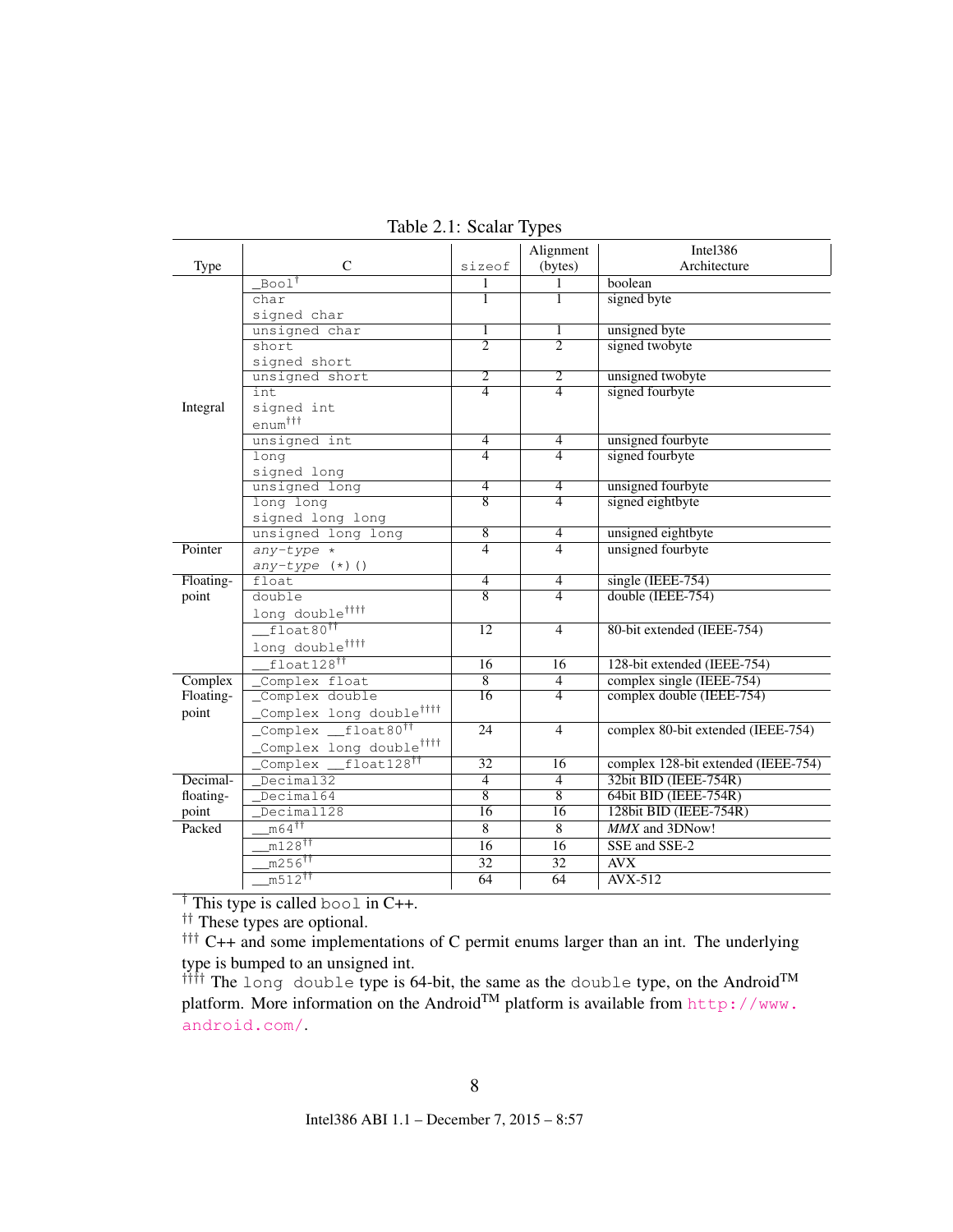<span id="page-9-3"></span>The 128-bit floating-point type uses a 15-bit exponent, a 113-bit mantissa (the high order significant bit is implicit) and an exponent bias of 16383.<sup>[2](#page-9-1)</sup>

The 80-bit floating-point type uses a 15 bit exponent, a 64-bit mantissa with an explicit high order significant bit and an exponent bias of 16[3](#page-9-2)83.<sup>3</sup>

A null pointer (for all types) has the value zero.

The type size\_t is defined as unsigned int.

Booleans, when stored in a memory object, are stored as single byte objects the value of which is always  $0$  (false) or  $1$  (true). When stored in integer registers (except for passing as arguments), all 4 bytes of the register are significant; any nonzero value is considered true.

The Intel386 architecture in general does not require all data accesses to be properly aligned. Misaligned data accesses may be slower than aligned accesses but otherwise behave identically. The only exceptions are that \_\_float128, \_Complex \_\_float128, \_Decimal128, \_\_m128, \_\_m256 and \_\_m512 must always be aligned properly.

#### Structures and Unions

Structures and unions assume the alignment of their most strictly aligned component. Each member is assigned to the lowest available offset with the appropriate alignment. The size of any object is always a multiple of the object's alignment.

Structure and union objects can require padding to meet size and alignment constraints. The contents of any padding is undefined.

### <span id="page-9-0"></span>2.2 Function Calling Sequence

This section describes the standard function calling sequence, including stack frame layout, register usage, parameter passing and so on.

The standard calling sequence requirements apply only to global functions. Local functions that are not reachable from other compilation units may use different conventions. Nevertheless, it is recommended that all functions use the standard calling sequence when possible.

<span id="page-9-1"></span> $2$ Initial implementations of the Intel386 architecture are expected to support operations on the 128-bit floating-point type only via software emulation.

<span id="page-9-2"></span><sup>&</sup>lt;sup>3</sup>This type is the x87 double extended precision data type.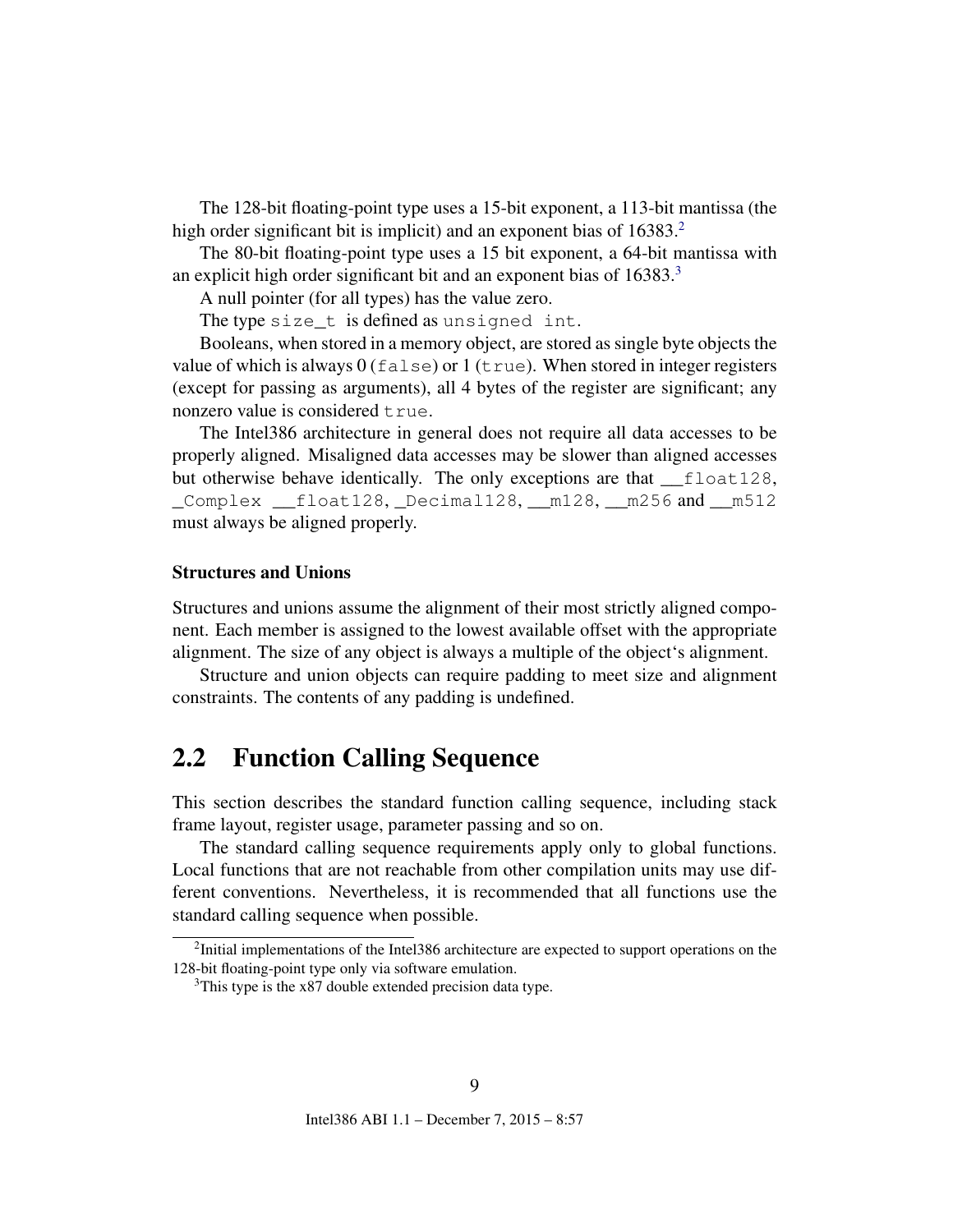#### <span id="page-10-0"></span>2.2.1 Registers

The Intel386 architecture provides 8 general purpose 32-bit registers. In addition the architecture provides 8 SSE registers, each 128 bits wide and 8 x87 floating point registers, each 80 bits wide. Each of the x87 floating point registers may be referred to in *MMX* mode as a 64-bit register. All of these registers are global to all procedures active for a given thread.

Intel AVX (Advanced Vector Extensions) provides 8 256-bit wide AVX registers (%ymm0 - %ymm7). The lower 128-bits of %ymm0 - %ymm7 are aliased to the respective 128b-bit SSE registers (%xmm0 - %xmm7). Intel AVX-512 provides 8 512-bit wide SIMD registers ( $\text{\%zmm0}$  -  $\text{\%zmm7}$ ). The lower 128-bits of  $\text{\%zmm0}$ - %zmm7 are aliased to the respective 128b-bit SSE registers (%xmm0 - %xmm7). The lower 256-bits of %zmm0 - %zmm7 are aliased to the respective 256-bit AVX registers (%ymm0 - %ymm7). For purposes of parameter passing and function return, %xmmN, %ymmN and %zmmN refer to the same register. Only one of them can be used at the same time. We use vector register to refer to either SSE, AVX or AVX-512 register. In addition, Intel AVX-512 also provides 8 vector mask registers (%k0 - %k7), each 64-bit wide.

The CPU shall be in x87 mode upon entry to a function. Therefore, every function that uses the *MMX* registers is required to issue an emms or femms instruction after using *MMX* registers, before returning or calling another function. <sup>[4](#page-10-2)</sup> The direction flag DF in the  $EFLAGS$  register must be clear (set to "forward" direction) on function entry and return. Other user flags have no specified role in the standard calling sequence and are *not* preserved across calls.

The control bits of the MXCSR register are callee-saved (preserved across calls), while the status bits are caller-saved (not preserved). The x87 status word register is caller-saved, whereas the x87 control word is callee-saved.

#### <span id="page-10-1"></span>2.2.2 The Stack Frame

In addition to registers, each function has a frame on the run-time stack. This stack grows downwards from high addresses. Table [2.2](#page-11-1) shows the stack organization.

The end of the input argument area shall be aligned on a 16 (32 or 64, if \_\_m256 or \_\_m512 is passed on stack) byte boundary. In other words, the value  $(*esp + 4)$  is always a multiple of 16 (32 or 64) when control is transferred to

<span id="page-10-2"></span><sup>4</sup>All x87 registers are caller-saved, so callees that make use of the *MMX* registers may use the faster femms instruction.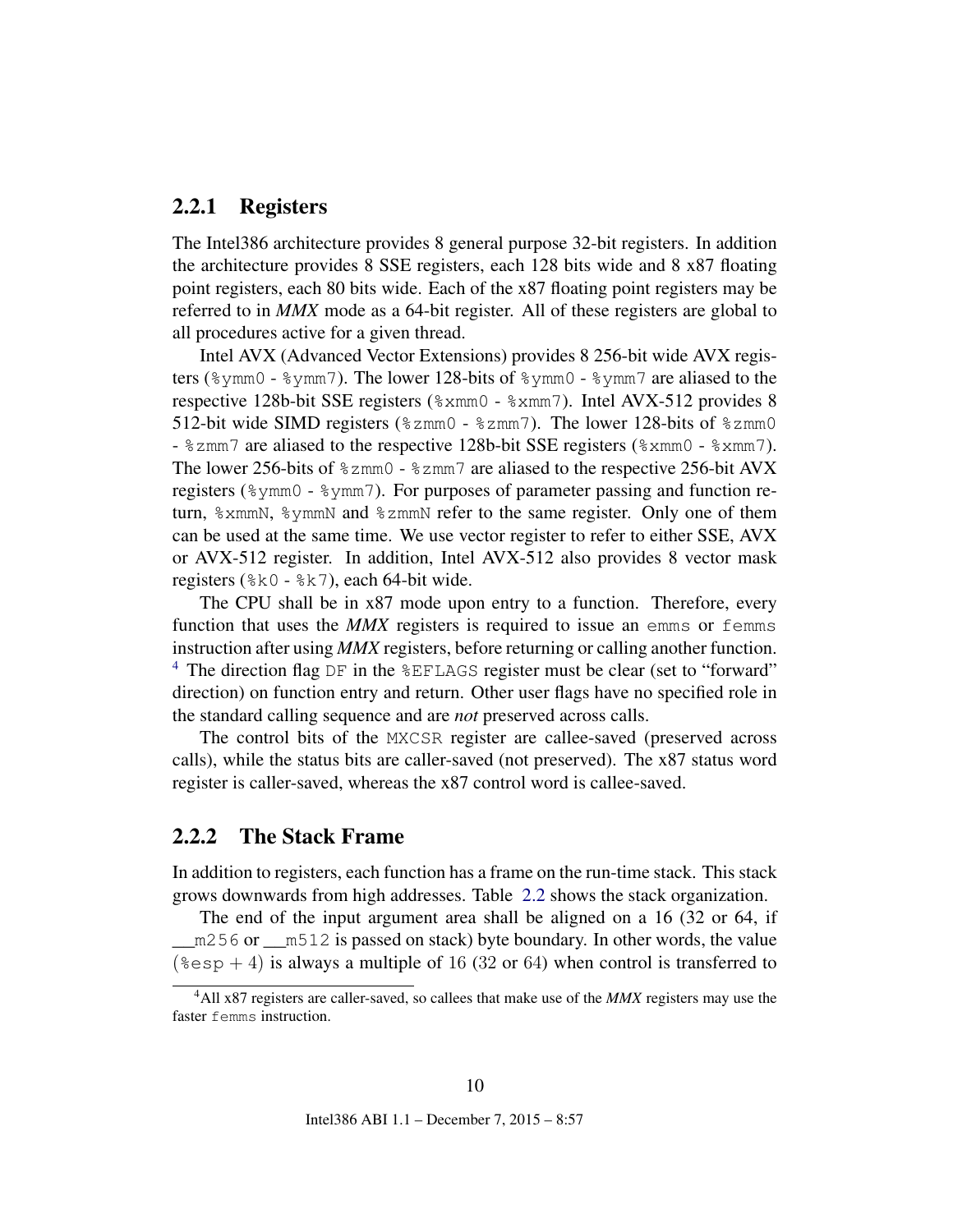| Position          | Contents                        | Frame    |
|-------------------|---------------------------------|----------|
| $4n+8$ ( $8ebp$ ) | memory argument fourbyte $n$    |          |
|                   |                                 | Previous |
| $8$ ( $8$ ebp)    | memory argument fourbyte 0      |          |
| $4$ (%ebp)        | return address                  |          |
| $0$ (%ebp)        | previous <sup>8</sup> ebp value |          |
| $-4$ (%ebp)       | unspecified                     | Current  |
| $0$ (%esp)        | variable size                   |          |

<span id="page-11-1"></span>Table 2.2: Stack Frame with Base Pointer

the function entry point. The stack pointer, %esp, always points to the end of the latest allocated stack frame.<sup>[5](#page-11-2)</sup>

#### <span id="page-11-0"></span>2.2.3 Parameter Passing and Returning Values

After the argument values have been computed, they are placed either in registers or pushed on the stack.

#### Passing Parameters

Most parameters are passed on the stack. Parameters are pushed onto the stack in reverse order - the last argument in the parameter list has the highest address, that is, it is stored farthest away from the stack pointer at the time of the call.

Padding may be needed to increase the size of each parameter to enforce align-ment according to the values in Table [2.1.](#page-8-0) There is an exception for  $\_\text{m64}$  and  $\Box$ Decimal64, which are treated as having an alignment of four for the purposes of parameter passing. Additional padding may be necessary to ensure that the bottom of the parameter block (closest to the stack pointer) is at an address which is 0 mod 16, to guarantee proper alignment to the callee.

The exceptions to parameters passed on stack are as follows:

<span id="page-11-2"></span><sup>&</sup>lt;sup>5</sup>The conventional use of  $\S$ ebp as a frame pointer for the stack frame may be avoided by using %esp (the stack pointer) to index into the stack frame. This technique saves two instructions in the prologue and epilogue and makes one additional general-purpose register (%ebp) available.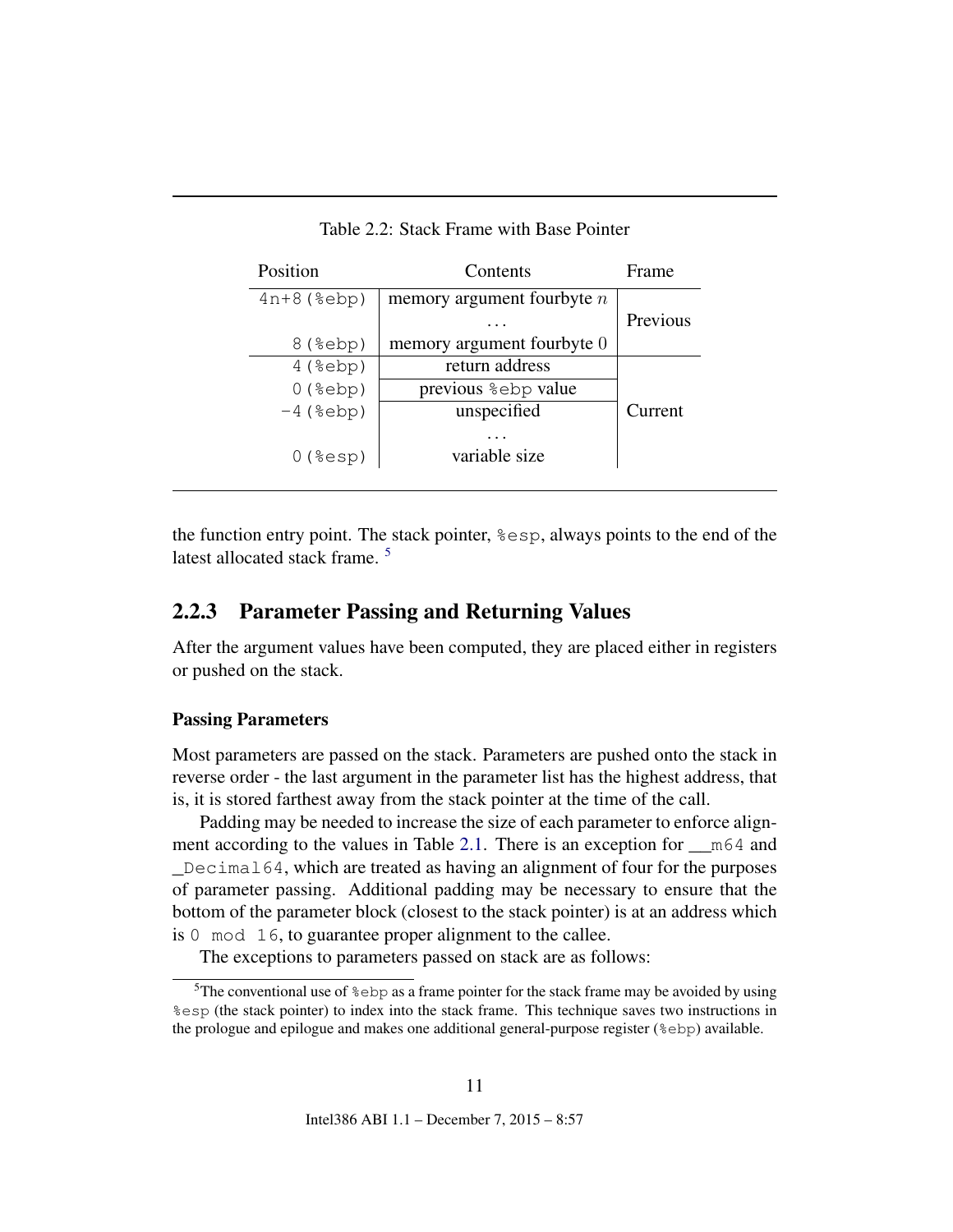- The first three parameters of type  $\_\text{m64}$  are passed in  $\text{\%mm0}$ ,  $\text{\%mm1}$ , and  $\text{\%mm2.}$
- The first three parameters of type  $\text{m128}$  are passed in  $\text{3}x \text{mm0}$ ,  $\text{3}x \text{mm1}$ , and  $\degree$ xmm2.<sup>[6](#page-12-0)</sup>

If parameters of type  $\_\mathrm{m256}$  are required to be passed on the stack, the stack pointer must be aligned on a 0 mod 32 byte boundary at the time of the call.

If parameters of type \_\_m512 are required to be passed on the stack, the stack pointer must be aligned on a 0 mod 64 byte boundary at the time of the call.

#### Returning Values

Table [2.4](#page-14-0) lists the location used to return a value for each fundamental data type. Aggregate types (structs and unions) are always returned in memory.

Functions that return scalar floating-point values in registers return them on the top of the x87 register stack, that is, %st0. It is the responsibility of the calling function to pop this value from the stack regardless of whether or not the value is actually used. Failure to do so results in undefined behavior. An implication of this requirement is that functions returning scalar floating-point values must be properly prototyped. Again, failure to do so results in undefined behavior.

#### Returning Values in Memory

Some fundamental types and all aggregate types are returned in memory. For functions that return a value in memory, the caller passes a pointer to the memory location where the called function must write the return value. This pointer is passed to called function as an implicit first argument. The memory location must be properly aligned according to the rules in section [2.1.1.](#page-7-2) In addition to writing the return value to the proper location, the called function is responsible for popping the implicit pointer argument off the stack and storing it in %eax prior to returning. The calling function may choose to reference the return value via %eax after the function returns.

As an example of the register passing conventions, consider the declarations and the function call shown in Table [2.5.](#page-15-0) The corresponding register allocation

<span id="page-12-0"></span><sup>&</sup>lt;sup>6</sup>The SSE, AVX and AVX-512 registers share resources. Therefore, if the first \_\_m128 parameter gets assigned to  $% x$ mm0, the first \_\_m256/\_\_m512 parameter after that is assigned to %ymm1/%zmm1 and not %ymm0/%zmm0.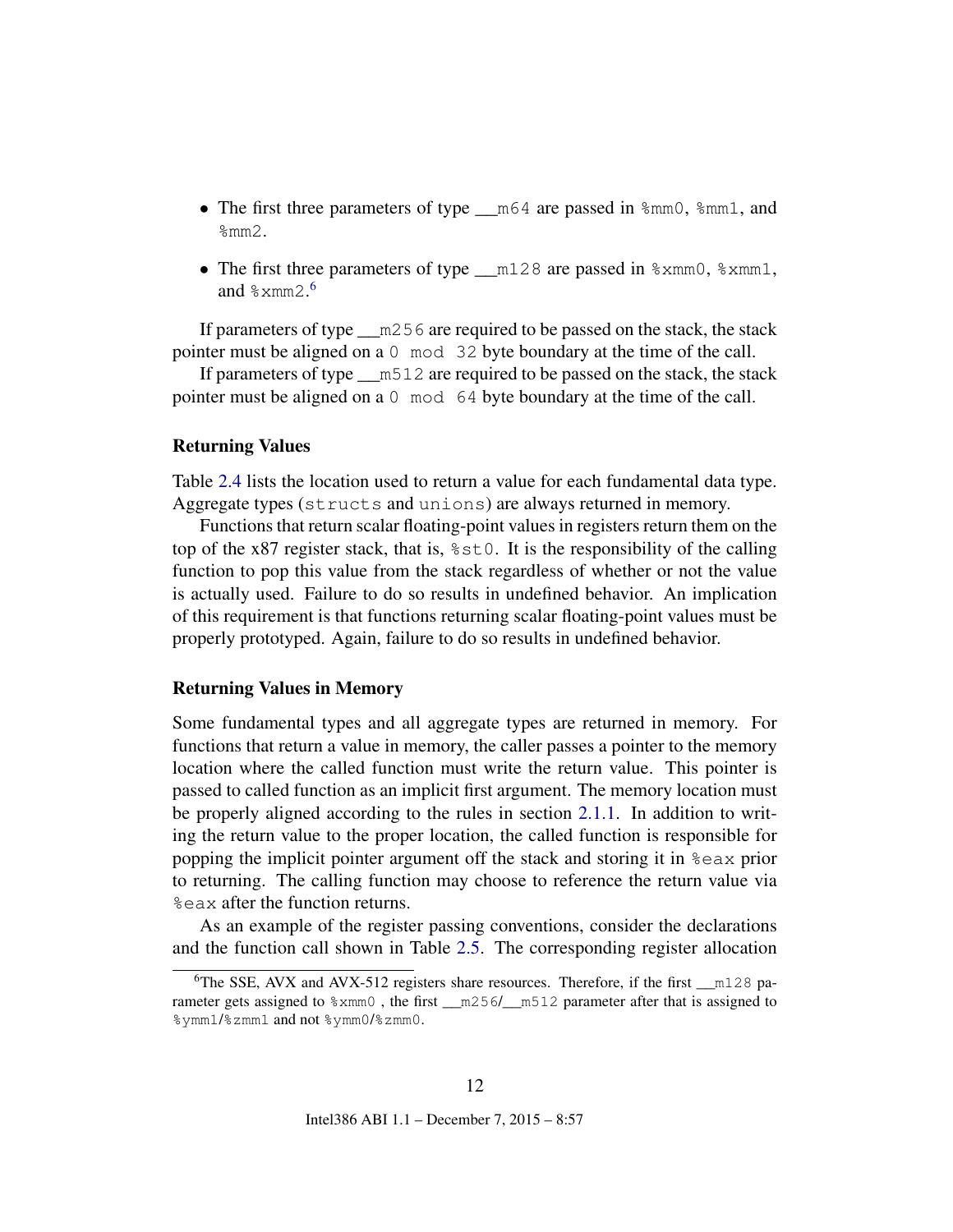### <span id="page-13-0"></span>Table 2.3: Register Usage

|                 |                                                    | Preserved across |
|-----------------|----------------------------------------------------|------------------|
| Register        | Usage                                              | function calls   |
| %eax            | scratch register; also used to return integer and  | N <sub>0</sub>   |
|                 | pointer values from functions; also stores the ad- |                  |
|                 | dress of a returned struct or union                |                  |
| %ebx            | callee-saved register; also used to hold the GOT   | Yes              |
|                 | pointer when making function calls via the PLT     |                  |
| %ecx            | scratch register                                   | N <sub>o</sub>   |
| %edx            | scratch register; also used to return the upper    | N <sub>o</sub>   |
|                 | 32bits of some 64bit return types                  |                  |
| %esp            | stack pointer                                      | Yes              |
| %ebp            | callee-saved register; optionally used as frame    | Yes              |
|                 | pointer                                            |                  |
| %esi            | callee-saved register                              | yes              |
| %edi            | callee-saved register                              | yes              |
| %xmm0, %ymm0    | scratch registers; also used to pass and return    | N <sub>o</sub>   |
|                 | m128, __ m256 parameters                           |                  |
| $% xmm1 xmm2,$  | scratch registers; also used to pass __m128,       | N <sub>o</sub>   |
| %ymm1-%ymm2     | m256 parameters                                    |                  |
| $% xmm3 xmm7$ , | scratch registers                                  | N <sub>o</sub>   |
| %ymm3-%ymm7     |                                                    |                  |
| $\text{\%mm0}$  | scratch register; also used to pass and return     | N <sub>o</sub>   |
|                 | m64 parameter                                      |                  |
| $%mm1-%mm2$     | used to pass __m64 parameters                      | N <sub>o</sub>   |
| $%mm3-%mm7$     | scratch registers                                  | N <sub>o</sub>   |
| $8k0 - 8k7$     | scratch registers                                  | N <sub>o</sub>   |
| %st0            | scratch register; also used to return float,       | N <sub>o</sub>   |
|                 | double, long double, __float80 param-              |                  |
|                 | eters                                              |                  |
| $%st1-%st7$     | scratch registers                                  | N <sub>o</sub>   |
| %gs             | Reserved for system (as thread specific data reg-  | N <sub>o</sub>   |
|                 | ister)                                             |                  |
| mxcsr           | SSE2 control and status word                       | partial          |
| x87 SW          | x87 status word                                    | N <sub>o</sub>   |
| x87 CW          | x87 control word                                   | Yes              |
|                 | 13                                                 |                  |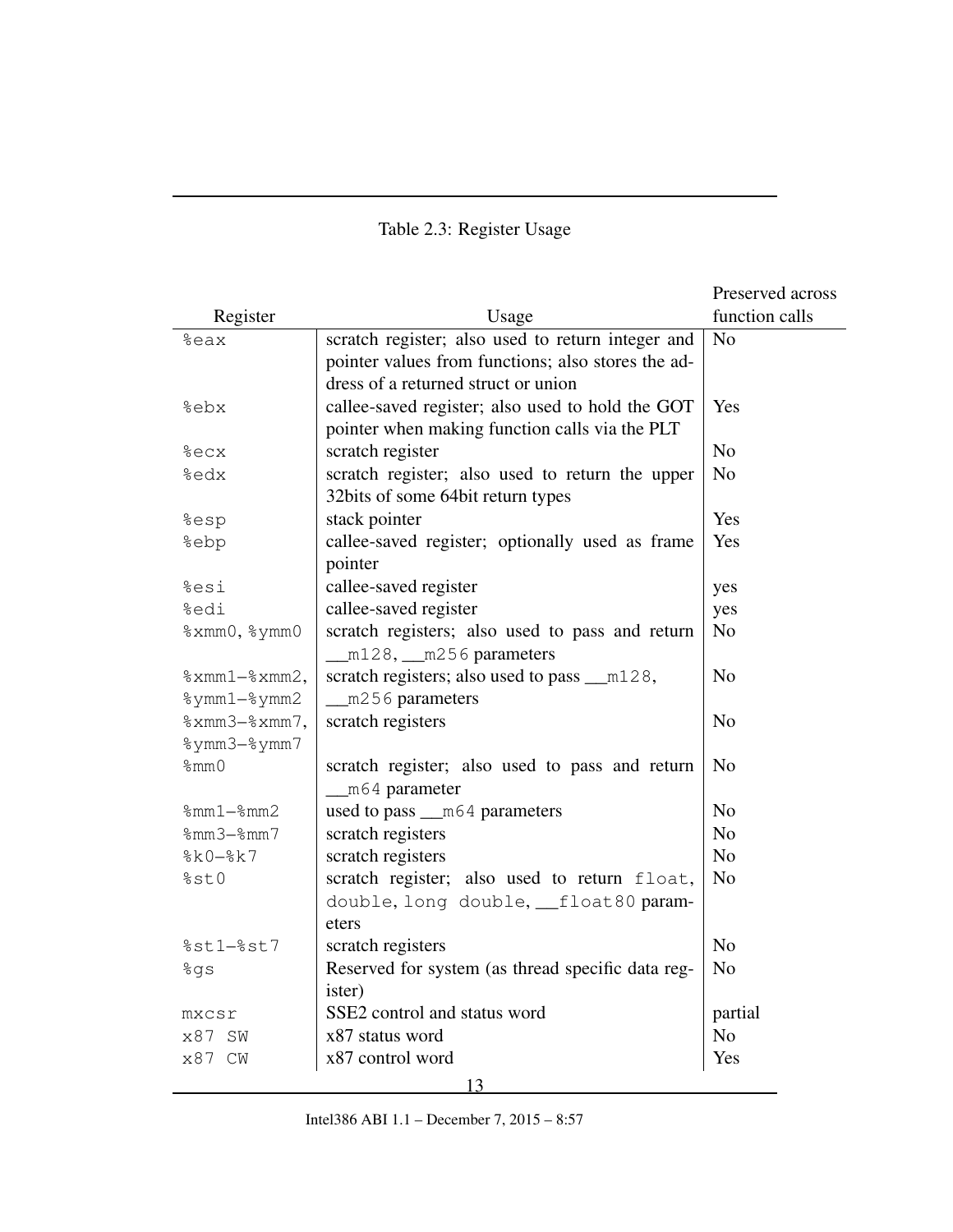| Type      | $\mathcal{C}$                                                                    | <b>Return Value Location</b>                                                |
|-----------|----------------------------------------------------------------------------------|-----------------------------------------------------------------------------|
|           | Bool                                                                             | %a1                                                                         |
|           | char                                                                             | The upper 24 bits of $\epsilon$ ax are undefined. The caller must not       |
|           | signed char                                                                      | rely on these being set in a predefined way by the called                   |
|           | unsigned char                                                                    | function.                                                                   |
|           | short                                                                            | $\sqrt{2ax}$                                                                |
|           | signed short                                                                     | The upper 16 bits of $\epsilon$ eax are undefined. The caller must not      |
|           | unsigned short                                                                   | rely on these being set in a predefined way by the called function.         |
|           | int.                                                                             | %eax                                                                        |
| Integral  | signed int                                                                       |                                                                             |
|           | enum                                                                             |                                                                             |
|           | unsigned int                                                                     |                                                                             |
|           | long                                                                             |                                                                             |
|           | signed long                                                                      |                                                                             |
|           | unsigned long                                                                    |                                                                             |
|           | long long                                                                        | <b>&amp;edx: &amp;eax</b>                                                   |
|           | signed long long                                                                 | The most significant 32 bits are returned in $\text{sedx}$ . The least      |
|           | unsigned long long                                                               | significant 32 bits are returned in $\text{seax}$ .                         |
| Pointer   | $any-type *$                                                                     | %eax                                                                        |
|           | $any-type (+) ()$                                                                |                                                                             |
|           | float                                                                            | %st0                                                                        |
| Floating- | double                                                                           | 8st0                                                                        |
| point     | long double                                                                      | 8st0                                                                        |
|           | float80                                                                          | 8st0                                                                        |
|           | float128                                                                         | memory                                                                      |
|           | _Complex float                                                                   | %edx:%eax                                                                   |
|           |                                                                                  | The real part is returned in $\epsilon$ eax. The imaginary part is returned |
| Complex   |                                                                                  | in %edx.                                                                    |
| floating- | Complex double                                                                   | memory                                                                      |
| point     | Complex long double                                                              | memory                                                                      |
|           | float80<br>$\overline{\underline{\hspace{2cm}}$ Complex $\overline{\phantom{0}}$ | memory                                                                      |
|           | Complex _<br>float128                                                            | memory                                                                      |
|           | Decimal32                                                                        | %eax                                                                        |
| Decimal-  | Decimal64                                                                        | <b>&amp;edx: &amp;eax</b>                                                   |
| floating- |                                                                                  | The most significant 32 bits are returned in $\text{sedx}$ . The least      |
| point     |                                                                                  | significant 32 bits are returned in %eax.                                   |
|           | Decimal128                                                                       | memory                                                                      |
|           | m64                                                                              | $\sqrt{\frac{2}{5}}$                                                        |
| Packed    | m128                                                                             | %xmm0                                                                       |
|           | m256                                                                             | %ymm0                                                                       |
|           | m512                                                                             | $\frac{2}{3}$ zmm $\frac{1}{2}$                                             |

<span id="page-14-0"></span>Table 2.4: Return Value Locations for Fundamental Data Types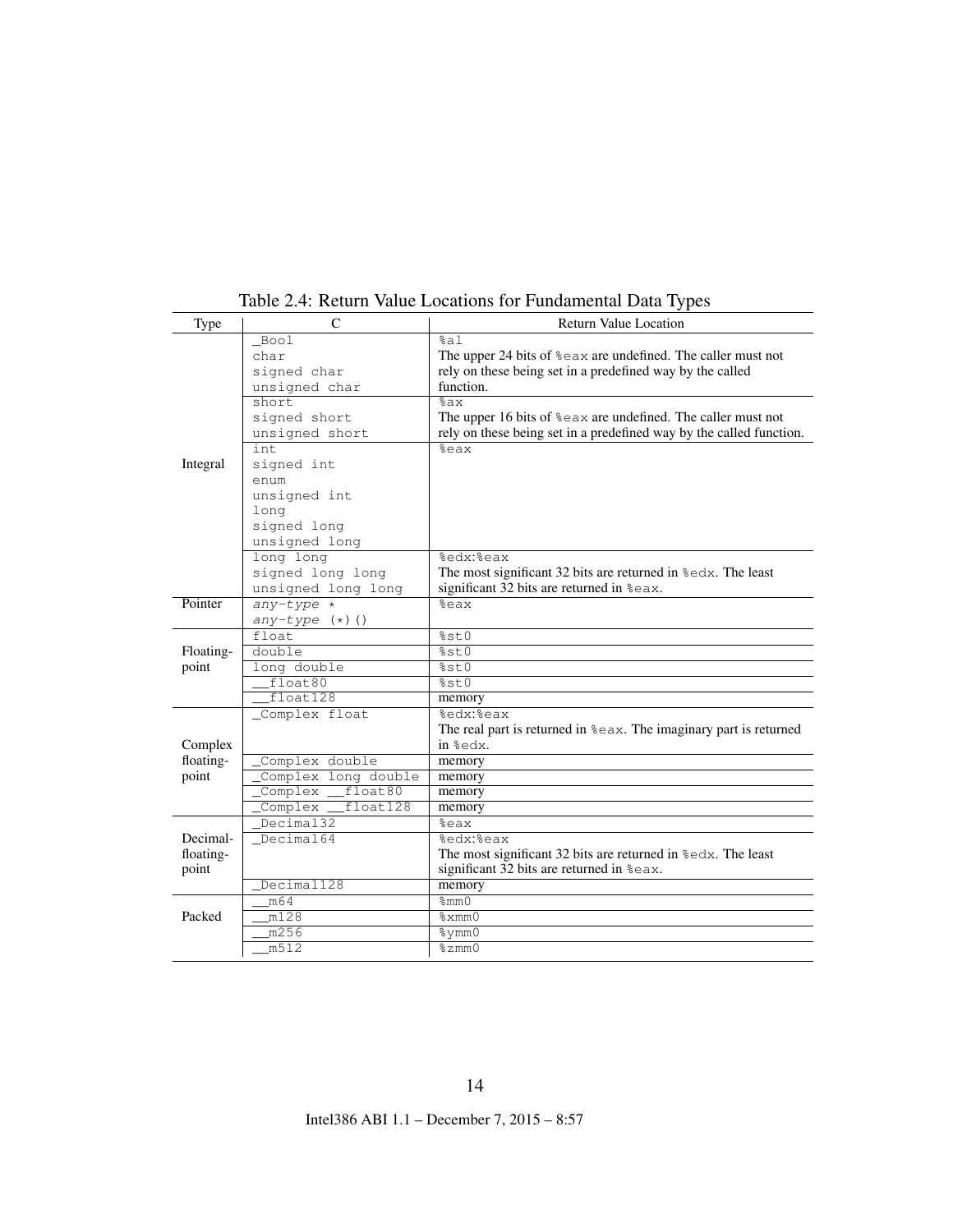is given in Table [2.6,](#page-15-1) the stack frame layout given in Table [2.7](#page-16-1) shows the frame before calling the function.

<span id="page-15-0"></span>Table 2.5: Parameter Passing Example

```
typedef struct {
  int a, b;
  double d;
} structparm;
structparm s;
int i;
__m128 v, x, y;
m256 w, z;extern structparm func (int i, __m128 v,
                        structparm s, _ m256 w,
                        __m128 x, __m128 y,
                        m256 z;
func (i, v, s, w, x, y, z);
```
<span id="page-15-1"></span>

| Parameter            | Location before the call |
|----------------------|--------------------------|
| Return value pointer | $(*exp)$                 |
|                      | $4$ (%esp)               |
| $\overline{V}$       | %xmm()                   |
| S                    | $8$ (%esp)               |
| W                    | $\gamma$ mm $1$          |
| X                    | %xmm2                    |
| V                    | $32$ (%esp)              |
| Ζ                    | $64$ (%esp)              |
|                      |                          |

Table 2.6: Register Allocation for Parameter Passing Example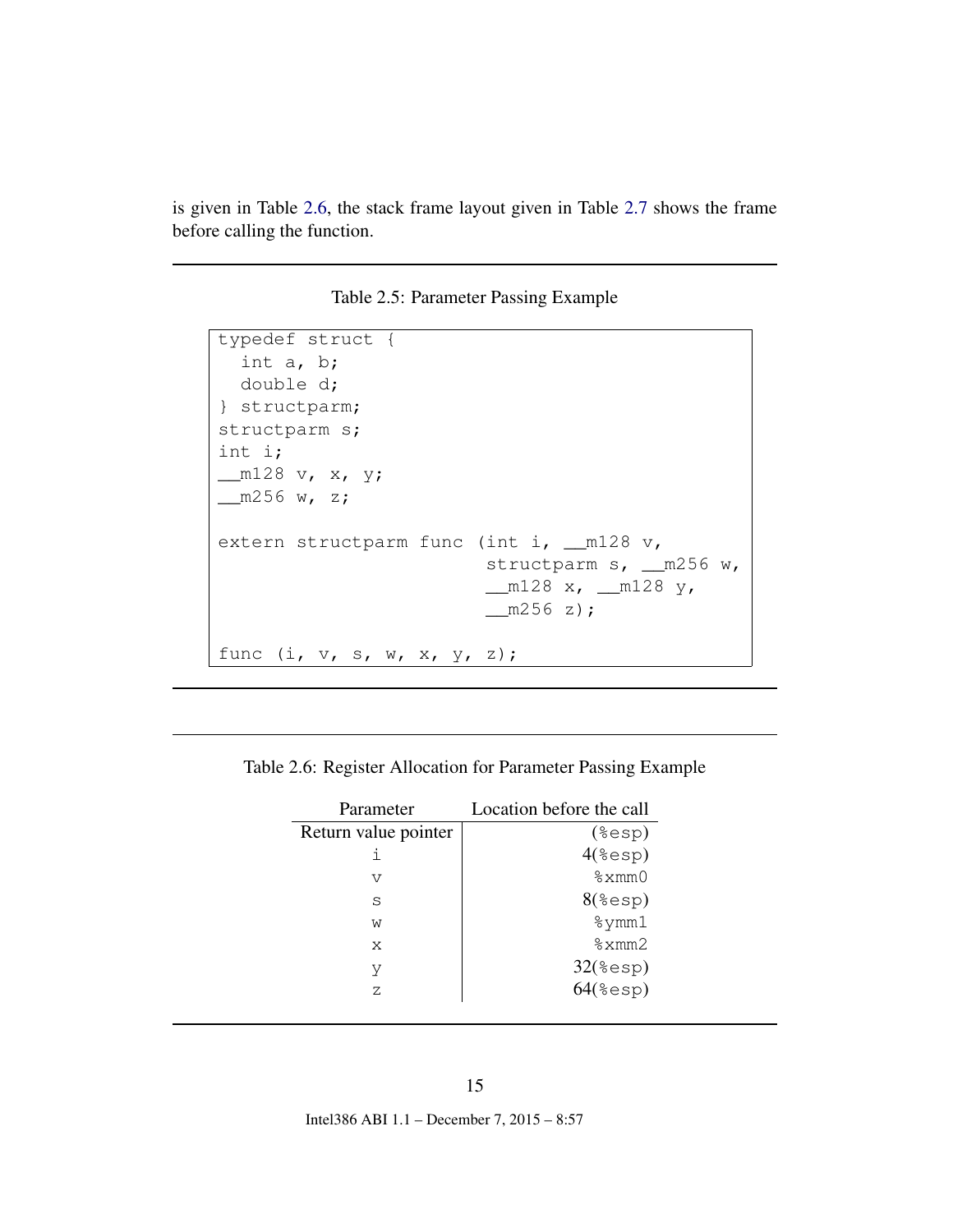| Contents             | Length   |                            |
|----------------------|----------|----------------------------|
| 7.                   | 32 bytes |                            |
| padding              | 16 bytes |                            |
| V                    | 16 bytes |                            |
| padding              | 8 bytes  |                            |
| S                    | 16 bytes |                            |
|                      | 4 bytes  |                            |
| Return value pointer | 4 bytes  | $-$ %esp (32-byte aligned) |

<span id="page-16-1"></span>Table 2.7: Stack Layout at the Call

When a value of type  $\text{\textcircled{}}$  Bool is returned or passed in a register or on the stack, bit 0 contains the truth value and bits 1 to [7](#page-16-2) shall be zero<sup>7</sup>.

#### <span id="page-16-0"></span>2.2.4 Variable Argument Lists

Some otherwise portable C programs depend on the argument passing scheme, implicitly assuming that all arguments are passed on the stack, and arguments appear in increasing order on the stack. Programs that make these assumptions never have been portable, but they have worked on many implementations. However, they do not work on the Intel386 architecture because some arguments are passed in registers. Portable C programs must use the header file  $\langle$ stdarg.h> in order to handle variable argument lists.

When a function taking variable-arguments is called, all parameters are passed on the stack, including \_\_m64, \_\_m128 and \_\_m256. This rule applies to both named and unnamed parameters. Because parameters are passed differently depending on whether or not the called function takes a variable argument list, it is necessary for such functions to be properly prototyped. Failure to do so results in undefined behavior.

16

<span id="page-16-2"></span> $7$ Other bits are left unspecified, hence the consumer side of those values can rely on it being 0 or 1 when truncated to 8 bit.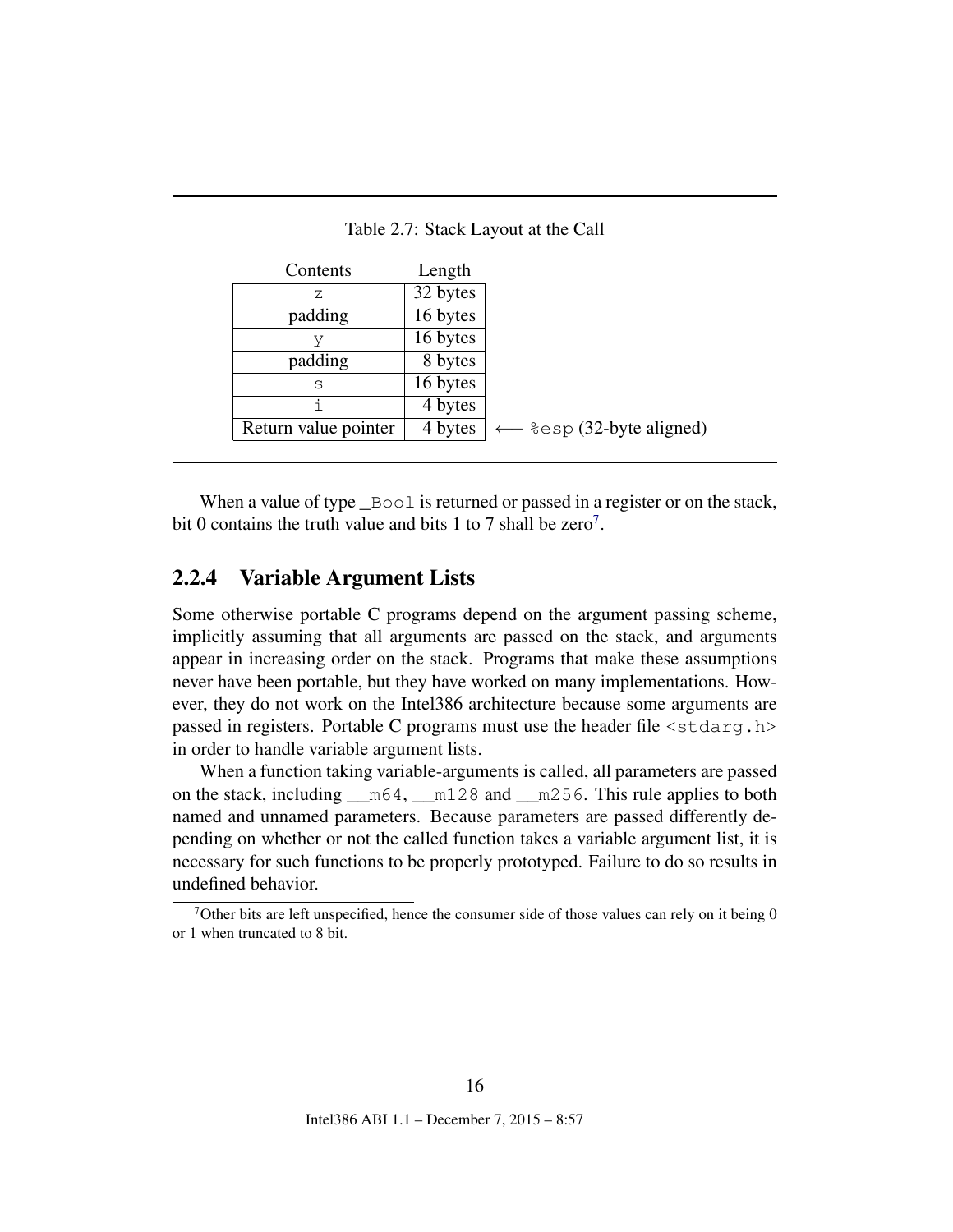## <span id="page-17-0"></span>2.3 Process Initialization

### <span id="page-17-1"></span>2.3.1 Initial Stack and Register State

#### Special Registers

The Intel386 architecture defines floating point instructions. At process startup the two floating point units, SSE2 and x87, both have all floating-point exception status flags cleared. The status of the control words is as defined in tables [2.8](#page-17-2) and [2.9.](#page-18-0)

| Field | Value | Note                      |
|-------|-------|---------------------------|
| RC    |       | Round to nearest          |
| РC    | 11    | Double extended precision |
| PМ    |       | Precision masked          |
| UМ    |       | Underflow masked          |
| OΜ    |       | Overflow masked           |
| ΖM    |       | Zero divide masked        |
| DМ    |       | De-normal operand masked  |
| TМ    | 1     | Invalid operation masked  |

<span id="page-17-2"></span>Table 2.8: x87 Floating-Point Control Word

17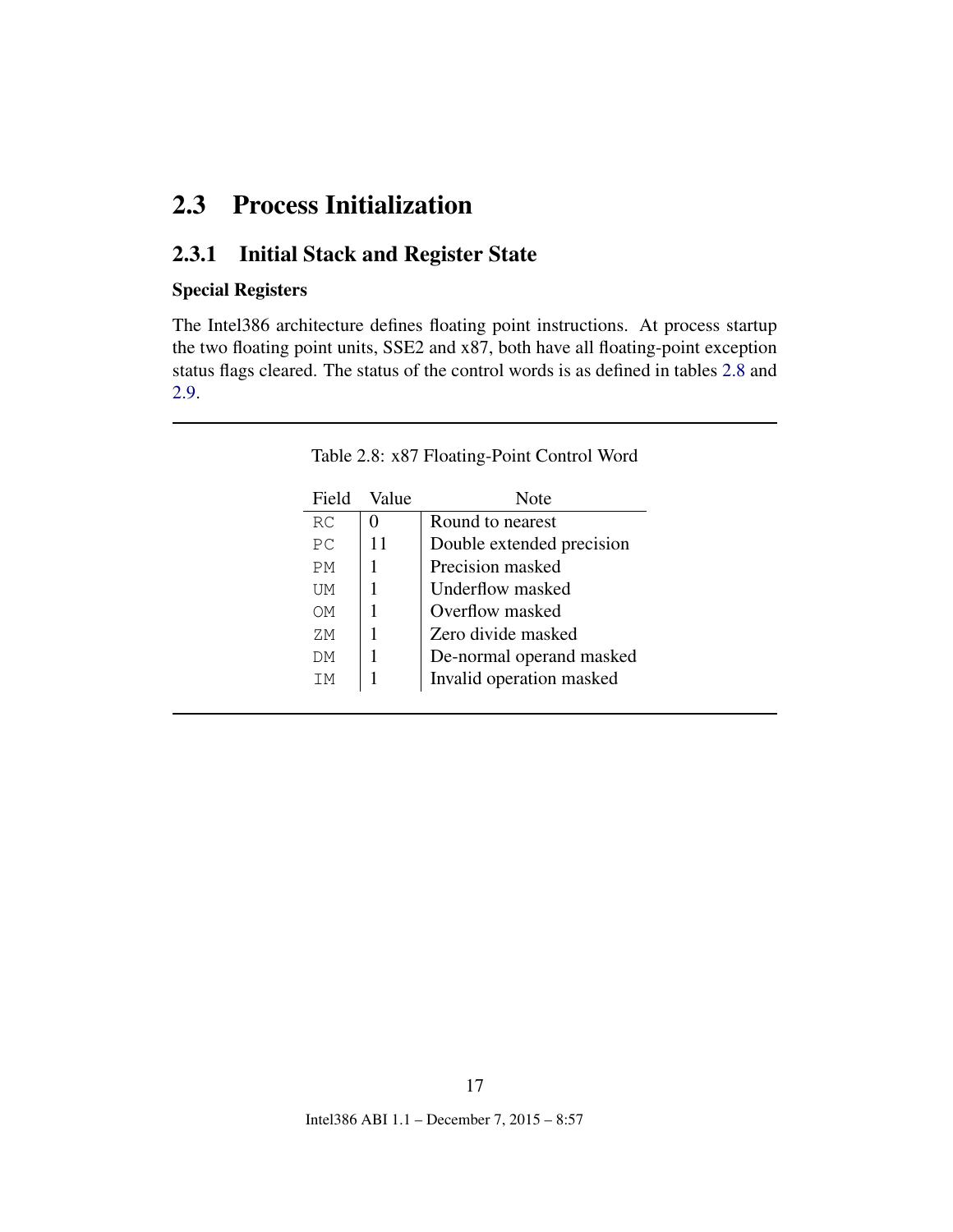<span id="page-18-2"></span>

| FZ.<br>RC. | 0 |                          |
|------------|---|--------------------------|
|            |   | Do not flush to zero     |
|            | 0 | Round to nearest         |
| <b>PM</b>  |   | Precision masked         |
| UМ         | 1 | Underflow masked         |
| OМ         |   | Overflow masked          |
| ΖM.        |   | Zero divide masked       |
| DМ         |   | De-normal operand masked |
| TM.        |   | Invalid operation masked |
| DAZ        |   | De-normals are not zero  |

<span id="page-18-0"></span>Table 2.9: MXCSR Status Bits

The EFLAGS register contains the system flags, such as the direction flag and the carry flag. The low 16 bits (FLAGS portion) of EFLAGS are accessible by application software. The state of them at process initialization is shown in table [2.10.](#page-18-1)

#### <span id="page-18-1"></span>Table 2.10: EFLAGS Bits

| Field | – Value | Note                 |
|-------|---------|----------------------|
| DF    |         | Direction forward    |
| CF    |         | No carry             |
| РF    |         | Even parity          |
| AF    |         | No auxiliary carry   |
| ΖF    |         | No zero result       |
| SF    |         | Unsigned result      |
| ОF    |         | No overflow occurred |
|       |         |                      |

#### Stack State

This section describes the machine state that exec (BA\_OS) creates for new processes. Various language implementations transform this initial program state to the state required by the language standard.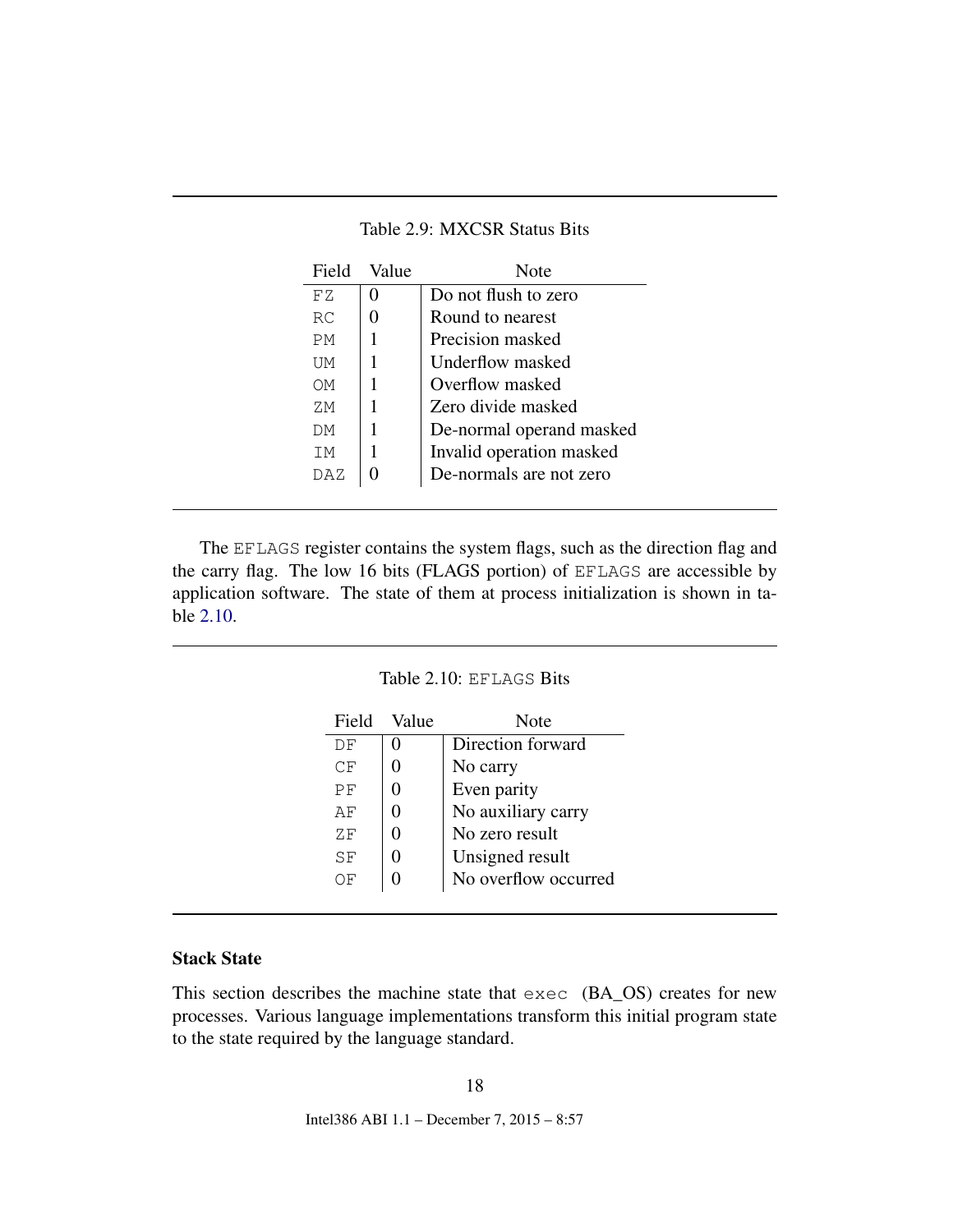For example, a C program begins executing at a function named main declared as:

extern int main ( int argc, char \*argv[ ], char\* envp[ ]);

where

argc is a non-negative argument count

argy is an array of argument strings, with  $\text{arg}v$  [argc] == 0

envp is an array of environment strings, terminated by a null pointer.

When main() returns its value is passed to  $exit()$  and if that has been over-ridden and returns, \_exit() (which must be immune to user interposition).

The initial state of the process stack, i.e. when \_start is called is shown in table [2.11.](#page-19-0)

| Purpose                            | <b>Start Address</b>  | Length           |
|------------------------------------|-----------------------|------------------|
| Unspecified                        | <b>High Addresses</b> |                  |
| Information block, including argu- |                       | varies           |
| ment strings, environment strings, |                       |                  |
| auxiliary information              |                       |                  |
| Unspecified                        |                       |                  |
| Null auxiliary vector entry        |                       | 1 fourbyte       |
| Auxiliary vector entries           |                       | 2 fourbytes each |
| 0                                  |                       | fourbyte         |
| Environment pointers               |                       | 1 fourbyte each  |
| $\mathbf{0}$                       | $4+4*argc+8esp$       | fourbyte         |
| Argument pointers                  | $4 + 8$ esp           | argc fourbytes   |
| Argument count                     | %esp                  | fourbyte         |
| Undefined                          | Low Addresses         |                  |
|                                    |                       |                  |

<span id="page-19-0"></span>Table 2.11: Initial Process Stack

Argument strings, environment strings, and the auxiliary information appear in no specific order within the information block and they need not be compactly allocated.

Only the registers listed below have specified values at process entry: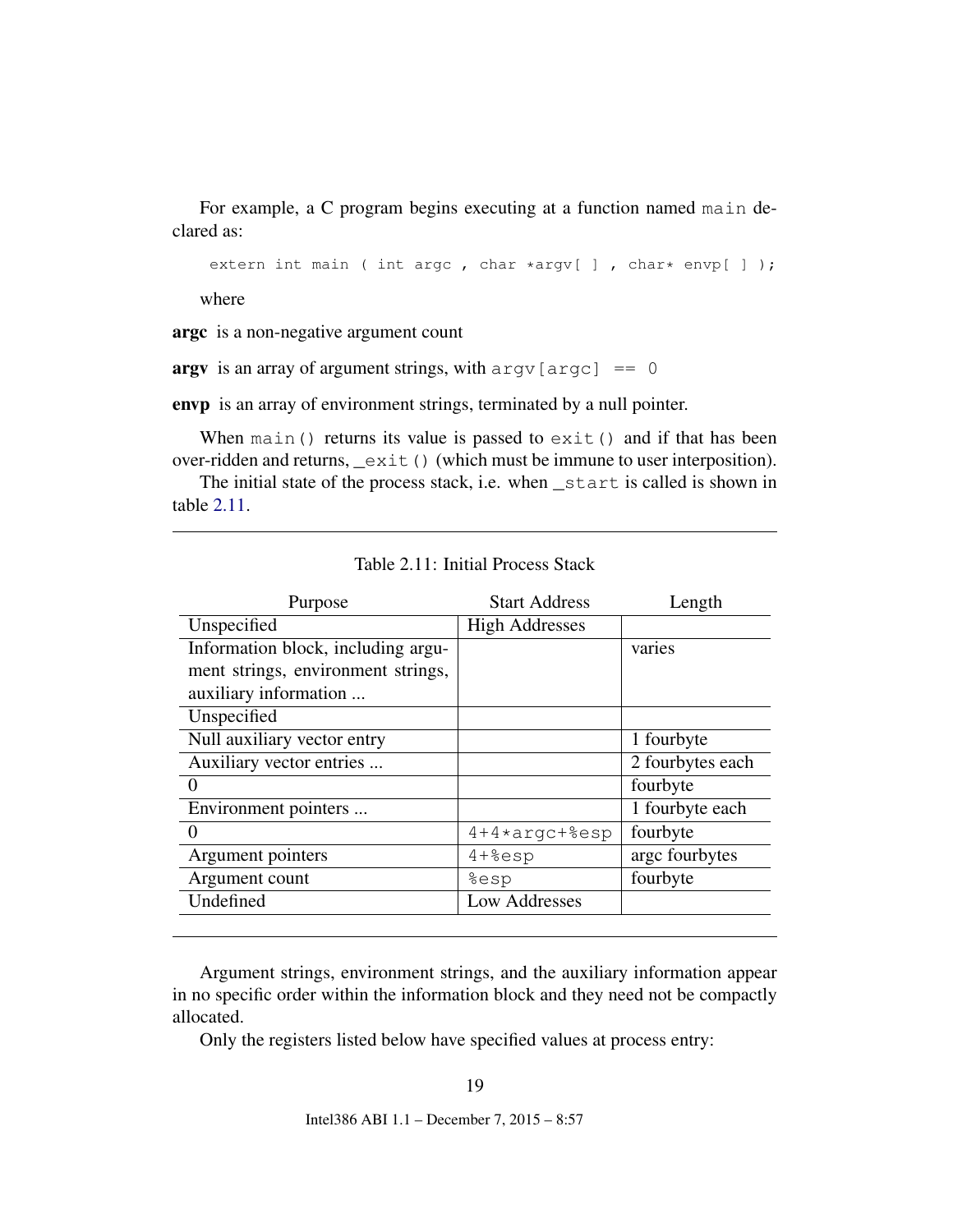- <span id="page-20-3"></span>**%ebp** The content of this register is unspecified at process initialization time, but the user code should mark the deepest stack frame by setting the frame pointer to zero.
- **%esp** The stack pointer holds the address of the byte with lowest address which is part of the stack. It is guaranteed to be 16-byte aligned at process entry.

**%edx** a function pointer that the application should register with atexit (BA\_OS).

It is unspecified whether the data and stack segments are initially mapped with execute permissions or not. Applications which need to execute code on the stack or data segments should take proper precautions, e.g., by calling mprotect().

#### <span id="page-20-0"></span>2.3.2 Thread State

New threads inherit the floating-point state of the parent thread and the state is private to the thread thereafter.

#### <span id="page-20-1"></span>2.3.3 Auxiliary Vector

The auxiliary vector is an array of the following structures (ref. table [2.12\)](#page-20-2), interpreted according to the a\_type member.

<span id="page-20-2"></span>

|  | Table 2.12: auxv_t Type Definition |
|--|------------------------------------|
|--|------------------------------------|

```
typedef struct
{
    int a_type;
    union {
        long a_val;
        void *a_ptr;
        void (*a_fnc)();} a_un;
} auxv_t;
```
The Intel386 ABI uses the auxiliary vector types defined in table [2.13.](#page-21-0)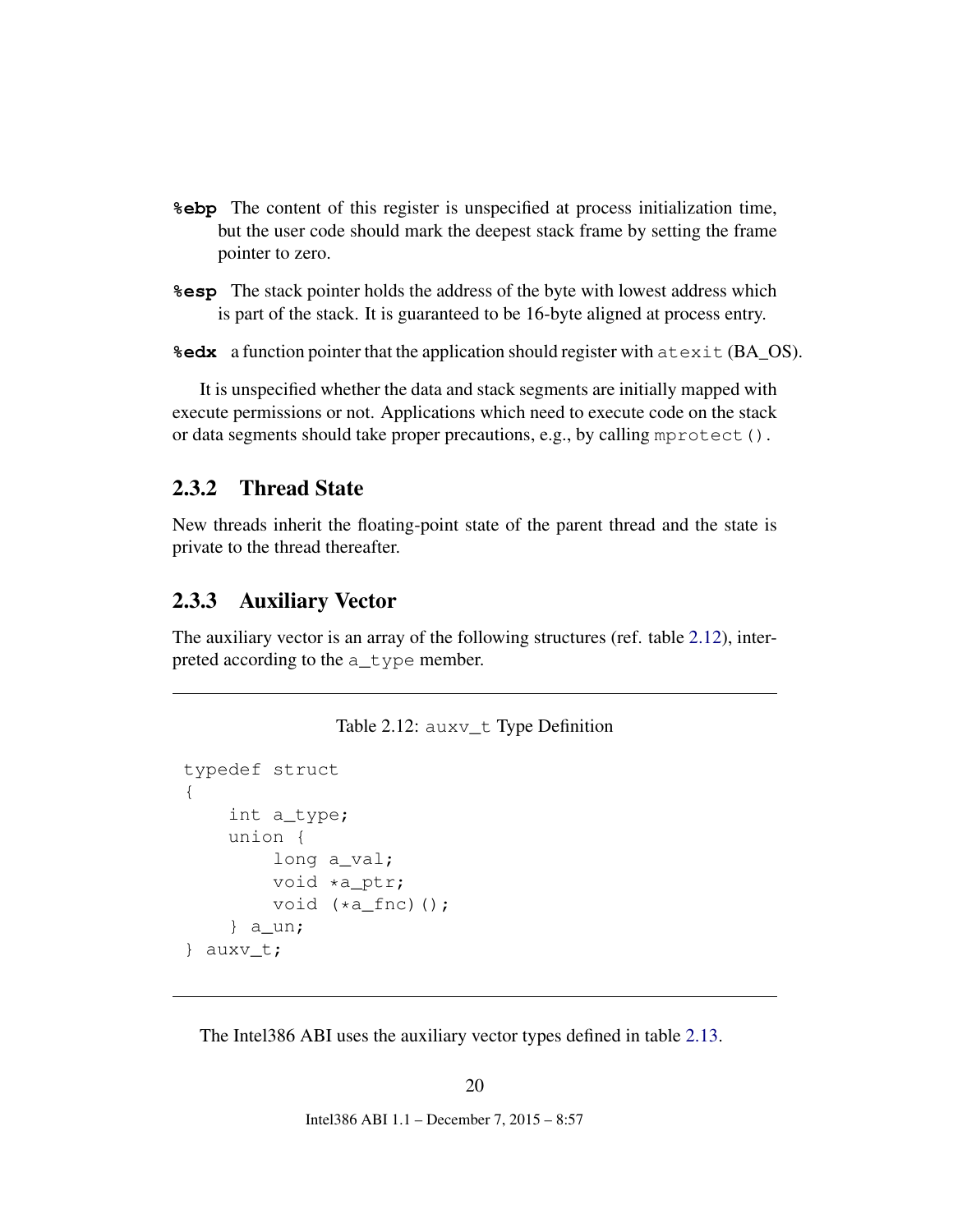| Name             | Value        | a un    |
|------------------|--------------|---------|
| AT NULL          | 0            | ignored |
| AT_IGNORE        | $\mathbf{1}$ | ignored |
| AT EXECFD        | 2            | a_val   |
| AT PHDR          | 3            | a_ptr   |
| AT PHENT         | 4            | a_val   |
| AT PHNUM         | 5            | a_val   |
| AT PAGESZ        | 6            | a_val   |
| AT BASE          | 7            | a_ptr   |
| AT FLAGS         | 8            | a_val   |
| AT ENTRY         | 9            | a_ptr   |
| AT NOTELF        | 10           | a_val   |
| AT_UID           | 11           | a_val   |
| AT EUID          | 12           | a_val   |
| AT_GID           | 13           | a_val   |
| AT EGID          | 14           | a_val   |
| AT_PLATFORM      | 15           | a_ptr   |
| AT HWCAP         | 16           | a_val   |
| AT_CLKTCK        | 17           | a_val   |
| AT SECURE        | 23           | a_val   |
| AT_BASE_PLATFORM | 24           | a_ptr   |
| AT RANDOM        | 25           | a_ptr   |
| AT HWCAP2        | 26           | a_val   |
| AT EXECFN        | 31           | a_ptr   |

<span id="page-21-0"></span>Table 2.13: Auxiliary Vector Types

- AT\_NULL The auxiliary vector has no fixed length; instead its last entry's a\_type member has this value.
- AT\_IGNORE This type indicates the entry has no meaning. The corresponding value of a\_un is undefined.
- AT\_EXECFD At process creation the system may pass control to an interpreter program. When this happens, the system places either an entry of type AT\_EXECFD or one of type AT\_PHDR in the auxiliary vector. The entry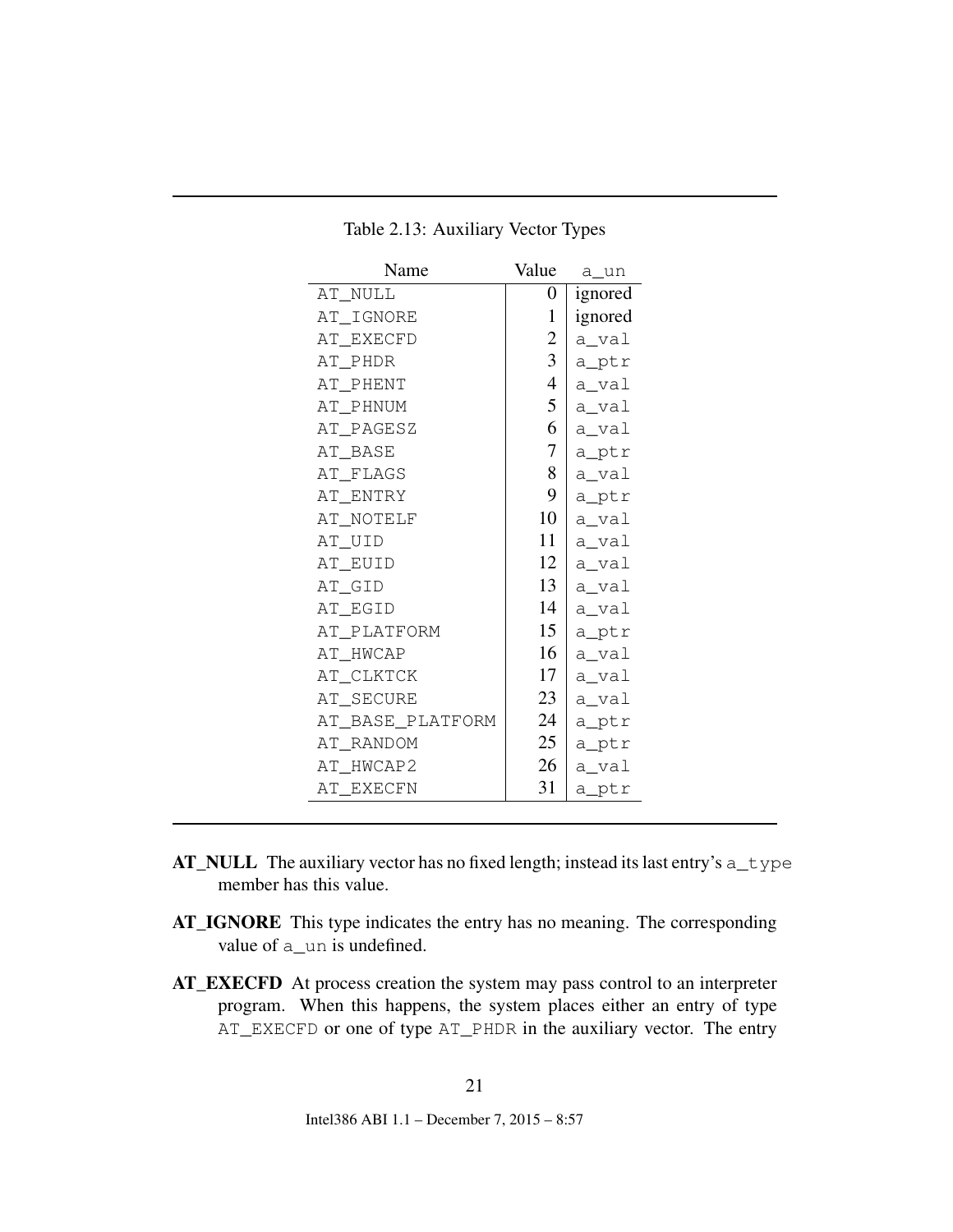for type AT\_EXECFD uses the a\_val member to contain a file descriptor open to read the application program's object file.

- AT\_PHDR The system may create the memory image of the application program before passing control to the interpreter program. When this happens, the a\_ptr member of the AT\_PHDR entry tells the interpreter where to find the program header table in the memory image.
- $AT$ **PHENT** The  $a$ <sup>-val</sup> member of this entry holds the size, in bytes, of one entry in the program header table to which the AT\_PHDR entry points.
- AT\_PHNUM The a\_val member of this entry holds the number of entries in the program header table to which the AT\_PHDR entry points.
- AT\_PAGESZ If present, this entry's  $a$ \_val member gives the system page size, in bytes.
- AT\_BASE The a\_ptr member of this entry holds the base address at which the interpreter program was loaded into memory. See "Program Header" in the System V ABI for more information about the base address.
- AT\_FLAGS If present, the a\_val member of this entry holds one-bit flags. Bits with undefined semantics are set to zero.
- AT\_ENTRY The  $a_{p}$ tr member of this entry holds the entry point of the application program to which the interpreter program should transfer control.
- **AT\_NOTELF** The  $a$ \_val member of this entry is non-zero if the program is in another format than ELF.
- AT\_UID The a\_val member of this entry holds the real user id of the process.
- AT EUID The a val member of this entry holds the effective user id of the process.
- AT GID The a val member of this entry holds the real group id of the process.
- AT\_EGID The a\_val member of this entry holds the effective group id of the process.
- AT\_PLATFORM The  $a$ \_ptr member of this entry points to a string containing the platform name.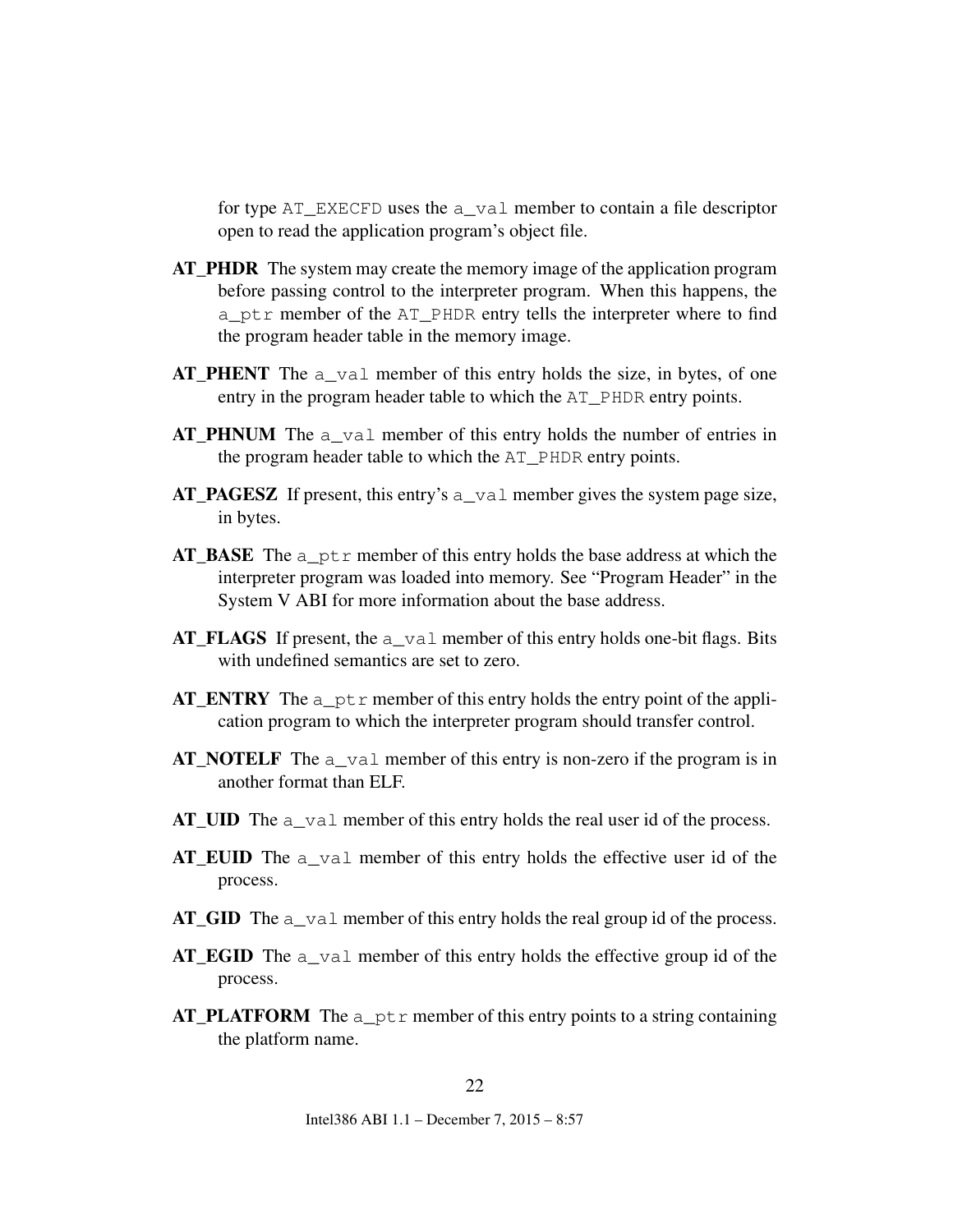- $AT$  HWCAP The  $a$  val member of this entry contains an bitmask of CPU features. It mask to the value returned by CPUID 1.EDX.
- AT\_CLKTCK The a\_val member of this entry contains the frequency at which times() increments.
- AT\_SECURE The  $a$ \_val member of this entry contains one if the program is in secure mode (for example started with suid). Otherwise zero.
- AT BASE PLATFORM The a ptr member of this entry points to a string identifying the base architecture platform (which may be different from the platform).
- AT\_RANDOM The a  $ptr$  member of this entry points to 16 securely generated random bytes.
- **AT\_HWCAP2** The a\_val member of this entry contains the extended hardware feature mask. Currently it is 0, but may contain additional feature bits in the future.
- $AT$ **EXECFN** The  $a$ <sub>P</sub>tr member of this entry is a pointer to the file name of the executed program.

## <span id="page-23-0"></span>2.4 DWARF Definition

This section<sup>[8](#page-23-1)</sup> defines the Debug With Arbitrary Record Format (DWARF) debugging format for the Intel386 processor family. The Intel386 ABI does not define a debug format. However, all systems that do implement DWARF on Intel386 shall use the following definitions.

DWARF is a specification developed for symbolic, source-level debugging. The debugging information format does not favor the design of any compiler or debugger. For more information on DWARF, see *DWARF Debugging Format Standard*, available at: <http://www.dwarfstd.org/>.

<span id="page-23-1"></span><sup>8</sup>This section is structured in a way similar to the PowerPC psABI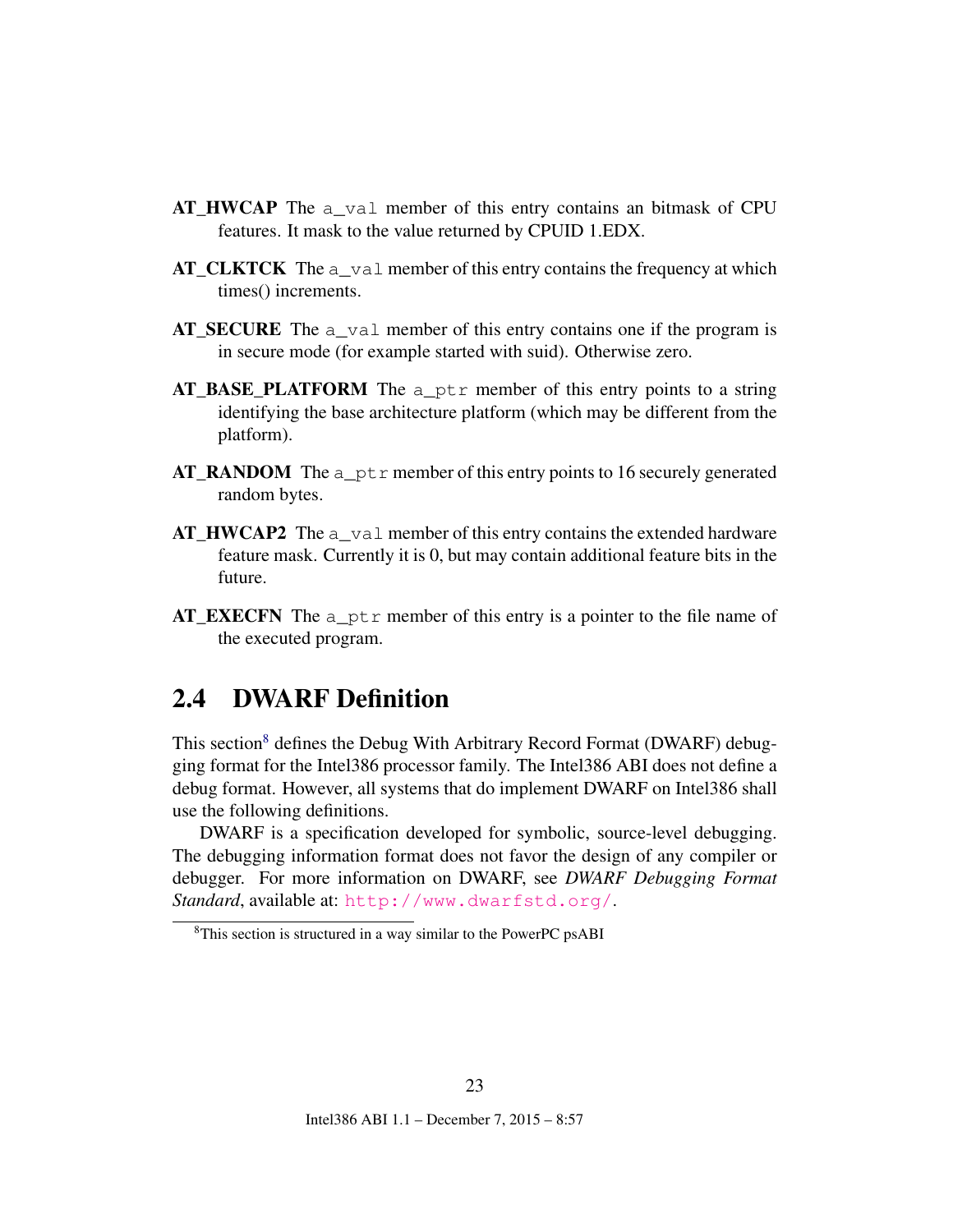### <span id="page-24-0"></span>2.4.1 DWARF Release Number

The DWARF definition requires some machine-specific definitions. The register number mapping needs to be specified for the Intel386 registers. In addition, starting with version 3 the DWARF specification requires processor-specific address class codes to be defined.

### <span id="page-24-1"></span>2.4.2 DWARF Register Number Mapping

Table [2.14](#page-25-0)<sup>[9](#page-24-3)</sup> outlines the register number mapping for the Intel386 processor fam- $ily.<sup>10</sup>$  $ily.<sup>10</sup>$  $ily.<sup>10</sup>$ 

## <span id="page-24-2"></span>2.5 Stack Unwind Algorithm

The stack frames are not self descriptive and where stack unwinding is desirable (such as for exception handling) additional unwind information needs to be generated. The information is stored in an allocatable section .eh\_frame whose format is identical to .debug\_frame defined by the DWARF debug information standard, see *DWARF Debugging Information Format*, with the following extensions:

- Position independence In order to avoid load time relocations for position independent code, the FDE CIE offset pointer should be stored relative to the start of CIE table entry. Frames using this extension of the DWARF standard must set the CIE identifier tag to 1.
- Outgoing arguments area delta To maintain the size of the temporarily allocated outgoing arguments area present on the end of the stack (when using push instructions), operation GNU\_ARGS\_SIZE (0x2e) can be used. This operation takes a single uleb128 argument specifying the current size. This information is used to adjust the stack frame when jumping into the exception handler of the function after unwinding the stack frame. Additionally the CIE Augmentation shall contain an exact specification of the encoding used. It is recommended to use a PC relative encoding whenever possible and adjust the size according to the code model used.

<span id="page-24-3"></span> $9$ The table defines Return Address to have a register number, even though the address is stored in  $0$ ( $\epsilon$ esp) and not in a physical register.

<span id="page-24-4"></span><sup>&</sup>lt;sup>10</sup>This document does not define mappings for privileged registers.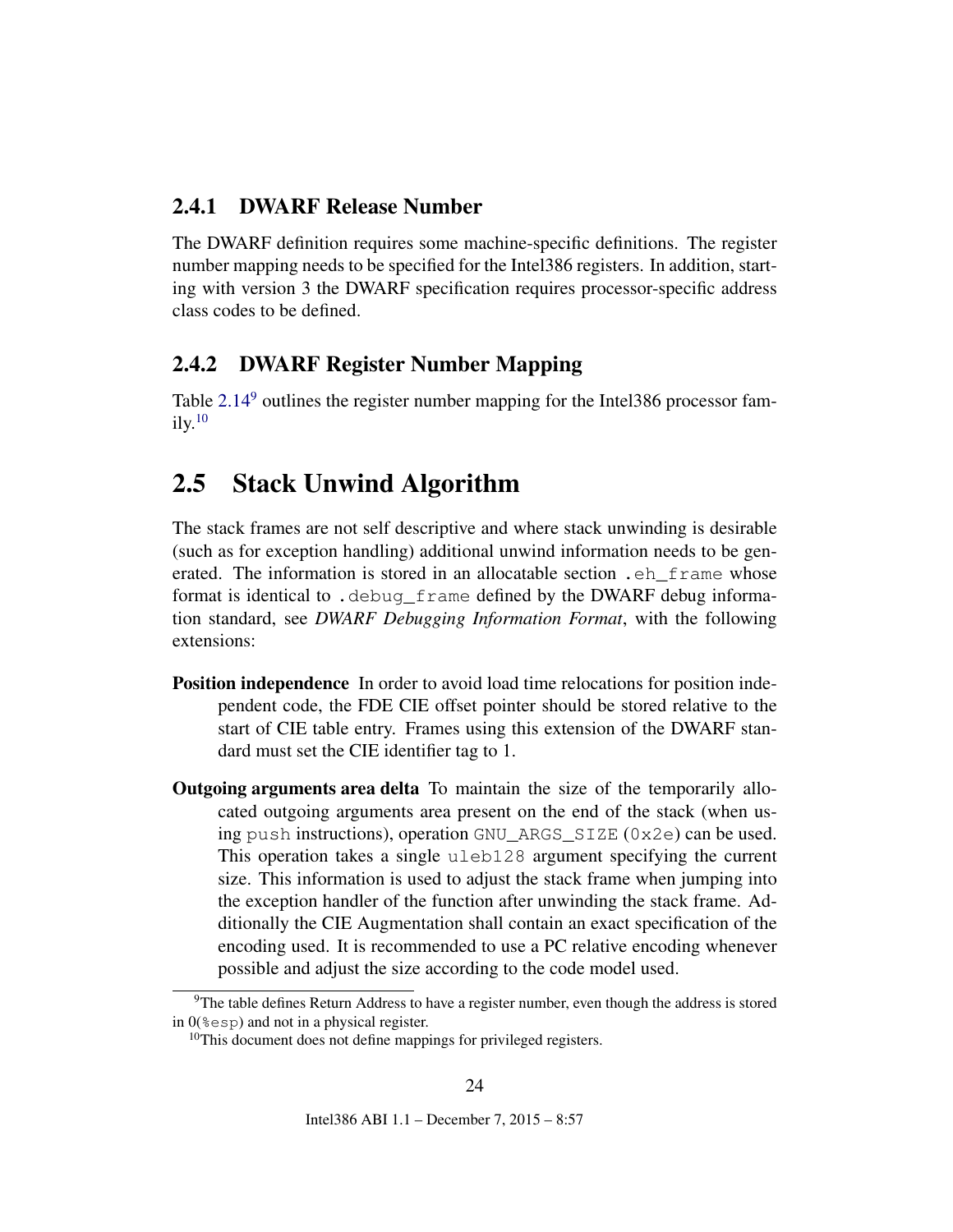| <b>Register Name</b>                | Number         | Abbreviation       |
|-------------------------------------|----------------|--------------------|
| General Purpose Register EAX        | $\overline{0}$ | %eax               |
| General Purpose Register ECX        | 1              | %ecx               |
| <b>General Purpose Register EDX</b> | 2              | %edx               |
| General Purpose Register EBX        | 3              | %ebx               |
| <b>Stack Pointer Register ESP</b>   | 4              | %esp               |
| Frame Pointer Register EBP          | 5              | %ebp               |
| General Purpose Register ESI        | 6              | %esi               |
| <b>General Purpose Register EDI</b> | 7              | %edi               |
| Return Address RA                   | 8              |                    |
| Flag Register                       | 9              | <b>&amp;EFLAGS</b> |
| Reserved                            | 10             |                    |
| Floating Point Registers 0–7        | $11 - 18$      | $%st0-%st7$        |
| Reserved                            | 19-20          |                    |
| Vector Registers 0–7                | $21 - 28$      | $% xmm0 - % xmm7$  |
| MMX Registers 0-7                   | 29-36          | $%mmO-%mm7$        |
| <b>Media Control and Status</b>     | 39             | <b>%mxcsr</b>      |
| <b>Segment Register ES</b>          | 40             | %es                |
| Segment Register CS                 | 41             | 8cs                |
| <b>Segment Register SS</b>          | 42             | 8s                 |
| Segment Register DS                 | 43             | %ds                |
| Segment Register FS                 | 44             | %fs                |
| Segment Register GS                 | 45             | %gs                |
| Reserved                            | 46-47          |                    |
| <b>Task Register</b>                | 48             | %tr                |
| LDT Register                        | 49             | %ldtr              |
| Reserved                            | 50-92          |                    |
| FS Base address                     | 93             | %fs.base           |
| GS Base address                     | 94             | %gs.base           |
|                                     |                |                    |

## <span id="page-25-0"></span>Table 2.14: DWARF Register Number Mapping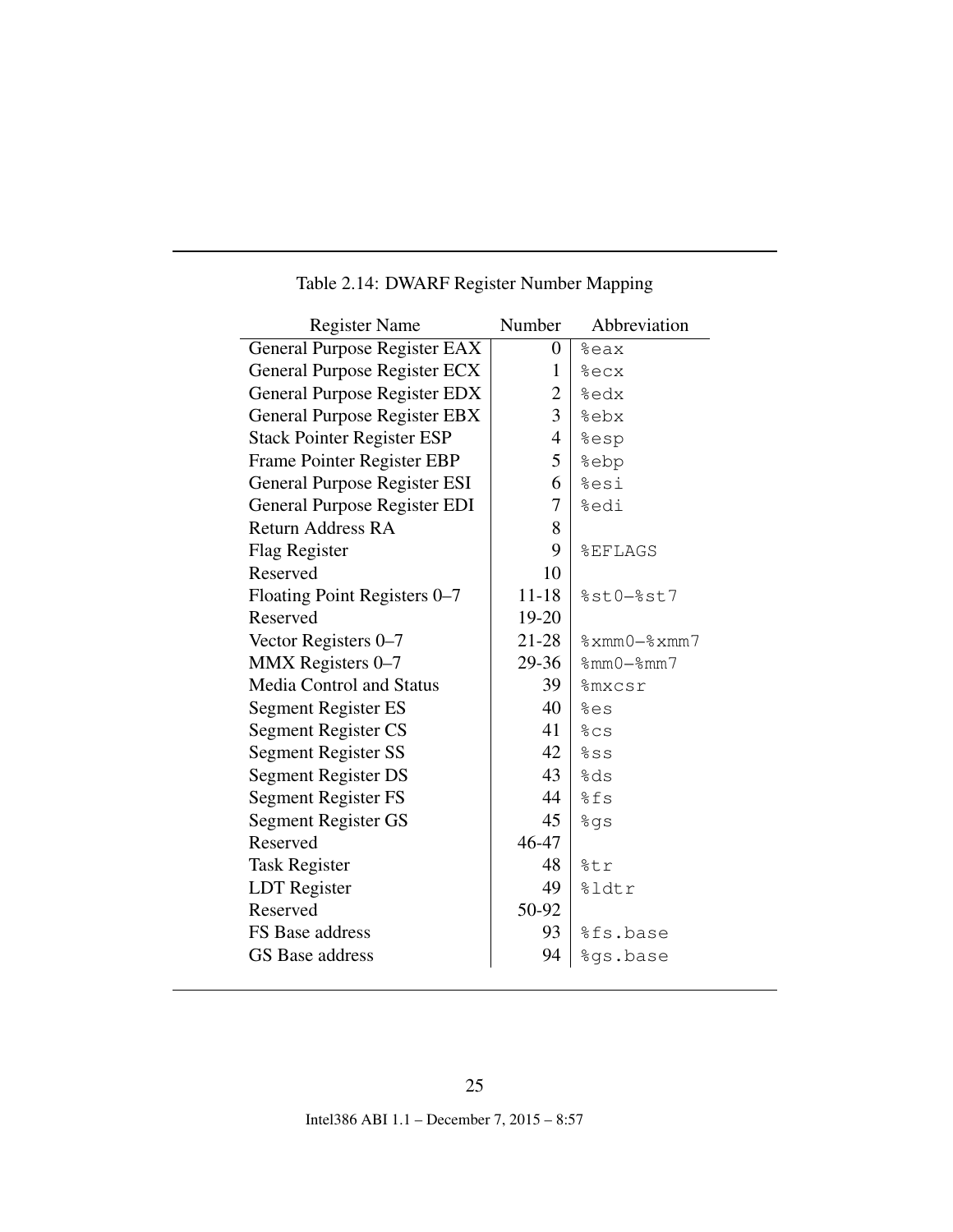<span id="page-26-0"></span>

|  |  |  | Table 2.15: Pointer Encoding Specification Byte |  |
|--|--|--|-------------------------------------------------|--|
|--|--|--|-------------------------------------------------|--|

| <b>Mask</b> | Meaning                                                                        |
|-------------|--------------------------------------------------------------------------------|
| 0x1         | Values are stored as $u \le b128$ or $s \le b128$ type (according to flag 0x8) |
| 0x2         | Values are stored as 2 bytes wide integers (udata2 or sdata2)                  |
| 0x3         | Values are stored as 4 bytes wide integers (udata4 or sdata4)                  |
| 0x4         | Values are stored as 8 bytes wide integers (udata8 or sdata8)                  |
| 0x8         | Values are signed                                                              |
| 0x10        | Values are PC relative                                                         |
| 0x20        | Values are text section relative                                               |
| 0x30        | Values are data section relative                                               |
| 0x40        | Values are relative to the start of function                                   |

CIE Augmentations: The augmentation field is formated according to the augmentation field formating string stored in the CIE header.

The string may contain the following characters:

- z Indicates that a uleb128 is present determining the size of the augmentation section.
- L Indicates the encoding (and thus presence) of an LSDA pointer in the FDE augmentation.

The data filed consist of single byte specifying the way pointers are encoded. It is a mask of the values specified by the table [2.15.](#page-26-0)

The default DWARF pointer encoding (direct 4-byte absolute pointers) is represented by value 0.

- R Indicates a non-default pointer encoding for FDE code pointers. The formating is represented by a single byte in the same way as in the 'L' command.
- P Indicates the presence and an encoding of a language personality routine in the CIE augmentation. The encoding is represented by a single byte in the same way as in the 'L' command followed by a pointer to the personality function encoded by the specified encoding.

When the augmentation is present, the first command must always be 'z' to allow easy skipping of the information.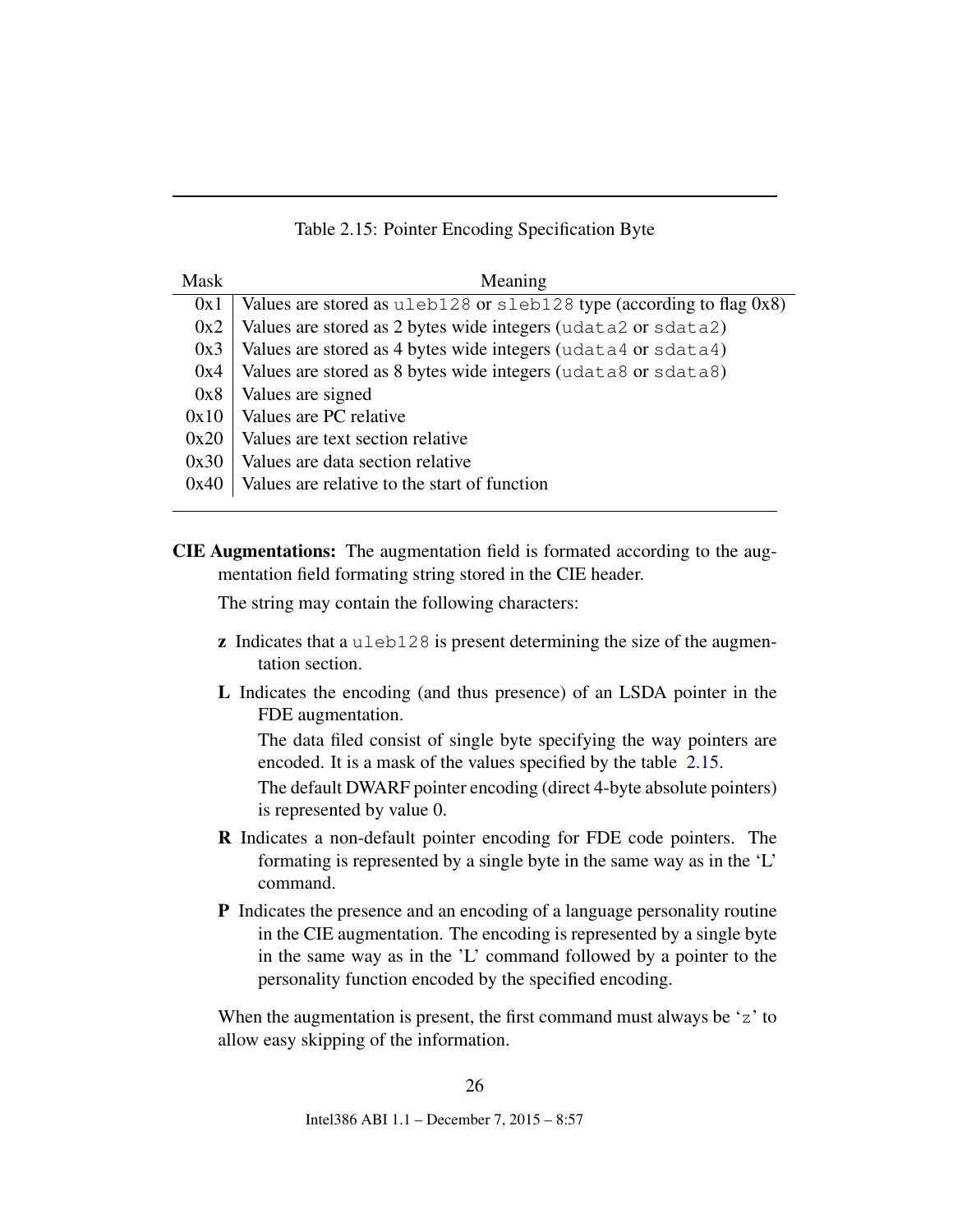In order to simplify manipulation of the unwind tables, the runtime library provide higher level API to stack unwinding mechanism, for details see section [4.1.](#page-39-1)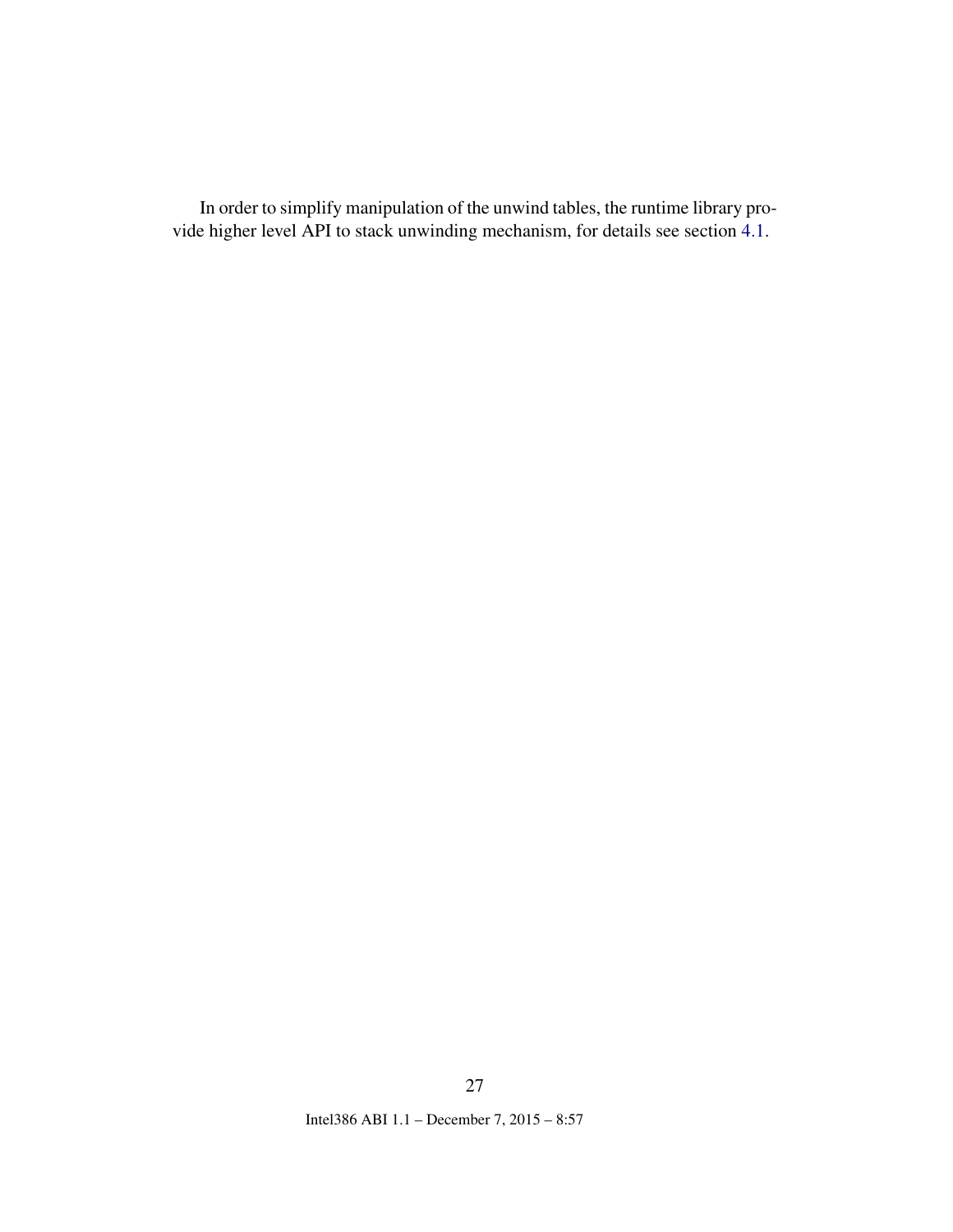# <span id="page-28-0"></span>Chapter 3

# Object Files

## <span id="page-28-1"></span>3.1 Sections

<span id="page-28-2"></span>3.1.1 Special Sections

<span id="page-28-4"></span>

| Table 3.1: Special sections |  |  |
|-----------------------------|--|--|
|-----------------------------|--|--|

| <b>Name</b> | <b>Type</b>                          | <b>Attributes</b> |  |
|-------------|--------------------------------------|-------------------|--|
|             | .eh_frame   SHT_PROGBITS   SHF_ALLOC |                   |  |

.eh\_frame This section holds the unwind function table. The contents are described in Section [3.1.2](#page-28-3) of this document.

### <span id="page-28-3"></span>3.1.2 EH\_FRAME sections

The call frame information needed for unwinding the stack is output into one section named .eh\_frame. An .eh\_frame section consists of one or more subsections. Each subsection contains a CIE (Common Information Entry) followed by varying number of FDEs (Frame Descriptor Entry). A FDE corresponds to an explicit or compiler generated function in a compilation unit, all FDEs can access the CIE that begins their subsection for data. If the code for a function is not one contiguous block, there will be a separate FDE for each contiguous sub-piece.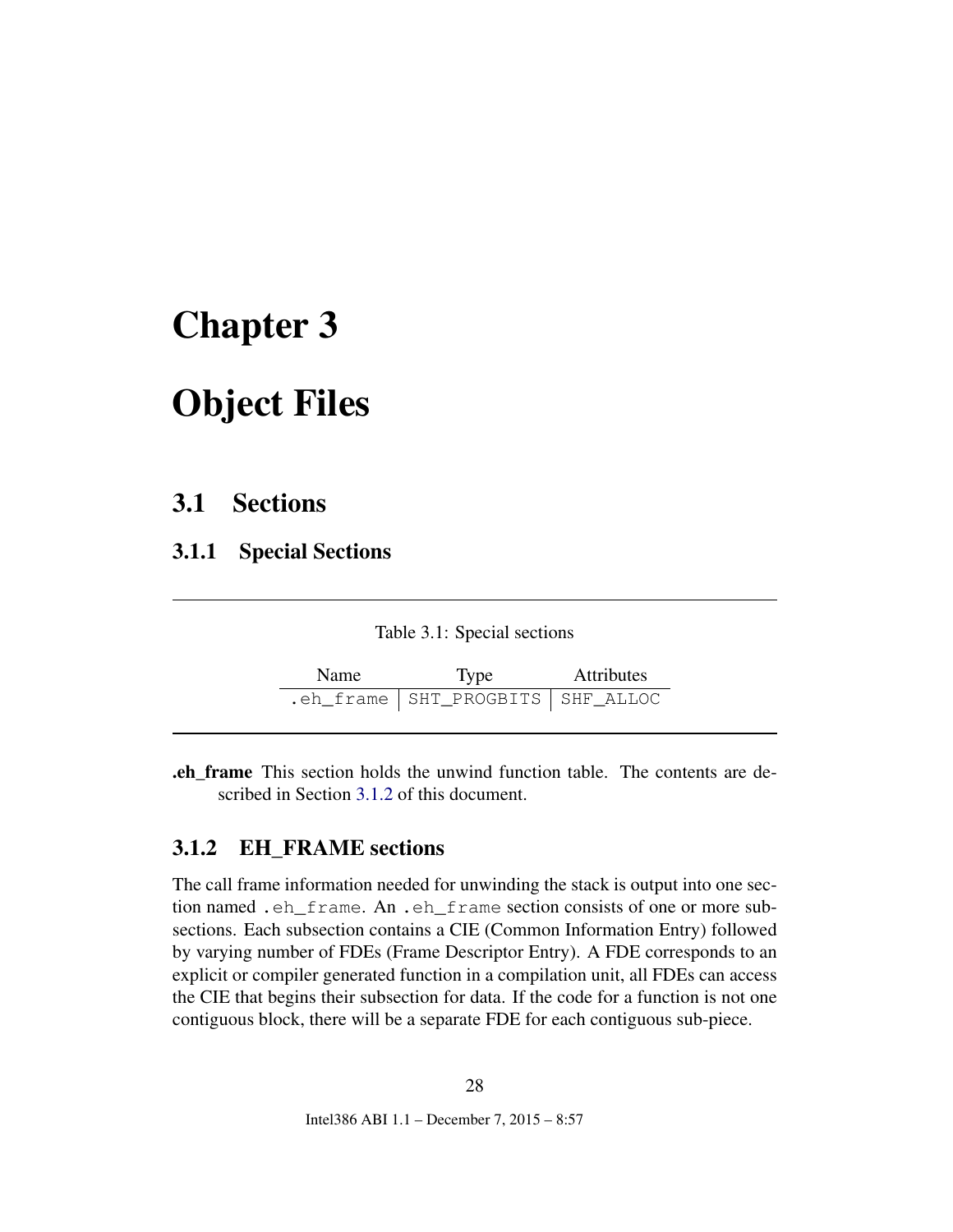If an object file contains C++ template instantiations there shall be a separate CIE immediately preceding each FDE corresponding to an instantiation.

Using the preferred encoding specified below, the .eh\_frame section can be entirely resolved at link time and thus can become part of the text segment.

EH\_PE encoding below refers to the pointer encoding as specified in the enhanced LSB Chapter 7 for Eh\_Frame\_Hdr.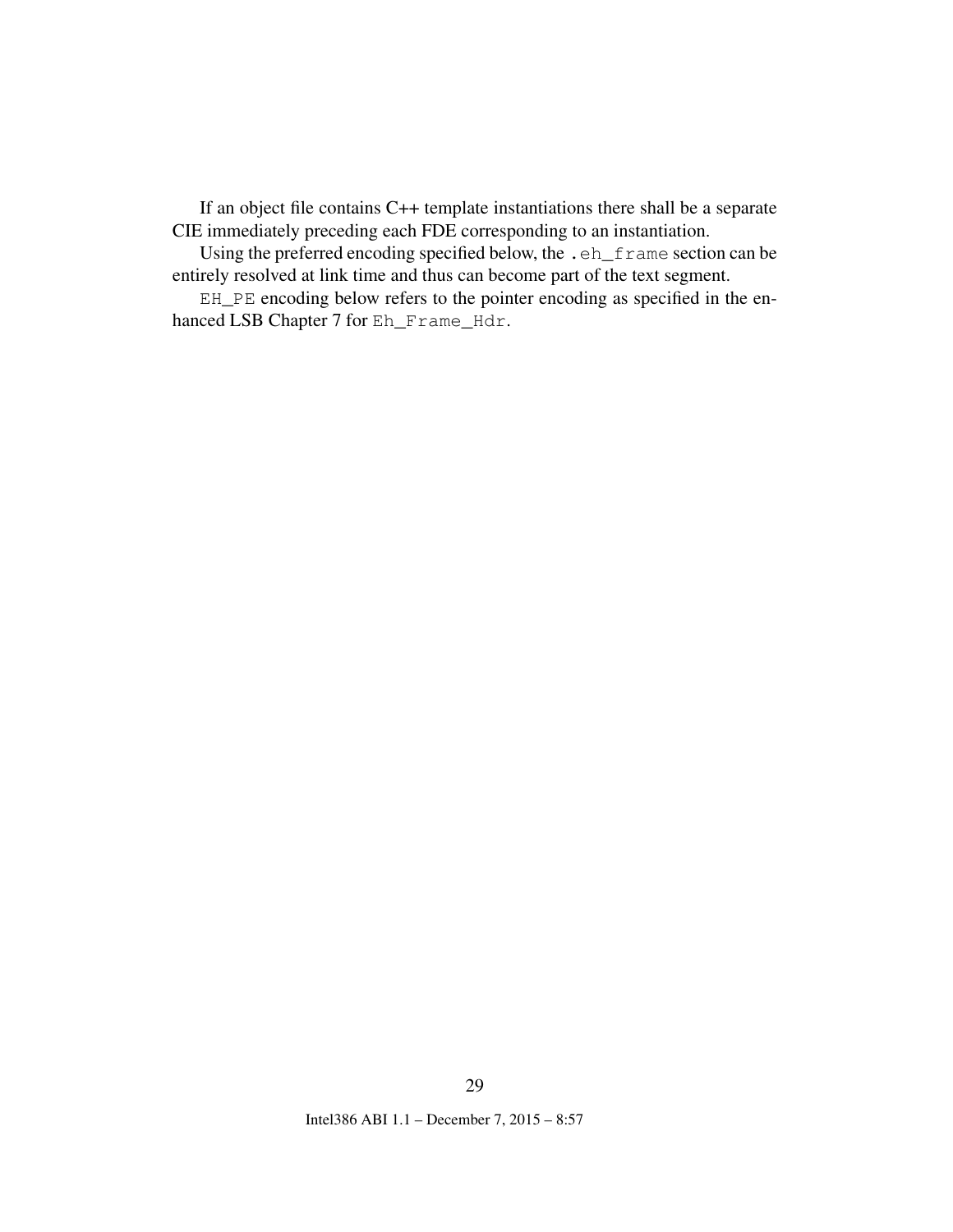| Field                  | Length (byte)   | Description                                        |
|------------------------|-----------------|----------------------------------------------------|
| Length                 | $\overline{4}$  | Length of the CIE (not including this 4-           |
|                        |                 | byte field)                                        |
| CIE id                 | 4               | Value 0 for .eh_frame (used to distin-             |
|                        |                 | guish CIEs and FDEs when scanning the              |
|                        |                 | section)                                           |
| Version                | 1               | Value One (1)                                      |
| CIE Augmenta-          | string          | Null-terminated string with legal values           |
| tion String            |                 | being "" or 'z' optionally followed by sin-        |
|                        |                 | gle occurrances of $'P'$ , $'L'$ , or $'R'$ in any |
|                        |                 | order. The presence of character(s) in the         |
|                        |                 | string dictates the content of field 8, the        |
|                        |                 | Augmentation Section. Each character has           |
|                        |                 | one or two associated operands in the AS           |
|                        |                 | (see table 3.3 for which ones). Operand            |
|                        |                 | order depends on position in the string ('z'       |
|                        |                 | must be first).                                    |
| Code Align Fac-        | uleb128         | To be multiplied with the "Advance Lo-             |
| tor                    |                 | cation" instructions in the Call Frame In-         |
|                        |                 | structions                                         |
| Data Align Fac-        | sleb128         | To be multiplied with all offsets in the Call      |
| tor                    |                 | <b>Frame Instructions</b>                          |
| <b>Ret Address Reg</b> | $1$ /uleb $128$ | A "virtual" register representation of the         |
|                        |                 | return address. In Dwarf V2, this is a byte,       |
|                        |                 | otherwise it is uleb128. It is a byte in gcc       |
|                        |                 | 3.3.x                                              |
| Optional<br><b>CIE</b> | varying         | Present if Augmentation String in Aug-             |
| Augmentation           |                 | mentation Section field 4 is not 0. See ta-        |
| Section                |                 | ble 3.3 for the content.                           |
| Optional<br>Call       | varying         |                                                    |
| Frame<br>Instruc-      |                 |                                                    |
| tions                  |                 |                                                    |

### <span id="page-30-0"></span>Table 3.2: Common Information Entry (CIE)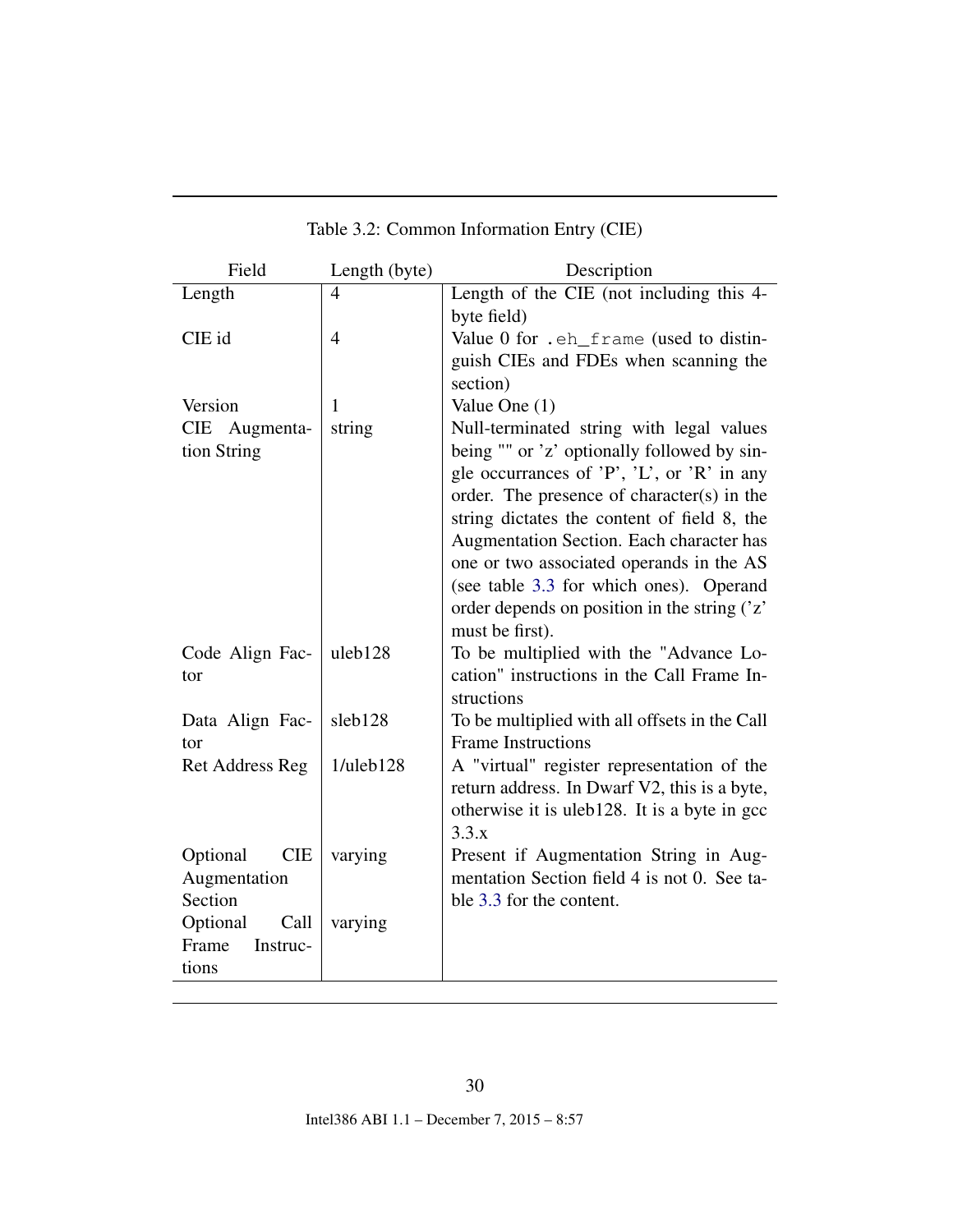| Char         | Operands        | Length (byte) | Description                                |
|--------------|-----------------|---------------|--------------------------------------------|
| Z            | size            | uleb128       | Length of the remainder of the Augmen-     |
|              |                 |               | tation Section                             |
| P            | personality_enc | $\mathbf{1}$  | Encoding specifier - preferred value is a  |
|              |                 |               | pc-relative, signed 4-byte                 |
|              | personality     | (encoded)     | Encoded pointer to personality routine     |
|              | routine         |               | (actually to the PLT entry for the per-    |
|              |                 |               | sonality routine)                          |
| $\mathbf{R}$ | code enc        | 1             | Non-default encoding<br>for<br>the         |
|              |                 |               | (FDE<br>code-pointers<br>members           |
|              |                 |               | initial_location<br>and                    |
|              |                 |               | address_range and the operand for          |
|              |                 |               | DW_CFA_set_loc) - preferred value          |
|              |                 |               | is pc-relative, signed 4-byte              |
|              | Isda enc        | 1             | FDE augmentation bodies may contain        |
|              |                 |               | LSDA pointers. If so they are encoded      |
|              |                 |               | as specified here - preferred value is pc- |
|              |                 |               | relative, signed 4-byte possibly indirect  |
|              |                 |               | thru a GOT entry                           |

<span id="page-31-0"></span>Table 3.3: CIE Augmentation Section Content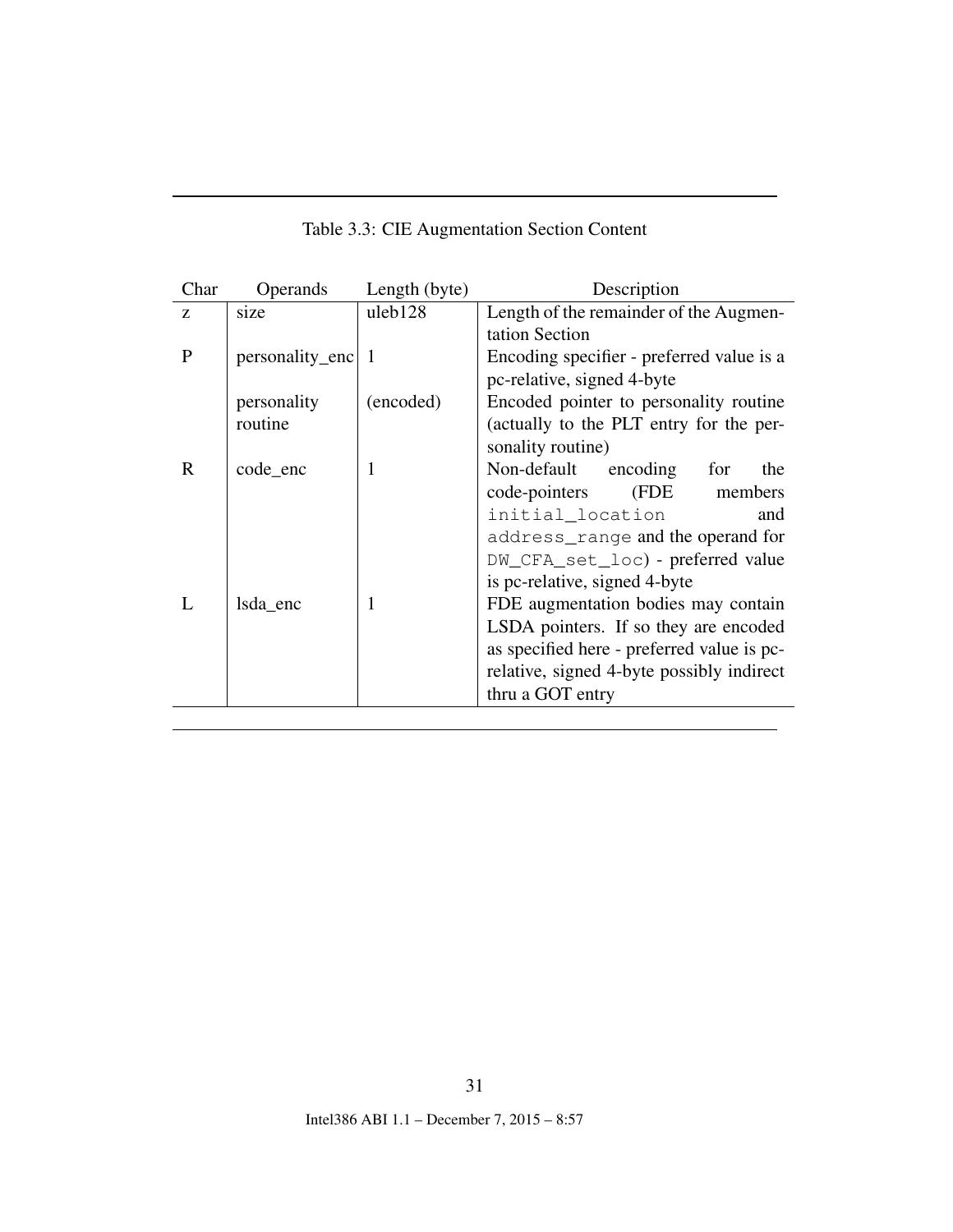| Field                   | Length (byte) | Description                                                |
|-------------------------|---------------|------------------------------------------------------------|
| Length                  | 4             | Length of the FDE (not including this 4-                   |
|                         |               | byte field)                                                |
| CIE pointer             | 4             | Distance from this field to the nearest pre-               |
|                         |               | ceding CIE (the value is subtracted from                   |
|                         |               | the current address). This value can never                 |
|                         |               | be zero and thus can be used to distin-                    |
|                         |               | guish CIE's and FDE's when scanning the                    |
|                         |               | .eh frame section                                          |
| <b>Initial Location</b> | var           | Reference to the function code correspond-                 |
|                         |               | ing to this FDE. If 'R' is missing from                    |
|                         |               | the CIE Augmentation String, the field is                  |
|                         |               | an 8-byte absolute pointer. Otherwise, the                 |
|                         |               | corresponding EH_PE encoding in the CIE                    |
|                         |               | Augmentation Section is used to interpret<br>the reference |
| <b>Address Range</b>    | var           | Size of the function code corresponding to                 |
|                         |               | this FDE. If 'R' is missing from the CIE                   |
|                         |               | Augmentation String, the field is an 8-byte                |
|                         |               | unsigned number. Otherwise, the size is                    |
|                         |               | determined by the corresponding EH_PE                      |
|                         |               | encoding in the CIE Augmentation Section                   |
|                         |               | (the value is always absolute)                             |
| Optional<br><b>FDE</b>  | var           | Present if CIE Augmentation String is non-                 |
| Augmentation            |               | empty. See table 3.5 for the content.                      |
| Section                 |               |                                                            |
| Optional<br>Call        | var           |                                                            |
| Frame<br>Instruc-       |               |                                                            |
| tions                   |               |                                                            |

### <span id="page-32-0"></span>Table 3.4: Frame Descriptor Entry (FDE)

32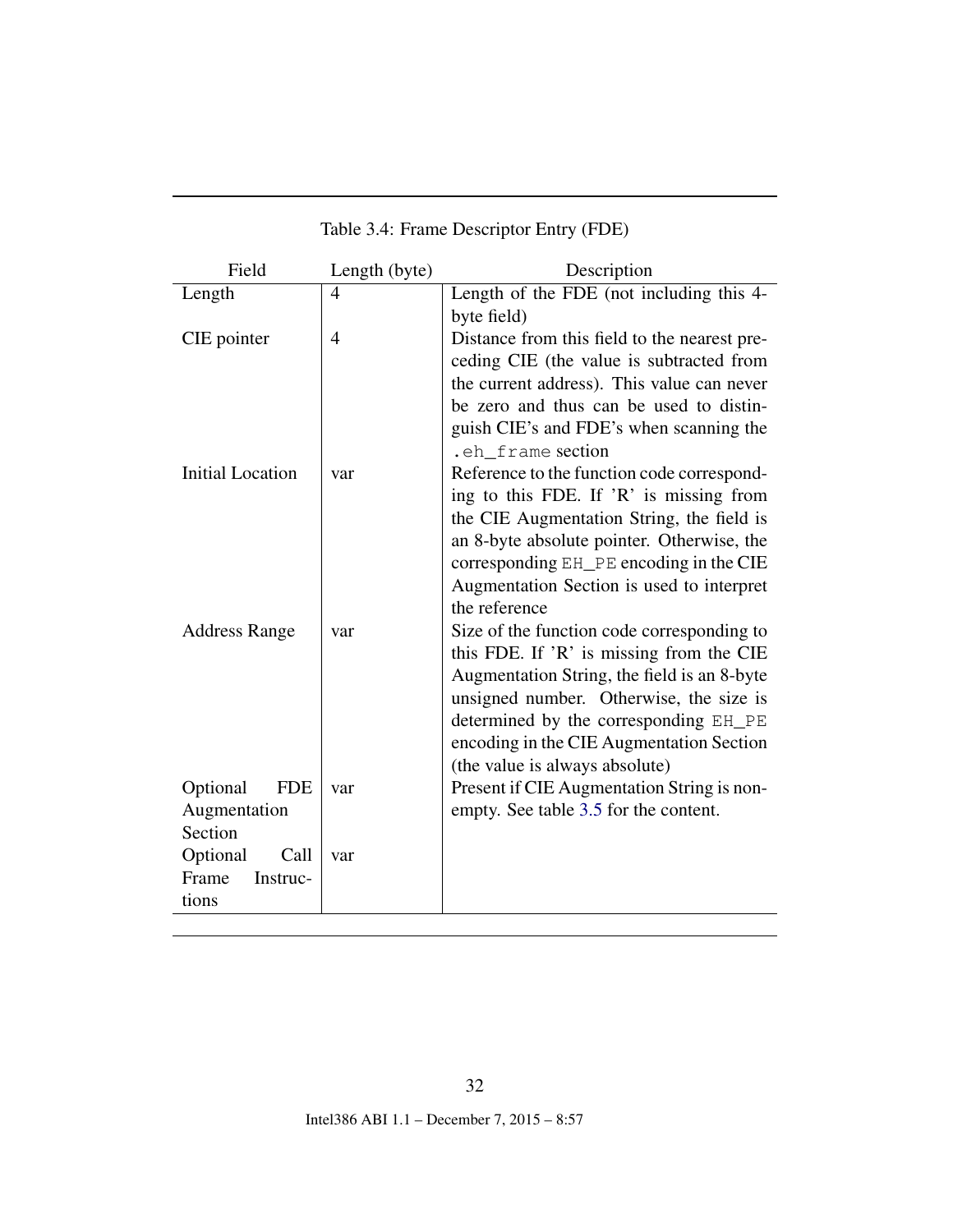<span id="page-33-1"></span>

| Table 3.5: FDE Augmentation Section Content |  |  |  |
|---------------------------------------------|--|--|--|
|---------------------------------------------|--|--|--|

| Char | <b>Operands</b> | Length (byte) | Description                            |
|------|-----------------|---------------|----------------------------------------|
| Z.   | length          | uleb128       | Length of the remainder of the Augmen- |
|      |                 |               | tation Section                         |
|      | <b>LSDA</b>     | var           | LSDA pointer, encoded in the format    |
|      |                 |               | specified by the corresponding operand |
|      |                 |               | in the CIE's augmentation body. (only  |
|      |                 |               | present if length $> 0$ ).             |
|      |                 |               |                                        |

The existence and size of the optional call frame instruction area must be computed based on the overall size and the offset reached while scanning the preceding fields of the CIE or FDE.

The overall size of a .eh\_frame section is given in the ELF section header. The only way to determine the number of entries is to scan the section until the end, counting entries as they are encountered.

### <span id="page-33-0"></span>3.2 Symbol Table

The  $STT_GNU\_IFUNC$ <sup>[1](#page-33-2)</sup> symbol type is optional. It is the same as  $STT_FUNC$ except that it always points to a function or piece of executable code which takes no arguments and returns a function pointer. If an STT\_GNU\_IFUNC symbol is referred to by a relocation, then evaluation of that relocation is delayed until load-time. The value used in the relocation is the function pointer returned by an invocation of the STT\_GNU\_IFUNC symbol.

The purpose of the STT\_GNU\_IFUNC symbol type is to allow the run-time to select between multiple versions of the implementation of a specific function. The selection made in general will take the currently available hardware into account and select the most appropriate version.

<span id="page-33-2"></span><sup>&</sup>lt;sup>1</sup>It is specified in ifunc.txt at [http://sites.google.com/site/x32abi/](http://sites.google.com/site/x32abi/documents) [documents](http://sites.google.com/site/x32abi/documents)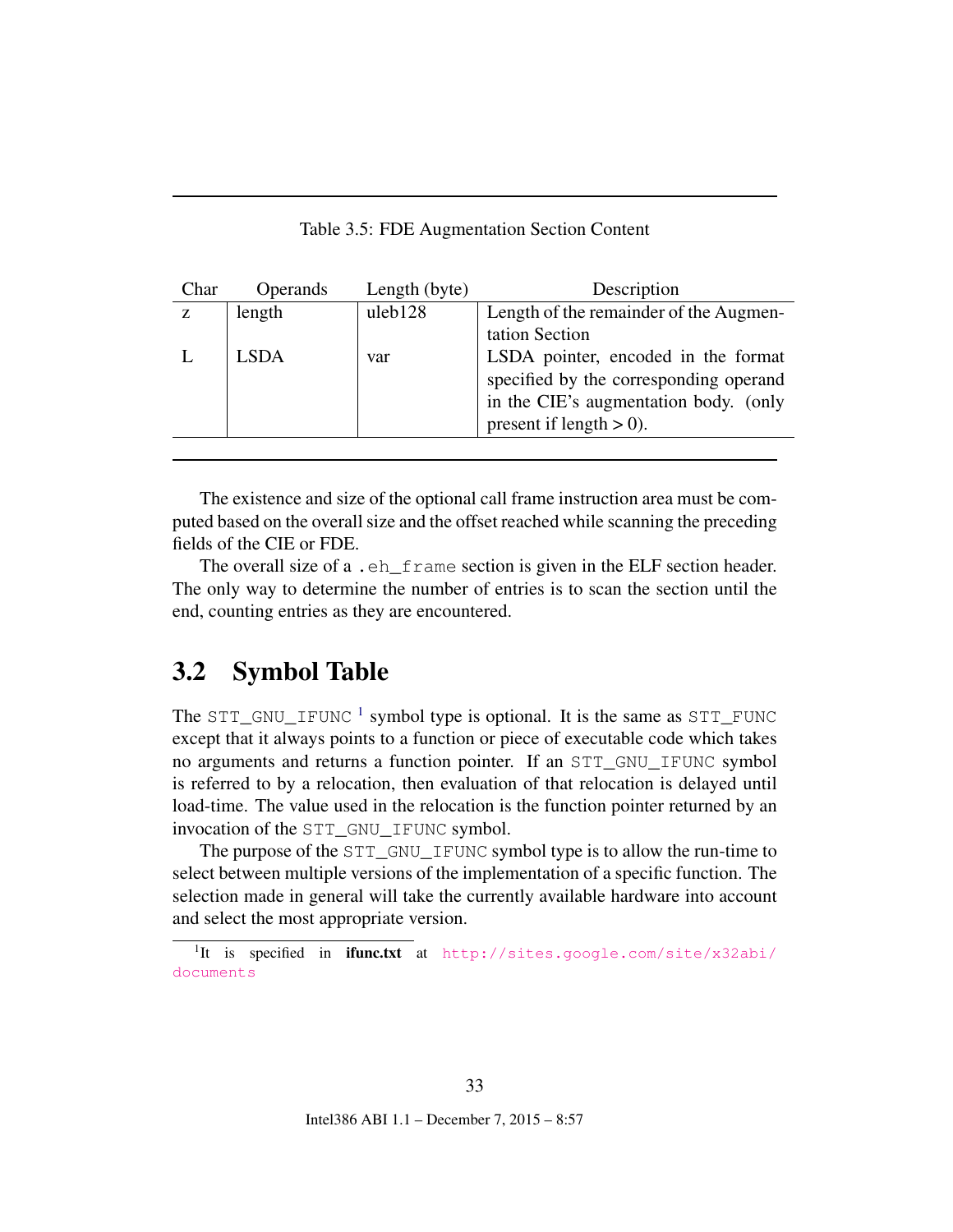## <span id="page-34-0"></span>3.3 Relocation

### <span id="page-34-1"></span>3.3.1 Relocation Types

Figure [3.3.1](#page-34-1) shows the allowed relocatable fields.



<span id="page-34-2"></span>

| word8                                                                     | This specifies a 8-bit field occupying 1 byte.                 |  |
|---------------------------------------------------------------------------|----------------------------------------------------------------|--|
| word16                                                                    | This specifies a 16-bit field occupying 2 bytes with arbitrary |  |
|                                                                           | byte alignment. These values use the same byte order as        |  |
|                                                                           | other word values in the Intel386 architecture.                |  |
| word32                                                                    | This specifies a 32-bit field occupying 4 bytes with arbitrary |  |
|                                                                           | byte alignment. These values use the same byte order as        |  |
|                                                                           | other word values in the Intel386 architecture.                |  |
| The following notations are used for specifying relocations in table 3.6: |                                                                |  |
|                                                                           |                                                                |  |

- A Represents the addend used to compute the value of the relocatable field.
- B Represents the base address at which a shared object has been loaded into memory during execution. Generally, a shared object is built with a 0 base virtual address, but the execution address will be different.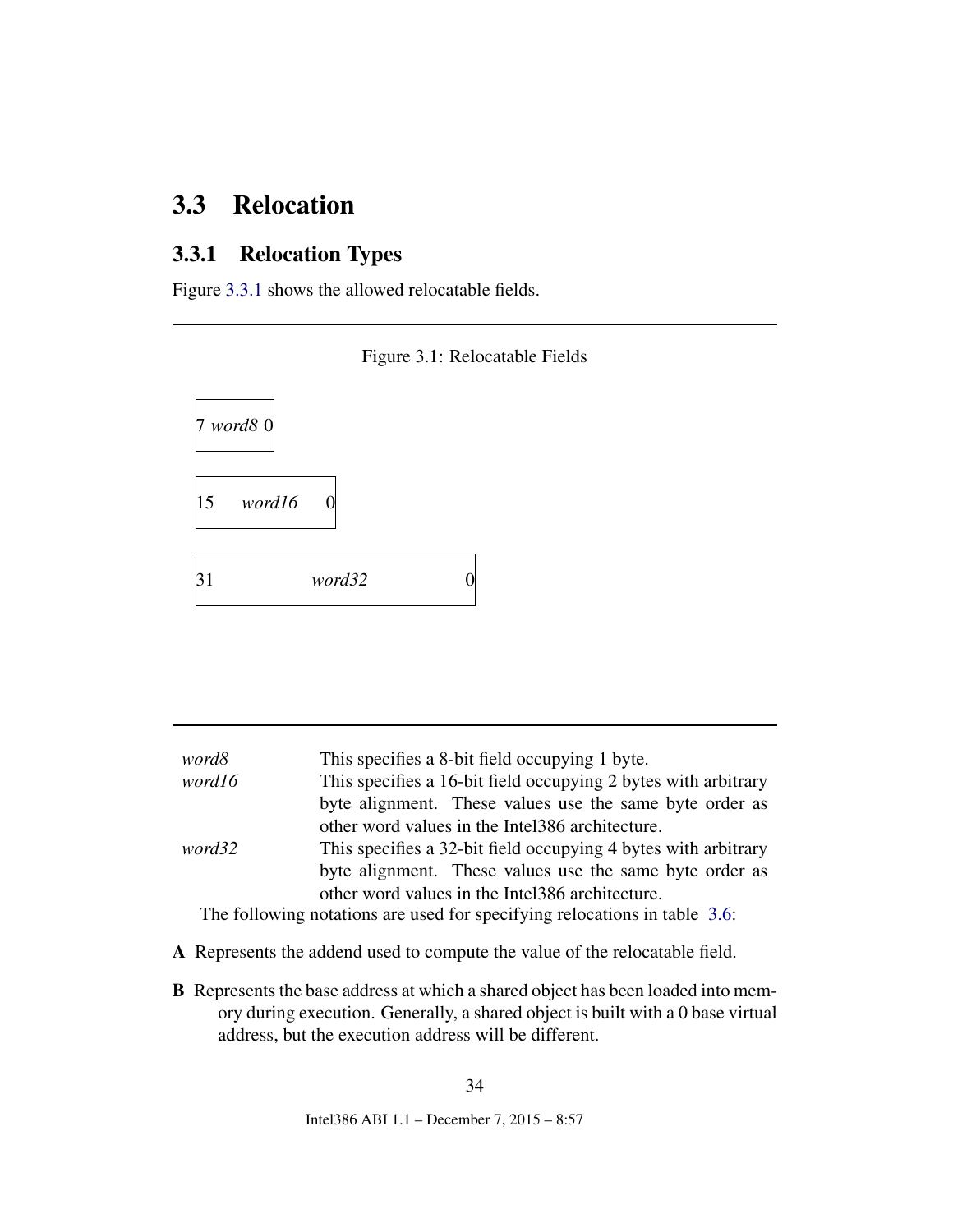- <span id="page-35-0"></span>G Represents the offset into the global offset table at which the relocation entry's symbol will reside during execution.
- GOT Represents the address of the global offset table.
- L Represents the place (section offset or address) of the Procedure Linkage Table entry for a symbol.
- P Represents the place (section offset or address) of the storage unit being relocated (computed using r\_offset).
- S Represents the value of the symbol whose index resides in the relocation entry.
- Z Represents the size of the symbol whose index resides in the relocation entry.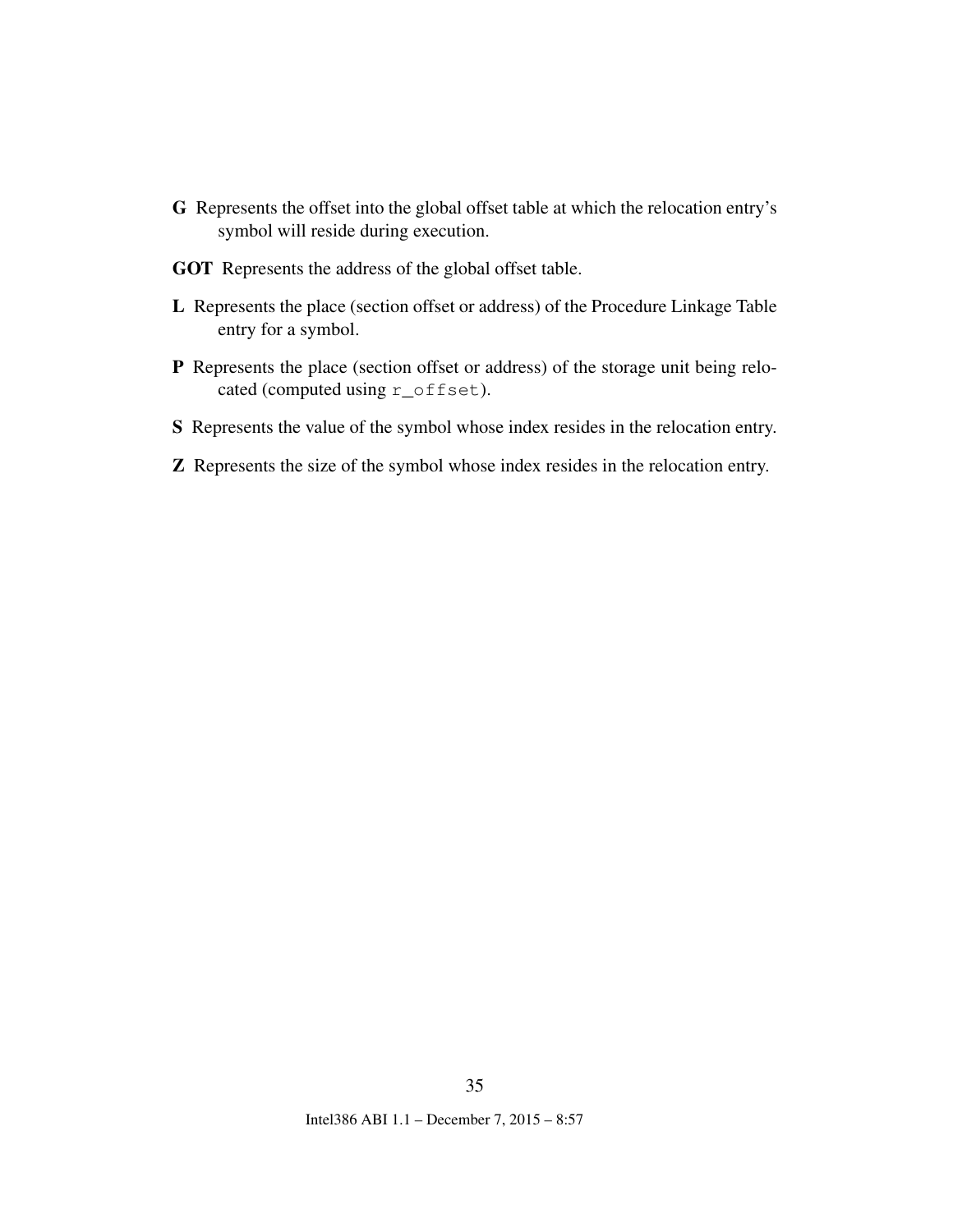| Name                                                                                | Value          | Field  | Calculation                   |
|-------------------------------------------------------------------------------------|----------------|--------|-------------------------------|
| R 386 NONE                                                                          | 0              | none   | none                          |
| R_386_32                                                                            | 1              | word32 | $S + A$                       |
| R_386_PC32                                                                          | $\overline{c}$ | word32 | $S + A - P$                   |
| R 386 GOT32                                                                         | 3              | word32 | $G + A - GOT$                 |
| R_386_PLT32                                                                         | 4              | word32 | $L + A - P$                   |
| R_386_COPY                                                                          | 5              | none   | none                          |
| R_386_GLOB_DAT                                                                      | 6              | word32 | $\rm S$                       |
| R_386_JUMP_SLOT                                                                     | 7              | word32 | S                             |
| R 386 RELATIVE                                                                      | 8              | word32 | $B + A$                       |
| R_386_GOTOFF                                                                        | 9              | word32 | $S + A - GOT$                 |
| R_386_GOTPC                                                                         | 10             | word32 | $GOT + A - P$                 |
| R_386_TLS_TPOFF                                                                     | 14             | word32 |                               |
| R 386 TLS IE                                                                        | 15             | word32 |                               |
| R 386 TLS GOTIE                                                                     | 16             | word32 |                               |
| R 386 TLS LE                                                                        | 17             | word32 |                               |
| R_386_TLS_GD                                                                        | 18             | word32 |                               |
| R_386_TLS_LDM                                                                       | 19             | word32 |                               |
| R 386 16                                                                            | 20             | word16 | $S + A$                       |
| R_386_PC16                                                                          | 21             | word16 | $S + A - P$                   |
| R 386 8                                                                             | 22             | word8  | S<br>$+ A$                    |
| R_386_PC8                                                                           | 23             | word8  | $S + A - P$                   |
| R 386 TLS GD 32                                                                     | 24             | word32 |                               |
| R_386_TLS_GD_PUSH                                                                   | 25             | word32 |                               |
| R 386 TLS GD CALL                                                                   | 26             | word32 |                               |
| R_386_TLS_GD_POP                                                                    | 27             | word32 |                               |
| R 386 TLS LDM 32                                                                    | 28             | word32 |                               |
| R_386_TLS_LDM_PUSH                                                                  | 29             | word32 |                               |
| R_386_TLS_LDM_CALL                                                                  | 30             | word32 |                               |
| R_386_TLS_LDM_POP                                                                   | 31             | word32 |                               |
| R_386_TLS_LDO_32                                                                    | 32             | word32 |                               |
| R 386 TLS IE 32                                                                     | 33             | word32 |                               |
| R_386_TLS_LE_32                                                                     | 34             | word32 |                               |
| R 386 TLS DTPMOD32                                                                  | 35             | word32 |                               |
| R_386_TLS_DTPOFF32                                                                  | 36             | word32 |                               |
| R_386_TLS_TPOFF32                                                                   | 37             | word32 |                               |
| R_386_SIZE32                                                                        | 38             | word32 | $Z + A$                       |
| R_386_TLS_GOTDESC                                                                   | 39             | word32 |                               |
| R_386_TLS_DESC_CALL                                                                 | 40             | none   | none                          |
| R_386_TLS_DESC                                                                      | 41             | word32 |                               |
| R 386 IRELATIVE                                                                     | 42             | word32 | indirect $(B + A)$            |
| R 386 GOT32X                                                                        | 43             | word32 | $G + A - GOT/G + A^{\dagger}$ |
| <sup>†</sup> Used without base register when position-independent code is disabled. |                |        |                               |

<span id="page-36-0"></span>Table 3.6: Relocation Types

The R\_386\_GOT32X relocation can be used to compute the address of the symbol's global offset table entry without base register when position-independent code is disabled. For name@GOT in: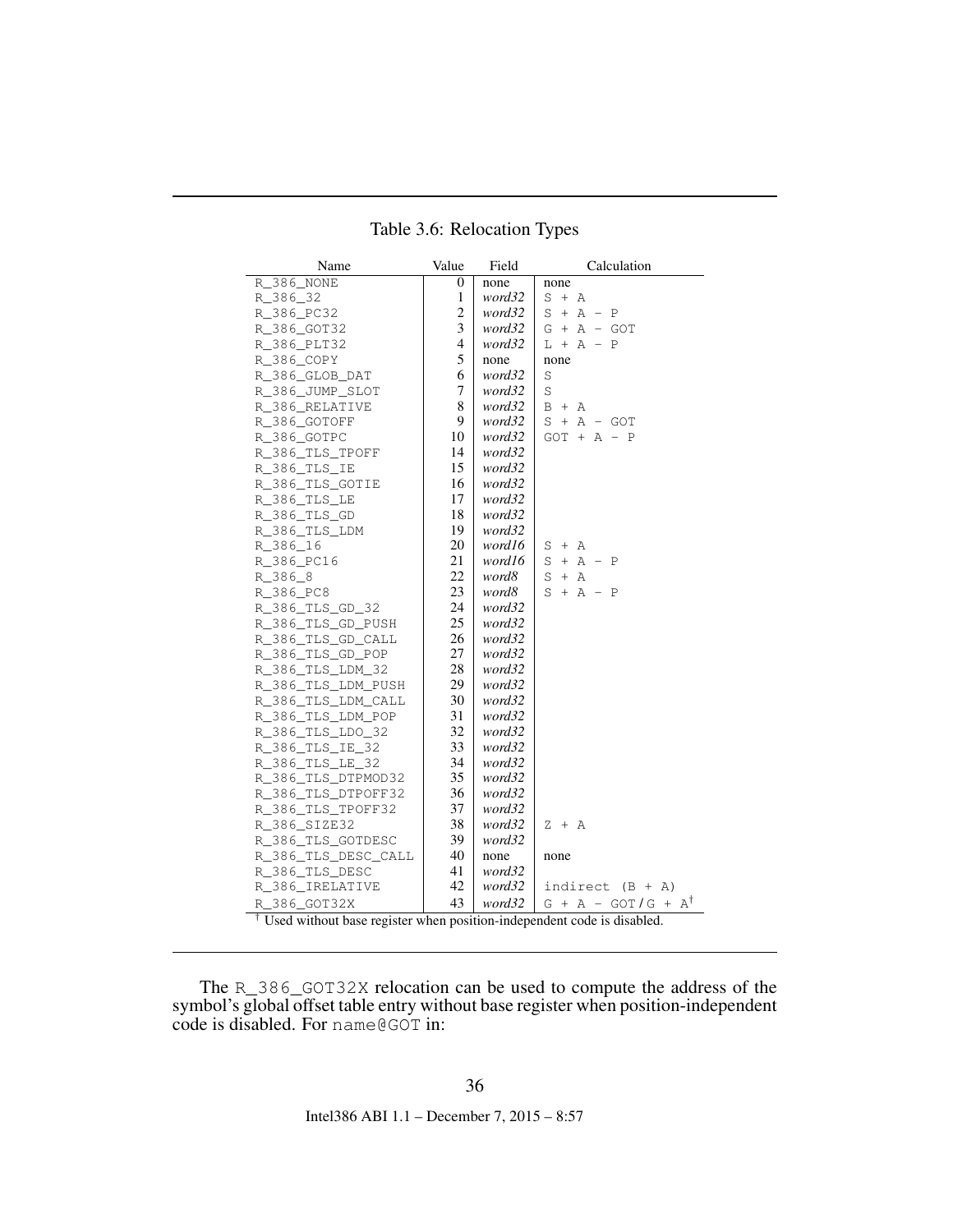<span id="page-37-3"></span>

| call  | $*$ name@GOT( $*$ req) |
|-------|------------------------|
| jmp   | $*$ name@GOT( $*$ req) |
| mov   | name@GOT(%reg1), %reg2 |
| test  | %req1, name@GOT(%req2) |
| binop | name@GOT(%reg1), %reg2 |

as well as

| call  | $*$ name@GOT   |  |
|-------|----------------|--|
| jmp   | $*$ name@GOT   |  |
| mov   | name@GOT, %req |  |
| test  | %reg, name@GOT |  |
| binop | name@GOT, %reg |  |

where binop is one of adc, add, and, cmp, or, sbb, sub, xor instructions<sup>[2](#page-37-0)</sup>, the R\_386\_GOT32X relocation should be generated, instead of the R\_386\_GOT32 relocation.

A program or object file using R\_386\_8, R\_386\_16, R\_386\_PC16 or R\_386\_PC8 relocations is not conformant to this ABI, these relocations are only added for documentation purposes. The R\_386\_16, and R\_386\_8 relocations truncate the computed value to 16-bits and 8-bits respectively.

The relocations R\_386\_TLS\_TPOFF, R\_386\_TLS\_IE, R\_386\_TLS\_GOTIE, R\_386\_TLS\_LE, R\_386\_TLS\_GD, R\_386\_TLS\_LDM, R\_386\_TLS\_GD\_32, R\_386\_TLS\_GD\_PUSH, R\_386\_TLS\_GD\_CALL, R\_386\_TLS\_GD\_POP, R\_386\_TLS\_LDM\_32, R\_386\_TLS\_LDM\_PUSH, R\_386\_TLS\_LDM\_CALL, R\_386\_TLS\_LDM\_POP, R\_386\_TLS\_LDO\_32, R\_386\_TLS\_IE\_32, R\_386\_TLS\_LE\_32, R\_386\_TLS\_DTPMOD32, R\_386\_TLS\_DTPOFF32 and R\_386\_TLS\_TPOFF32 are listed for completeness. They are part of the Thread-Local Storage ABI extensions and are documented in the doc-ument called "ELF Handling for Thread-Local Storage"<sup>[3](#page-37-1)</sup>. The relocations R\_386\_TLS\_GOTDESC, R\_386\_TLS\_DESC\_CALL and R\_386\_TLS\_DESC are also used for Thread-Local Storage, but are not documented there as of this writing. A description can be found in the document "Thread-Local Storage Descriptors for IA32 and AMD6[4](#page-37-2)/EM64T"<sup>4</sup>.

<span id="page-37-0"></span> $2$ mov name@GOT, %eax must be encoded with opcode 0x8b, not 0xa0, to allow linker optimization.

<span id="page-37-1"></span><sup>&</sup>lt;sup>3</sup>This document is currently available via [http://www.akkadia.org/drepper/tls.](http://www.akkadia.org/drepper/tls.pdf) [pdf](http://www.akkadia.org/drepper/tls.pdf)

<span id="page-37-2"></span><sup>4</sup>This document is currently available via [http://www.fsfla.org/~lxoliva/](http://www.fsfla.org/~lxoliva/writeups/TLS/RFC-TLSDESC-x86.txt) [writeups/TLS/RFC-TLSDESC-x86.txt](http://www.fsfla.org/~lxoliva/writeups/TLS/RFC-TLSDESC-x86.txt)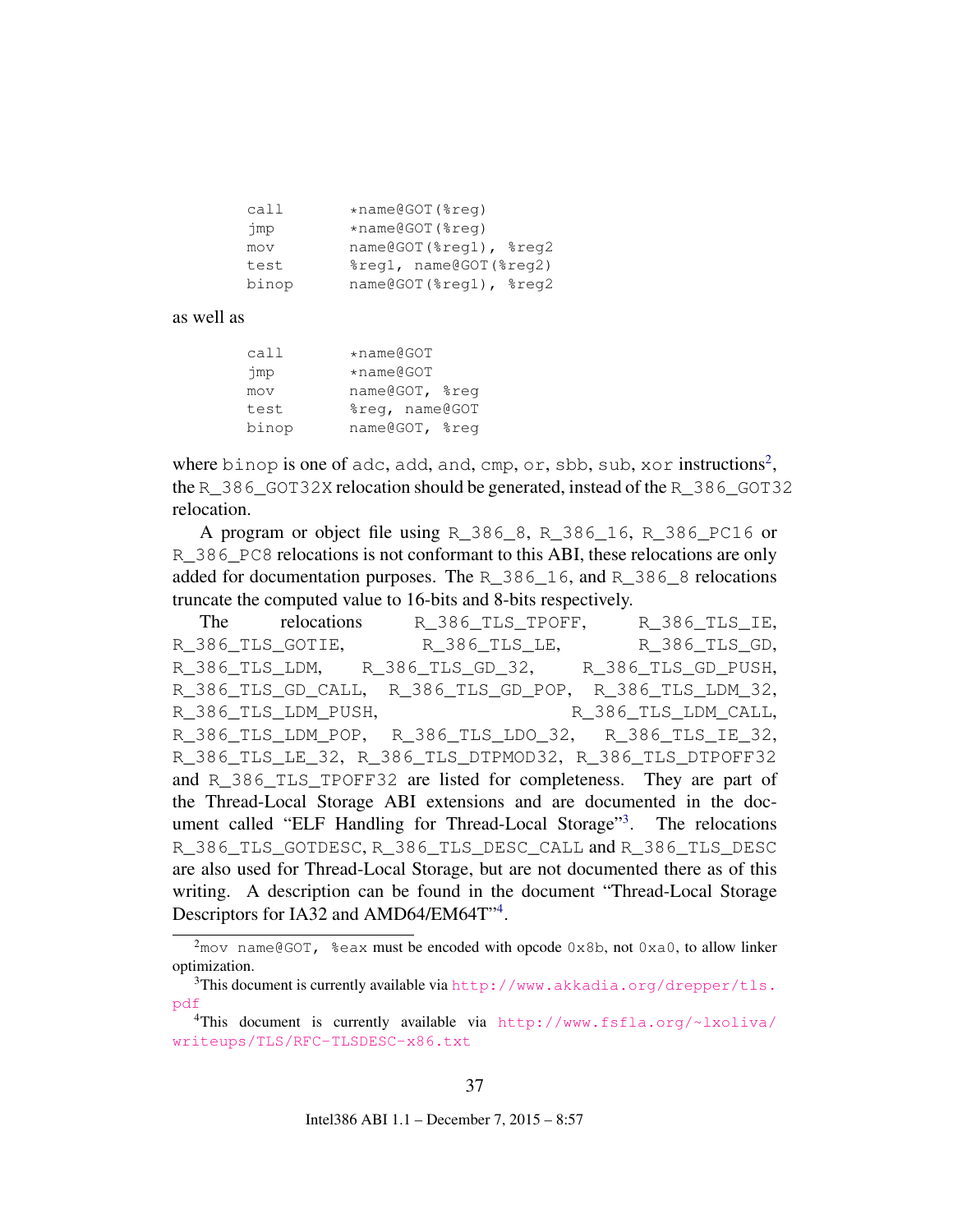R\_386\_IRELATIVE is similar to R\_386\_RELATIVE except that the value used in this relocation is the program address returned by the function, which takes no arguments, at the address of the result of the corresponding R\_386\_RELATIVE relocation.

One use of the R\_386\_IRELATIVE relocation is to avoid name lookup for the locally defined STT\_GNU\_IFUNC symbols at load-time. Support for this relocation is optional, but is required for the STT\_GNU\_IFUNC symbols.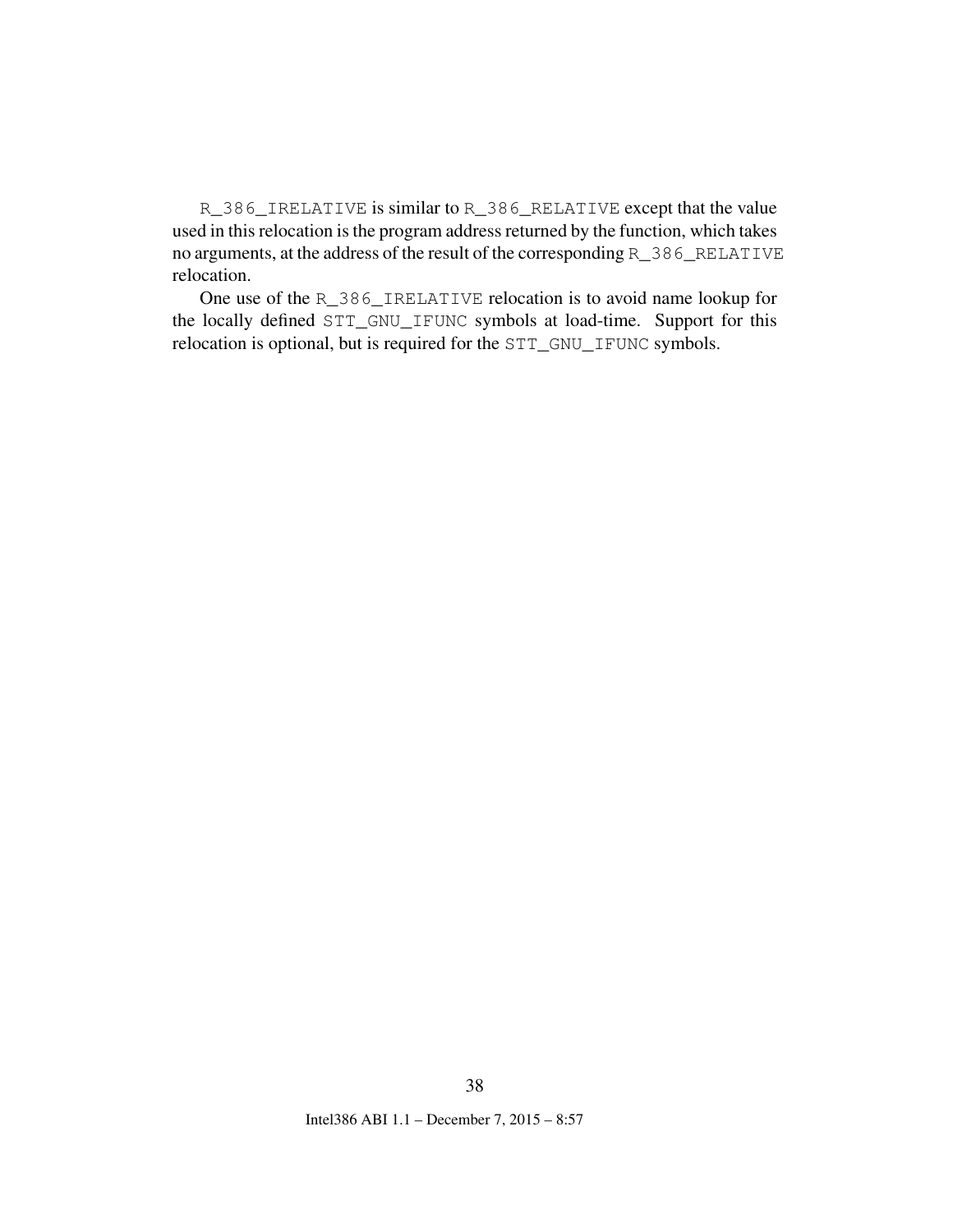# <span id="page-39-3"></span><span id="page-39-0"></span>Chapter 4

# Libraries

## <span id="page-39-1"></span>4.1 Unwind Library Interface

This section defines the Unwind Library interface<sup>[1](#page-39-2)</sup>, expected to be provided by any Intel386 psABI-compliant system. This is the interface on which the C++ ABI exception-handling facilities are built. We assume as a basis the Call Frame Information tables described in the DWARF Debugging Information Format document.

This section is meant to specify a language-independent interface that can be used to provide higher level exception-handling facilities such as those defined by  $C_{++}$ .

The unwind library interface consists of at least the following routines:

```
_Unwind_RaiseException ,
_Unwind_Resume ,
_Unwind_DeleteException ,
_Unwind_GetGR ,
Unwind SetGR,
_Unwind_GetIP ,
_Unwind_SetIP ,
_Unwind_GetRegionStart ,
_Unwind_GetLanguageSpecificData ,
_Unwind_ForcedUnwind ,
_Unwind_GetCFA
```
<span id="page-39-2"></span><sup>1</sup>The overall structure and the external interface is derived from the IA-64 UNIX System V ABI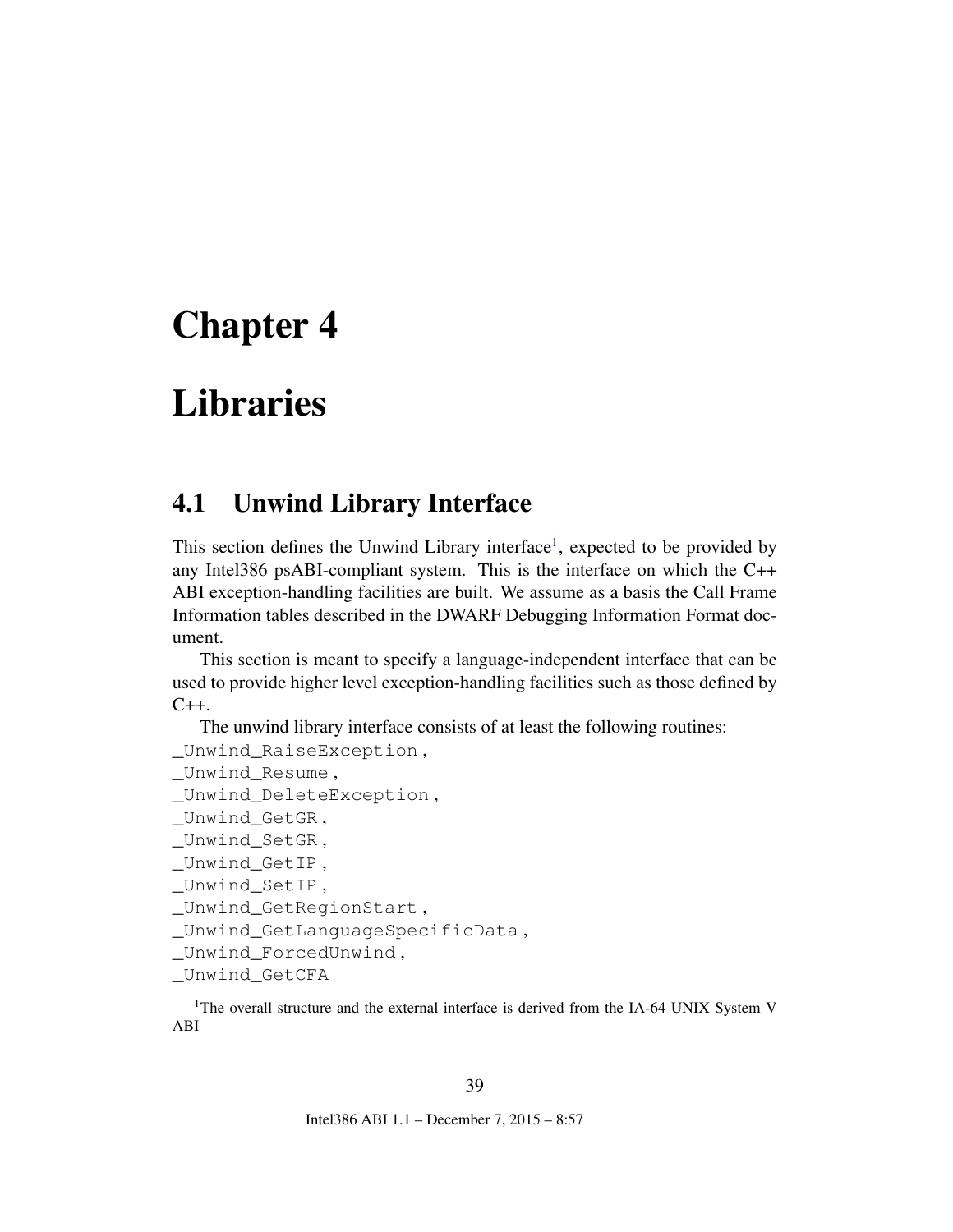<span id="page-40-1"></span>In addition, two data types are defined (\_Unwind\_Context and \_Unwind\_Exception ) to interface a calling runtime (such as the C++ runtime) and the above routine. All routines and interfaces behave as if defined extern "C". In particular, the names are not mangled. All names defined as part of this interface have a "\_Unwind\_" prefix.

Lastly, a language and vendor specific personality routine will be stored by the compiler in the unwind descriptor for the stack frames requiring exception processing. The personality routine is called by the unwinder to handle languagespecific tasks such as identifying the frame handling a particular exception.

#### <span id="page-40-0"></span>4.1.1 Exception Handler Framework

#### Reasons for Unwinding

There are two major reasons for unwinding the stack:

- exceptions, as defined by languages that support them (such as C++)
- "forced" unwinding (such as caused by long jmp or thread termination)

The interface described here tries to keep both similar. There is a major difference, however.

- In the case where an exception is thrown, the stack is unwound while the exception propagates, but it is expected that the personality routine for each stack frame knows whether it wants to catch the exception or pass it through. This choice is thus delegated to the personality routine, which is expected to act properly for any type of exception, whether "native" or "foreign". Some guidelines for "acting properly" are given below.
- During "forced unwinding", on the other hand, an external agent is driving the unwinding. For instance, this can be the longjmp routine. This external agent, not each personality routine, knows when to stop unwinding. The fact that a personality routine is not given a choice about whether unwinding will proceed is indicated by the \_UA\_FORCE\_UNWIND flag.

To accommodate these differences, two different routines are proposed. Unwind RaiseException performs exception-style unwinding, under control of the personality routines. \_Unwind\_ForcedUnwind , on the other hand, performs unwinding, but gives an external agent the opportunity to intercept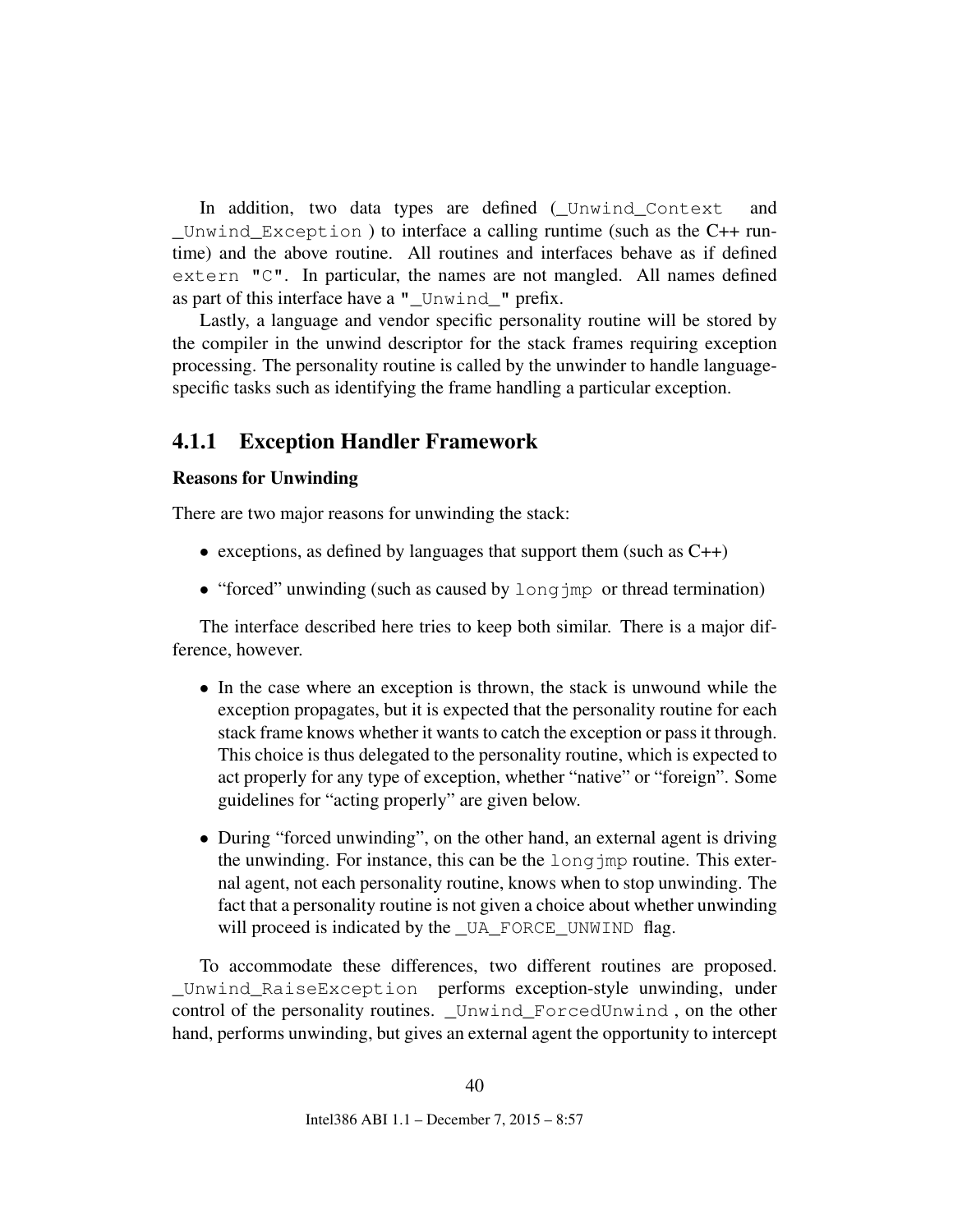<span id="page-41-0"></span>calls to the personality routine. This is done using a proxy personality routine, that intercepts calls to the personality routine, letting the external agent override the defaults of the stack frame's personality routine.

As a consequence, it is not necessary for each personality routine to know about any of the possible external agents that may cause an unwind. For instance, the C++ personality routine need deal only with C++ exceptions (and possibly disguising foreign exceptions), but it does not need to know anything specific about unwinding done on behalf of long imp or pthreads cancellation.

#### The Unwind Process

The standard ABI exception handling/unwind process begins with the raising of an exception, in one of the forms mentioned above. This call specifies an exception object and an exception class.

The runtime framework then starts a two-phase process:

- In the *search* phase, the framework repeatedly calls the personality routine, with the \_UA\_SEARCH\_PHASE flag as described below, first for the current %eip and register state, and then unwinding a frame to a new %eip at each step, until the personality routine reports either success (a handler found in the queried frame) or failure (no handler) in all frames. It does not actually restore the unwound state, and the personality routine must access the state through the API.
- If the search phase reports a failure, e.g. because no handler was found, it will call terminate() rather than commence phase 2.

If the search phase reports success, the framework restarts in the *cleanup* phase. Again, it repeatedly calls the personality routine, with the \_UA\_CLEANUP\_PHASE flag as described below, first for the current %eip and register state, and then unwinding a frame to a new %eip at each step, until it gets to the frame with an identified handler. At that point, it restores the register state, and control is transferred to the user landing pad code.

Each of these two phases uses both the unwind library and the personality routines, since the validity of a given handler and the mechanism for transferring control to it are language-dependent, but the method of locating and restoring previous stack frames is language-independent.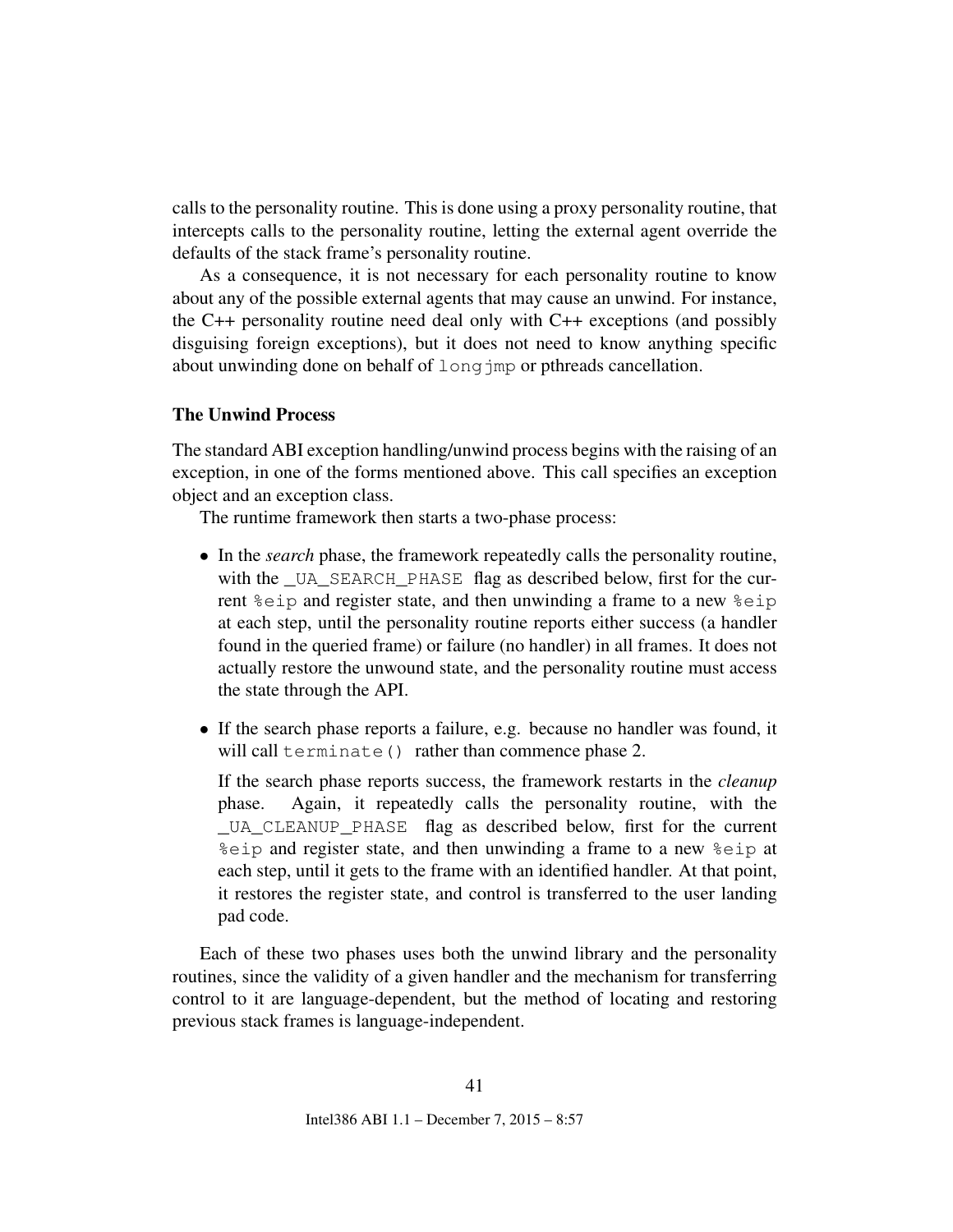A two-phase exception-handling model is not strictly necessary to implement C++ language semantics, but it does provide some benefits. For example, the first phase allows an exception-handling mechanism to *dismiss* an exception before stack unwinding begins, which allows *presumptive* exception handling (correcting the exceptional condition and resuming execution at the point where it was raised). While C++ does not support presumptive exception handling, other languages do, and the two-phase model allows C++ to coexist with those languages on the stack.

Note that even with a two-phase model, we may execute each of the two phases more than once for a single exception, as if the exception was being thrown more than once. For instance, since it is not possible to determine if a given catch clause will re-throw or not without executing it, the exception propagation effectively stops at each catch clause, and if it needs to restart, restarts at phase 1. This process is not needed for destructors (cleanup code), so the phase 1 can safely process all destructor-only frames at once and stop at the next enclosing catch clause.

For example, if the first two frames unwound contain only cleanup code, and the third frame contains a  $C++$  catch clause, the personality routine in phase 1, does not indicate that it found a handler for the first two frames. It must do so for the third frame, because it is unknown how the exception will propagate out of this third frame, e.g. by re-throwing the exception or throwing a new one in  $C_{++}$ .

The API specified by the Intel386 psABI for implementing this framework is described in the following sections.

#### <span id="page-42-0"></span>4.1.2 Data Structures

#### Reason Codes

The unwind interface uses reason codes in several contexts to identify the reasons for failures or other actions, defined as follows:

42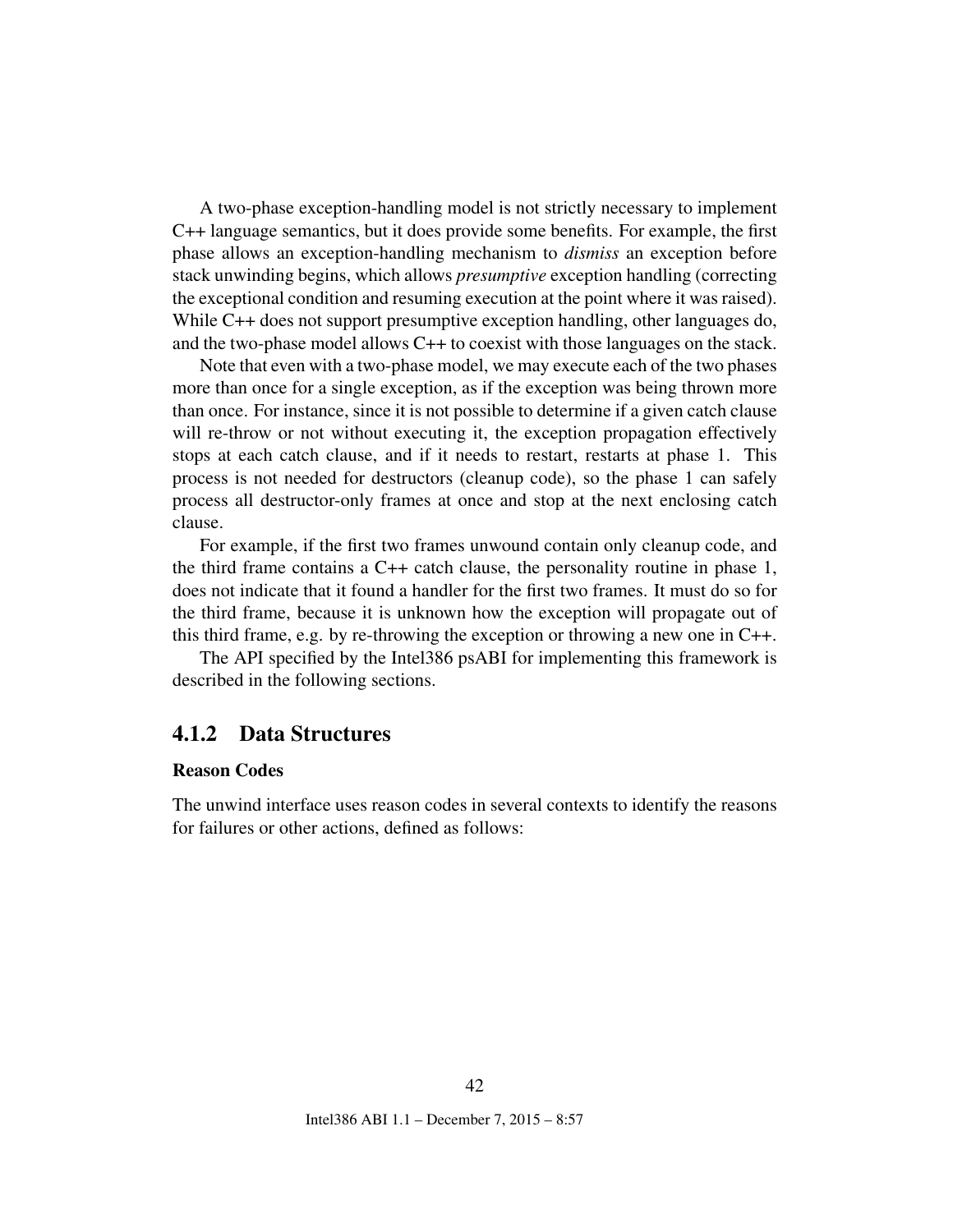```
typedef enum {
  _URC_NO_REASON = 0,_URC_FOREIGN_EXCEPTION_CAUGHT = 1,
  _URC_FATAL_PHASE2_ERROR = 2,_URC_FATAL_PHASE1_FRROR = 3,_URC_NORMAL_STOP = 4,_URC\_END\_OF\_STACK = 5,_URC_HANDLER_FOUND = 6,_URC_INSTALL_CONTEXT = 7,_URC_CONTINUE_UNWIND = 8
} _Unwind_Reason_Code;
```
The interpretations of these codes are described below.

#### Exception Header

The unwind interface uses a pointer to an exception header object as its representation of an exception being thrown. In general, the full representation of an exception object is language- and implementation-specific, but is prefixed by a header understood by the unwind interface, defined as follows:

```
typedef void (*_Unwind_Exception_Cleanup_Fn)
 (_Unwind_Reason_Code reason,
  struct _Unwind_Exception *exc);
struct _Unwind_Exception {
  uint64 exception_class;
  _Unwind_Exception_Cleanup_Fn exception_cleanup;
  uint32 private_1;
  uint32 private_2;
};
```
An \_Unwind\_Exception object must be eightbyte aligned. The first two fields are set by user code prior to raising the exception, and the latter two should never be touched except by the runtime.

The exception\_class field is a language- and implementation-specific identifier of the kind of exception. It allows a personality routine to distinguish between native and foreign exceptions, for example. By convention, the high 4 bytes indicate the vendor (for instance GNUC), and the low 4 bytes indicate the language. For the C++ ABI described in this document, the low four bytes are  $C++\backslash 0.$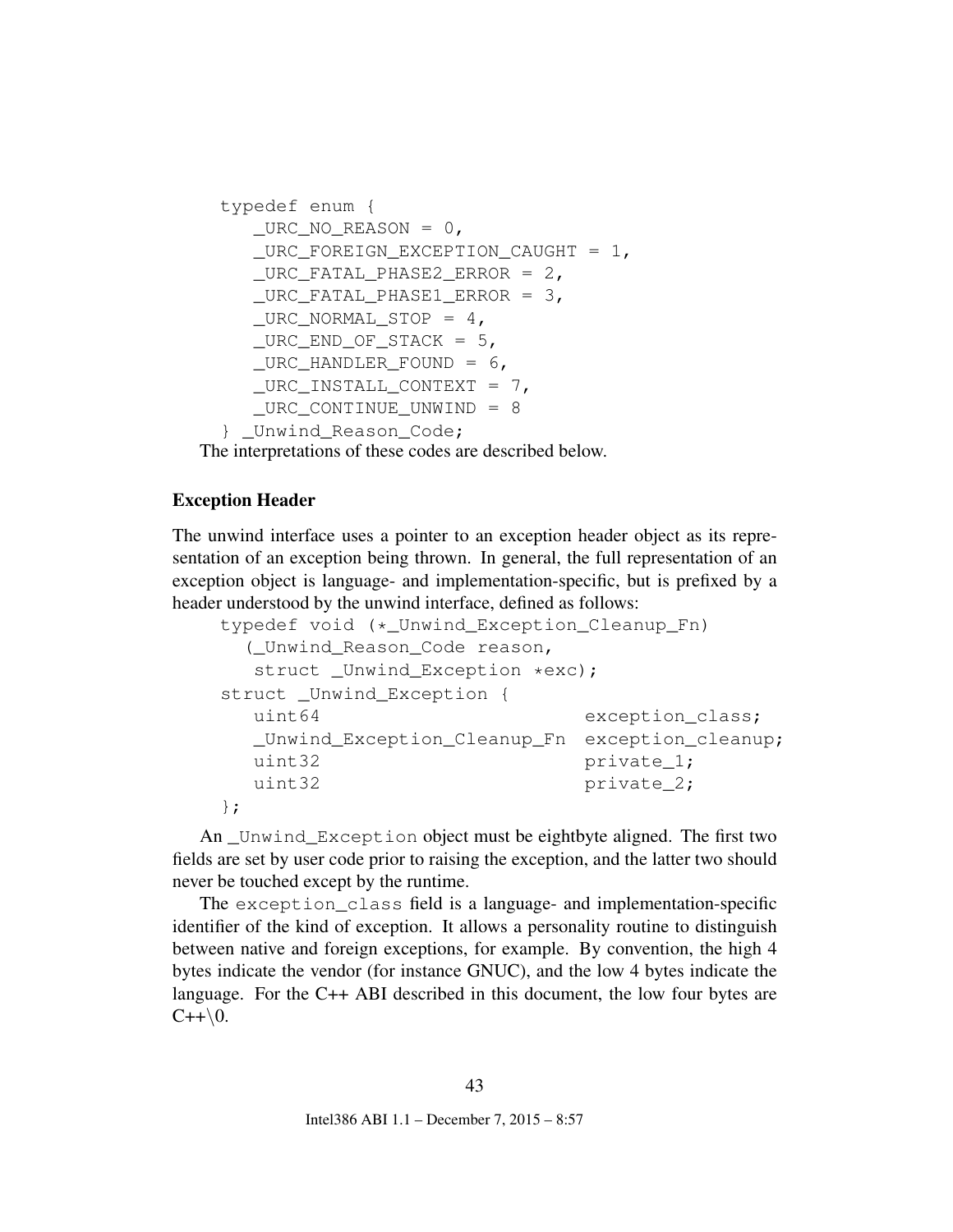The exception\_cleanup routine is called whenever an exception object needs to be destroyed by a different runtime than the runtime which created the exception object, for instance if a Java exception is caught by a C++ catch handler. In such a case, a reason code (see above) indicates why the exception object needs to be deleted:

- **\_URC\_FOREIGN\_EXCEPTION\_CAUGHT = 1** This indicates that a different runtime caught this exception. Nested foreign exceptions, or re-throwing a foreign exception, result in undefined behavior.
- **\_URC\_FATAL\_PHASE1\_ERROR = 3** The personality routine encountered an error during phase 1, other than the specific error codes defined.
- **URC\_FATAL\_PHASE2\_ERROR = 2** The personality routine encountered an error during phase 2, for instance a stack corruption.

Normally, all errors should be reported during phase 1 by returning from \_Unwind\_RaiseException. However, landing pad code could cause stack corruption between phase 1 and phase 2. For a  $C++$  exception, the runtime should call terminate() in that case.

The private unwinder state (private\_1 and private\_2) in an exception object should be neither read by nor written to by personality routines or other parts of the language-specific runtime. It is used by the specific implementation of the unwinder on the host to store internal information, for instance to remember the final handler frame between unwinding phases.

In addition to the above information, a typical runtime such as the C++ runtime will add language-specific information used to process the exception. This is expected to be a contiguous area of memory after the Unwind Exception object, but this is not required as long as the matching personality routines know how to deal with it, and the exception\_cleanup routine de-allocates it properly.

#### Unwind Context

The \_Unwind\_Context type is an opaque type used to refer to a systemspecific data structure used by the system unwinder. This context is created and destroyed by the system, and passed to the personality routine during unwinding.

struct \_Unwind\_Context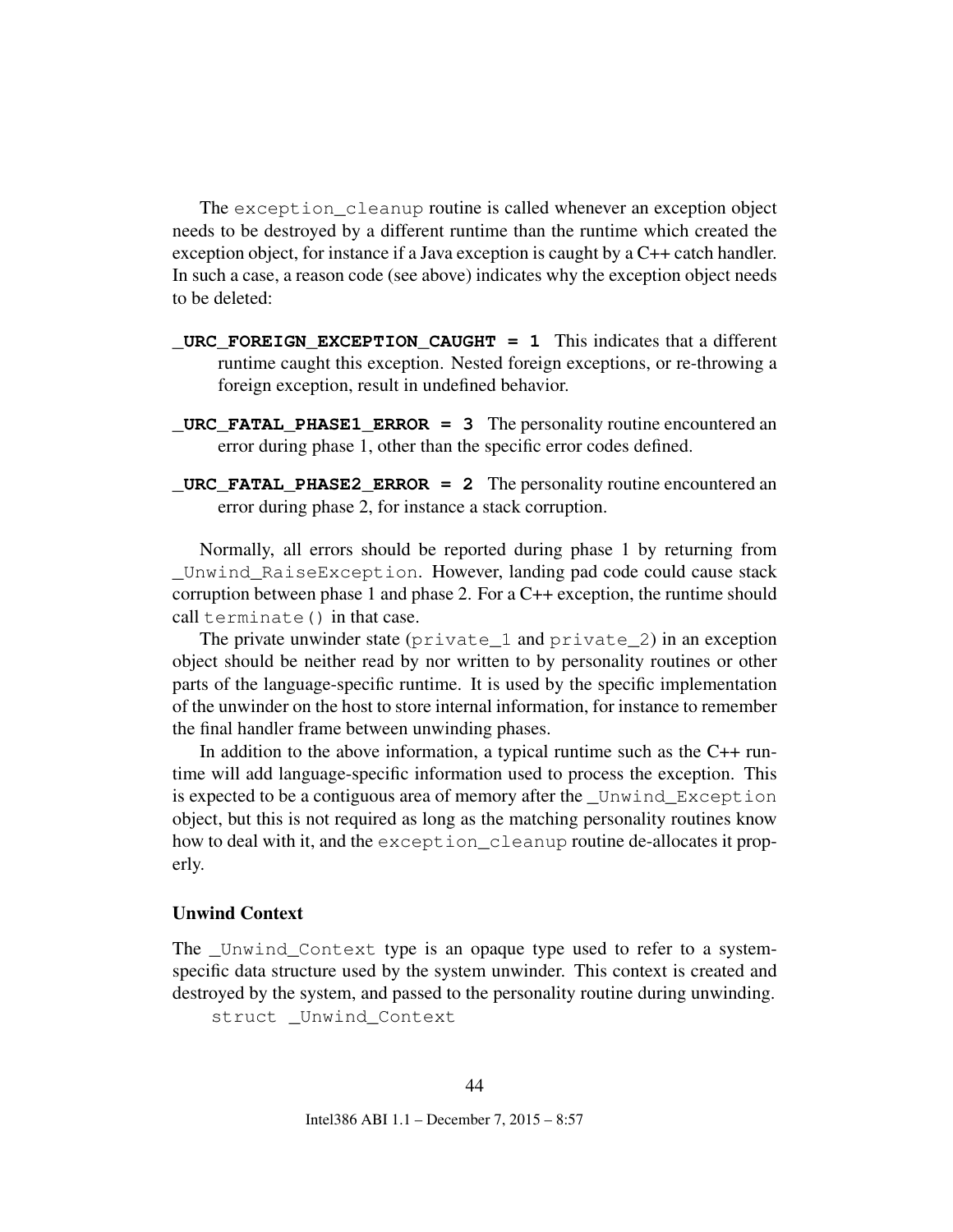### <span id="page-45-0"></span>4.1.3 Throwing an Exception

#### **\_Unwind\_RaiseException**

\_Unwind\_Reason\_Code \_Unwind\_RaiseException

( struct \_Unwind\_Exception \*exception\_object );

Raise an exception, passing along the given exception object, which should have its exception\_class and exception\_cleanup fields set. The exception object has been allocated by the language-specific runtime, and has a language-specific format, except that it must contain an \_Unwind\_Exception struct (see Exception Header above). \_Unwind\_RaiseException does not return, unless an error condition is found (such as no handler for the exception, bad stack format, etc.). In such a case, an \_Unwind\_Reason\_Code value is returned.

Possibilities are:

- **URC END OF STACK** The unwinder encountered the end of the stack during phase 1, without finding a handler. The unwind runtime will not have modified the stack. The C++ runtime will normally call uncaught exception() in this case.
- **\_URC\_FATAL\_PHASE1\_ERROR** The unwinder encountered an unexpected error during phase 1, e.g. stack corruption. The unwind runtime will not have modified the stack. The C++ runtime will normally call terminate() in this case.

If the unwinder encounters an unexpected error during phase 2, it should return \_URC\_FATAL\_PHASE2\_ERROR to its caller. In C++, this will usually be \_\_cxa\_throw, which will call terminate().

The unwind runtime will likely have modified the stack (e.g. popped frames from it) or register context, or landing pad code may have corrupted them. As a result, the the caller of \_Unwind\_RaiseException can make no assumptions about the state of its stack or registers.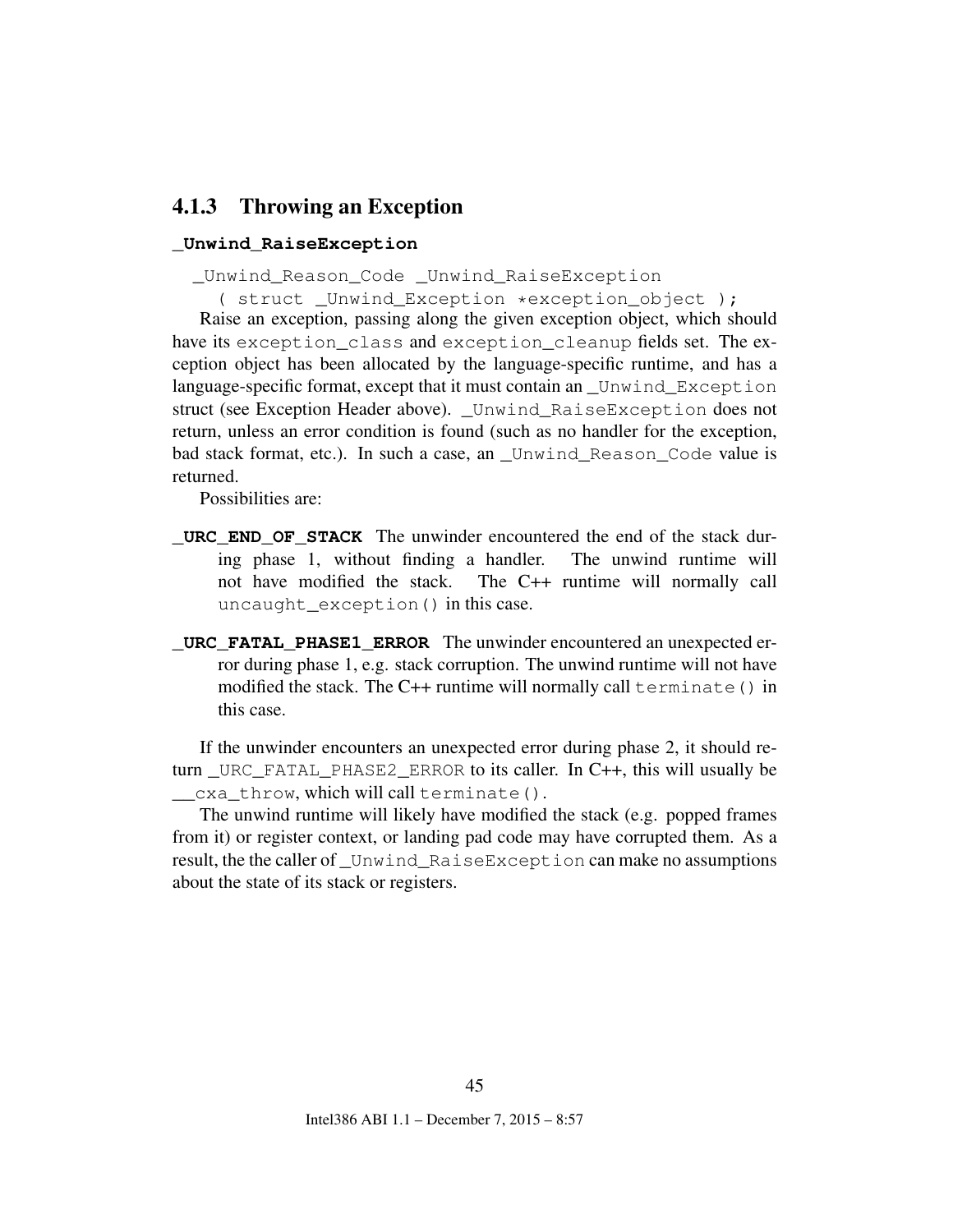#### **\_Unwind\_ForcedUnwind**

```
typedef Unwind Reason Code (* Unwind Stop Fn)
  (int version,
  Unwind Action actions,
  uint64 exceptionClass,
   struct _Unwind_Exception *exceptionObject,
   struct _Unwind_Context *context,
  void *stop_parameter );
  _Unwind_Reason_Code_Unwind_ForcedUnwind
    ( struct _Unwind_Exception *exception_object,
     _Unwind_Stop_Fn stop,
     void *stop parameter );
```
Raise an exception for forced unwinding, passing along the given exception object, which should have its exception\_class and exception cleanup fields set. The exception object has been allocated by the language-specific runtime, and has a language-specific format, except that it must contain an \_Unwind\_Exception struct (see Exception Header above).

Forced unwinding is a single-phase process (phase 2 of the normal exceptionhandling process). The stop and stop\_parameter parameters control the termination of the unwind process, instead of the usual personality routine query. The stop function parameter is called for each unwind frame, with the parameters described for the usual personality routine below, plus an additional stop\_parameter.

When the stop function identifies the destination frame, it transfers control (according to its own, unspecified, conventions) to the user code as appropriate without returning, normally after calling \_Unwind\_DeleteException. If not, it should return an Unwind Reason Code value as follows:

- **\_URC\_NO\_REASON** This is not the destination frame. The unwind runtime will call the frame's personality routine with the \_UA\_FORCE\_UNWIND and \_UA\_CLEANUP\_PHASE flags set in actions, and then unwind to the next frame and call the stop function again.
- **\_URC\_END\_OF\_STACK** In order to allow \_Unwind\_ForcedUnwind to perform special processing when it reaches the end of the stack, the unwind runtime will call it after the last frame is rejected, with a NULL stack pointer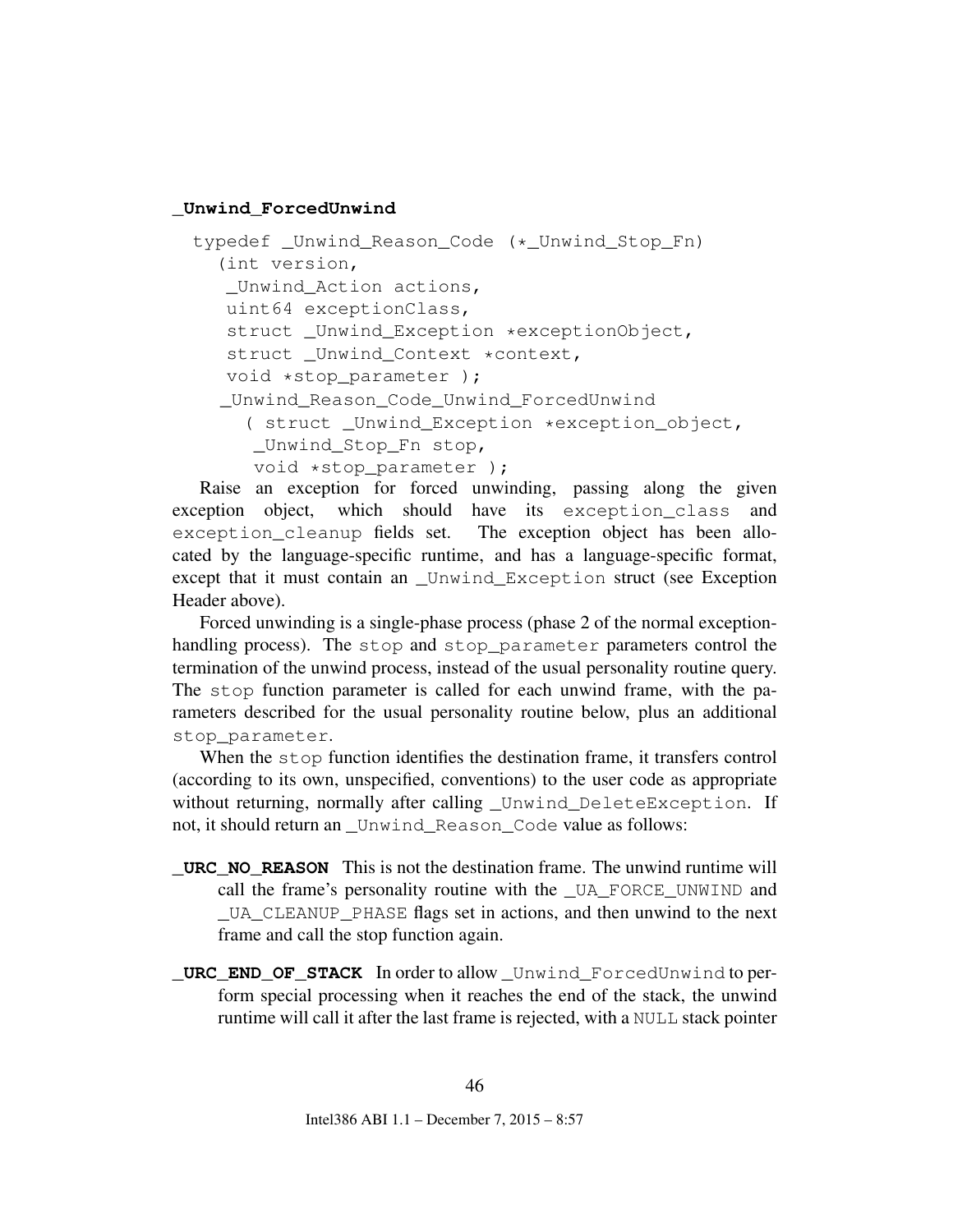in the context, and the stop function must catch this condition (i.e. by noticing the NULL stack pointer). It may return this reason code if it cannot handle end-of-stack.

**\_URC\_FATAL\_PHASE2\_ERROR** The stop function may return this code for other fatal conditions, e.g. stack corruption.

If the stop function returns any reason code other than \_URC\_NO\_REASON, the stack state is indeterminate from the point of view of the caller of Unwind ForcedUnwind. Rather than attempt to return, therefore, the unwind library should return \_URC\_FATAL\_PHASE2\_ERROR to its caller.

#### Example: **longjmp\_unwind()**

The expected implementation of longjmp\_unwind() is as follows. The set jmp() routine will have saved the state to be restored in its customary place, including the frame pointer. The longjmp\_unwind() routine will call \_Unwind\_ForcedUnwind with a stop function that compares the frame pointer in the context record with the saved frame pointer. If equal, it will restore the set  $\text{imp}(t)$  state as customary, and otherwise it will return \_URC\_NO\_REASON or \_URC\_END\_OF\_STACK.

If a future requirement for two-phase forced unwinding were identified, an alternate routine could be defined to request it, and an actions parameter flag defined to support it.

#### **\_Unwind\_Resume**

#### void \_Unwind\_Resume

(struct Unwind Exception \*exception object);

Resume propagation of an existing exception e.g. after executing cleanup code in a partially unwound stack. A call to this routine is inserted at the end of a landing pad that performed cleanup, but did not resume normal execution. It causes unwinding to proceed further.

\_Unwind\_Resume should not be used to implement re-throwing. To the unwinding runtime, the catch code that re-throws was a handler, and the previous unwinding session was terminated before entering it. Re-throwing is implemented by calling \_Unwind\_RaiseException again with the same exception object.

This is the only routine in the unwind library which is expected to be called directly by generated code: it will be called at the end of a landing pad in a "landing-pad" model.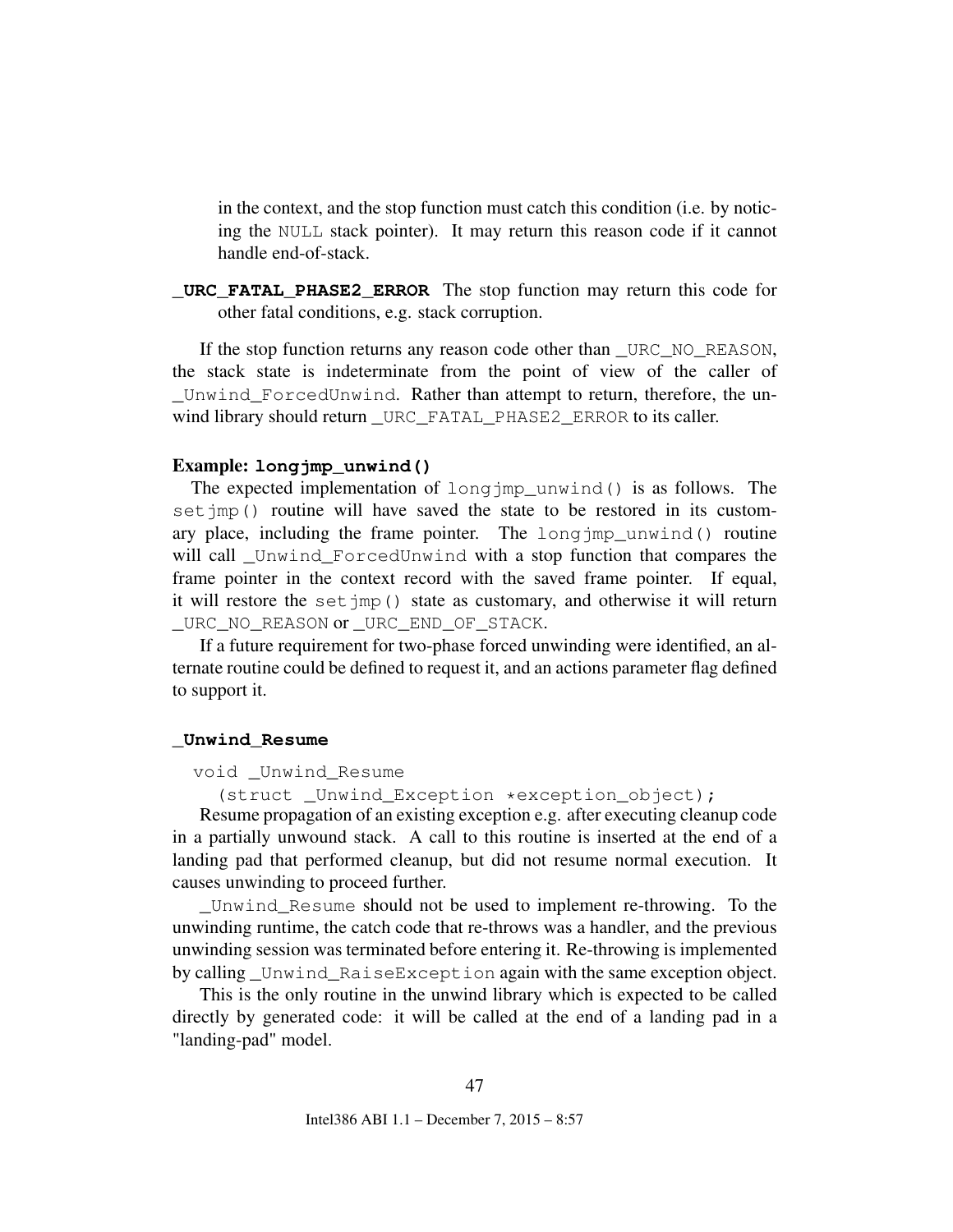### <span id="page-48-0"></span>4.1.4 Exception Object Management

#### **\_Unwind\_DeleteException**

```
void _Unwind_DeleteException
```
(struct \_Unwind\_Exception \*exception\_object);

Deletes the given exception object. If a given runtime resumes normal execution after catching a foreign exception, it will not know how to delete that exception. Such an exception will be deleted by calling \_Unwind\_DeleteException. This is a convenience function that calls the function pointed to by the exception\_cleanup field of the exception header.

### <span id="page-48-1"></span>4.1.5 Context Management

These functions are used for communicating information about the unwind context (i.e. the unwind descriptors and the user register state) between the unwind library and the personality routine and landing pad. They include routines to read or set the context record images of registers in the stack frame corresponding to a given unwind context, and to identify the location of the current unwind descriptors and unwind frame.

#### **\_Unwind\_GetGR**

```
uint32 _Unwind_GetGR
```
(struct Unwind Context \*context, int index);

This function returns the 32-bit value of the given general register. The register is identified by its index as given in table [2.14.](#page-25-0)

During the two phases of unwinding, no registers have a guaranteed value.

#### **\_Unwind\_SetGR**

```
void _Unwind_SetGR
  (struct _Unwind_Context *context,
   int index,
   uint32 new_value);
```
This function sets the 32-bit value of the given register, identified by its index as for \_Unwind\_GetGR.

The behavior is guaranteed only if the function is called during phase 2 of unwinding, and applied to an unwind context representing a handler frame, for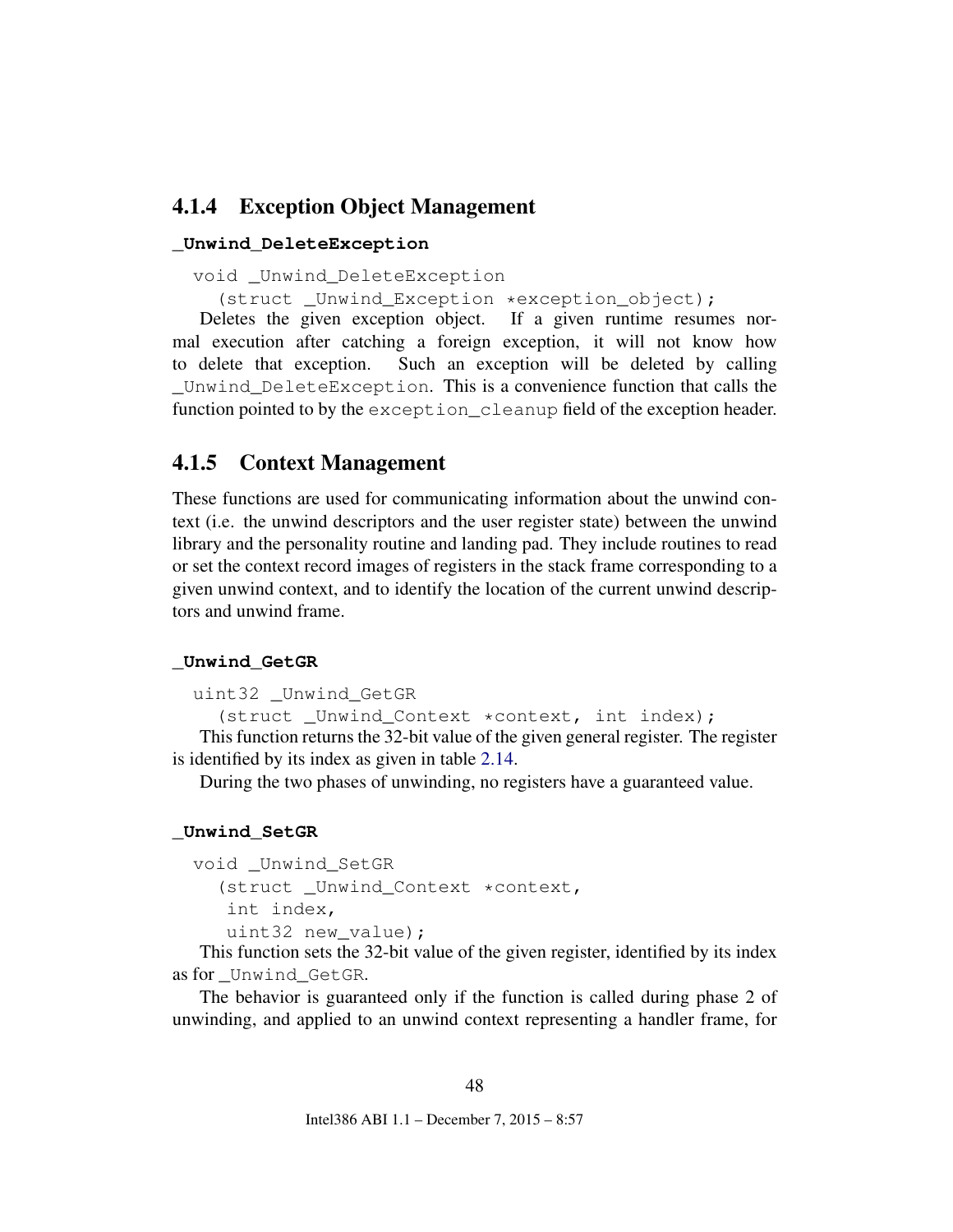which the personality routine will return \_URC\_INSTALL\_CONTEXT. In that case, only registers %eax and %edx should be used. These scratch registers are reserved for passing arguments between the personality routine and the landing pads.

#### **\_Unwind\_GetIP**

```
uint32 _Unwind_GetIP
```

```
(struct Unwind Context *context);
```
This function returns the 32-bit value of the instruction pointer (IP).

During unwinding, the value is guaranteed to be the address of the instruction immediately following the call site in the function identified by the unwind context. This value may be outside of the procedure fragment for a function call that is known to not return (such as Unwind Resume).

#### **\_Unwind\_SetIP**

```
void _Unwind_SetIP
  (struct _Unwind_Context *context,
   uint32 new value);
```
This function sets the value of the instruction pointer (IP) for the routine identified by the unwind context.

The behavior is guaranteed only when this function is called for an unwind context representing a handler frame, for which the personality routine will return URC INSTALL CONTEXT. In this case, control will be transferred to the given address, which should be the address of a landing pad.

#### **\_Unwind\_GetLanguageSpecificData**

```
uint32 _Unwind_GetLanguageSpecificData
```
(struct \_Unwind\_Context \*context);

This routine returns the address of the language-specific data area for the current stack frame.

This routine is not strictly required: it could be accessed through \_Unwind\_GetIP using the documented format of the DWARF Call Frame Information Tables, but since this work has been done for finding the personality routine in the first place, it makes sense to cache the result in the context. We could also pass it as an argument to the personality routine.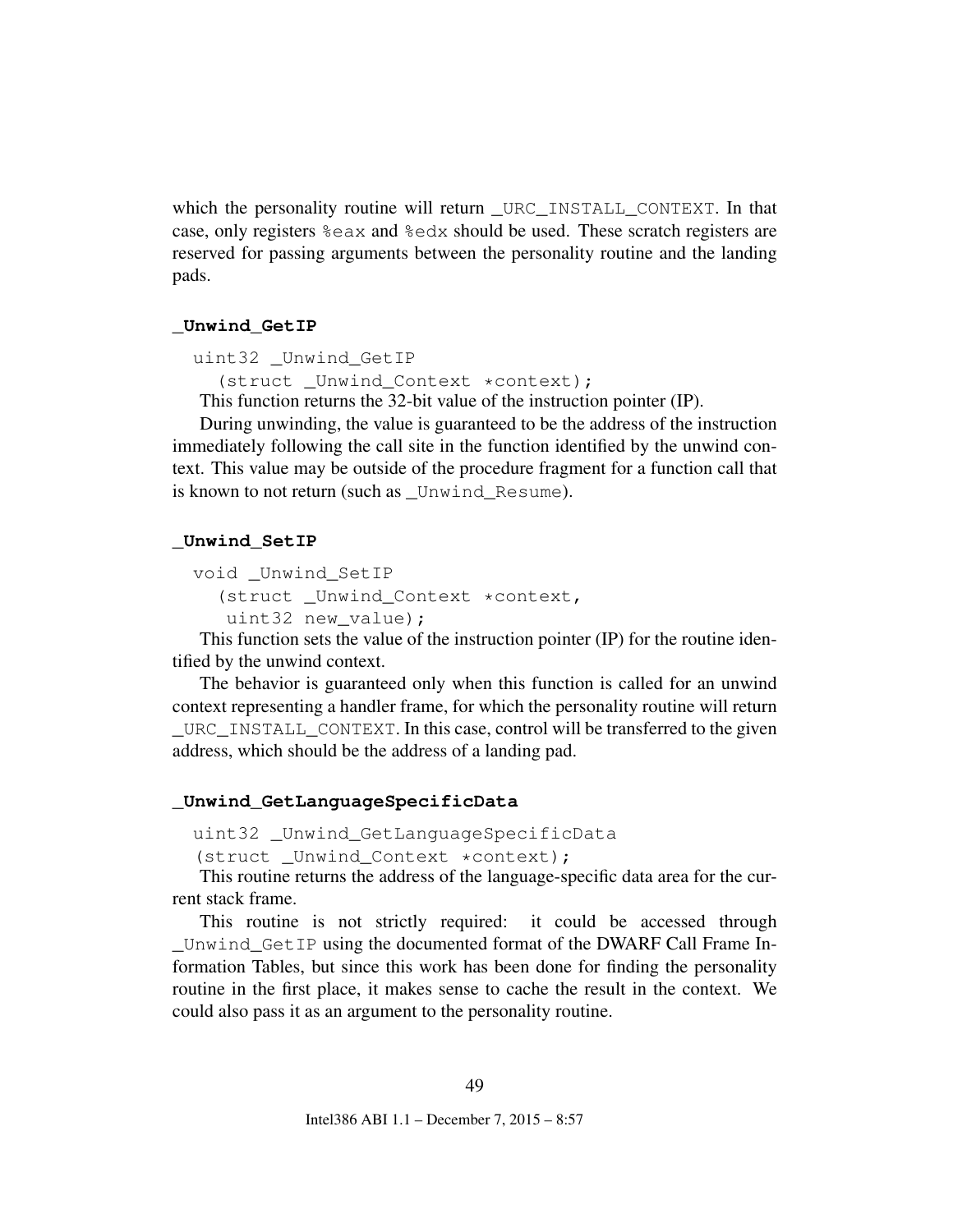#### **\_Unwind\_GetRegionStart**

```
uint32 Unwind GetRegionStart
```
(struct \_Unwind\_Context \*context);

This routine returns the address of the beginning of the procedure or code fragment described by the current unwind descriptor block.

This information is required to access any data stored relative to the beginning of the procedure fragment. For instance, a call site table might be stored relative to the beginning of the procedure fragment that contains the calls. During unwinding, the function returns the start of the procedure fragment containing the call site in the current stack frame.

#### **\_Unwind\_GetCFA**

```
uint32 _Unwind_GetCFA
```
(struct \_Unwind\_Context \*context);

This function returns the 32-bit Canonical Frame Address which is defined as the value of %esp at the call site in the previous frame. This value is guaranteed to be correct any time the context has been passed to a personality routine or a stop function.

### <span id="page-50-0"></span>4.1.6 Personality Routine

```
_Unwind_Reason_Code (*__personality_routine)
  (int version,
   _Unwind_Action actions,
   uint64 exceptionClass,
   struct Unwind Exception *exceptionObject,
   struct _Unwind_Context *context);
```
The personality routine is the function in the  $C++$  (or other language) runtime library which serves as an interface between the system unwind library and language-specific exception handling semantics. It is specific to the code fragment described by an unwind info block, and it is always referenced via the pointer in the unwind info block, and hence it has no psABI-specified name.

#### **Parameters**

The personality routine parameters are as follows: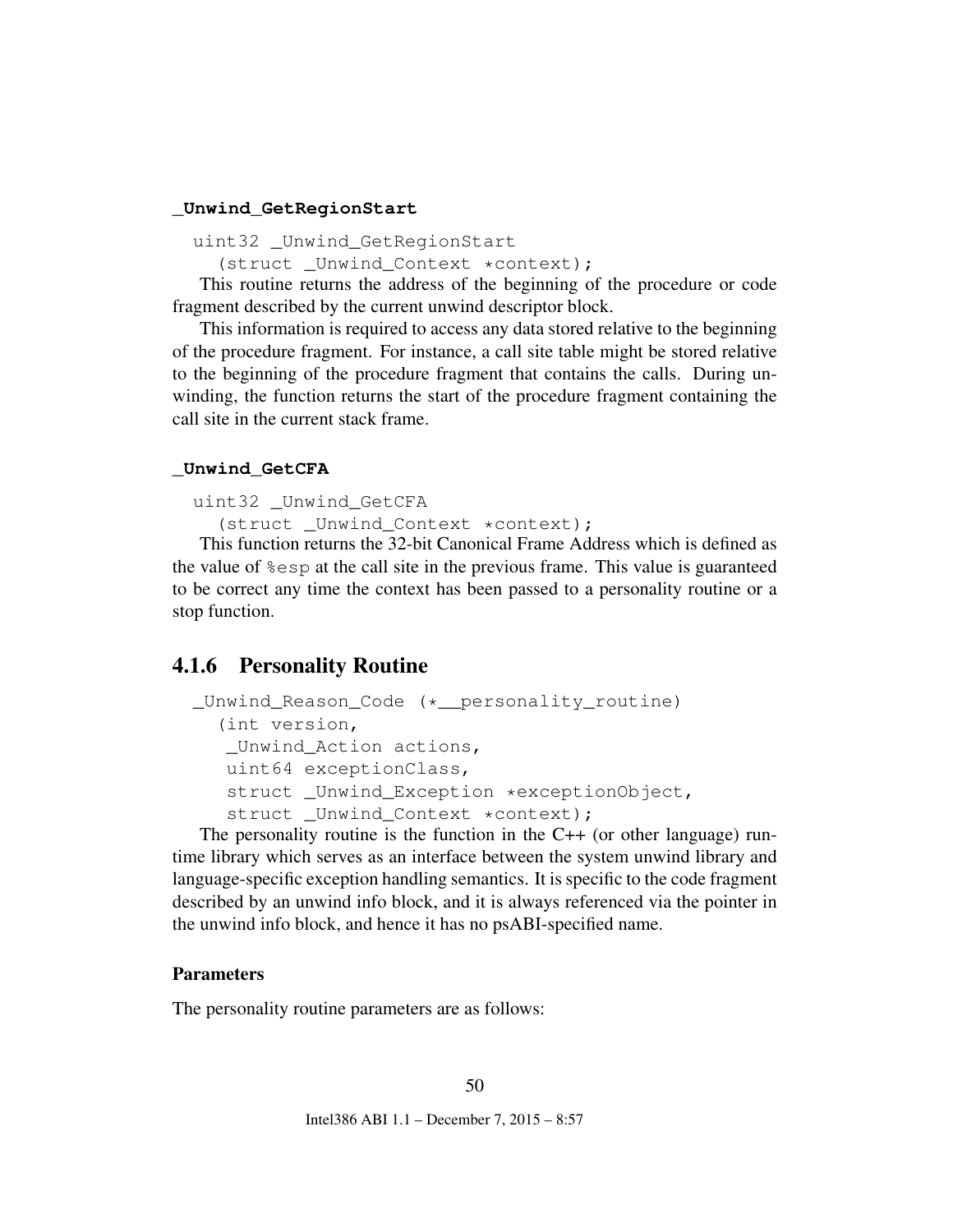- **version** Version number of the unwinding runtime, used to detect a mis-match between the unwinder conventions and the personality routine, or to provide backward compatibility. For the conventions described in this document, version will be 1.
- **actions** Indicates what processing the personality routine is expected to perform, as a bit mask. The possible actions are described below.
- **exceptionClass** An 8-byte identifier specifying the type of the thrown exception. By convention, the high 4 bytes indicate the vendor (for instance GNUC), and the low 4 bytes indicate the language. For the C++ ABI described in this document, the low four bytes are  $C++\setminus 0$ . This is not a nullterminated string. Some implementations may use no null bytes.
- **exceptionObject** The pointer to a memory location recording the necessary information for processing the exception according to the semantics of a given language (see the Exception Header section above).
- **context** Unwinder state information for use by the personality routine. This is an opaque handle used by the personality routine in particular to access the frame's registers (see the Unwind Context section above).
- return value The return value from the personality routine indicates how further unwind should happen, as well as possible error conditions. See the following section.

#### Personality Routine Actions

The actions argument to the personality routine is a bitwise OR of one or more of the following constants:

```
typedef int _Unwind_Action;
const _Unwind_Action _UA_SEARCH_PHASE = 1;
const _Unwind_Action _UA_CLEANUP_PHASE = 2;
const Unwind Action UA HANDLER FRAME = 4;const _Unwind_Action _UA_FORCE_UNWIND = 8;
```
**\_UA\_SEARCH\_PHASE** Indicates that the personality routine should check if the current frame contains a handler, and if so return URC\_HANDLER\_FOUND,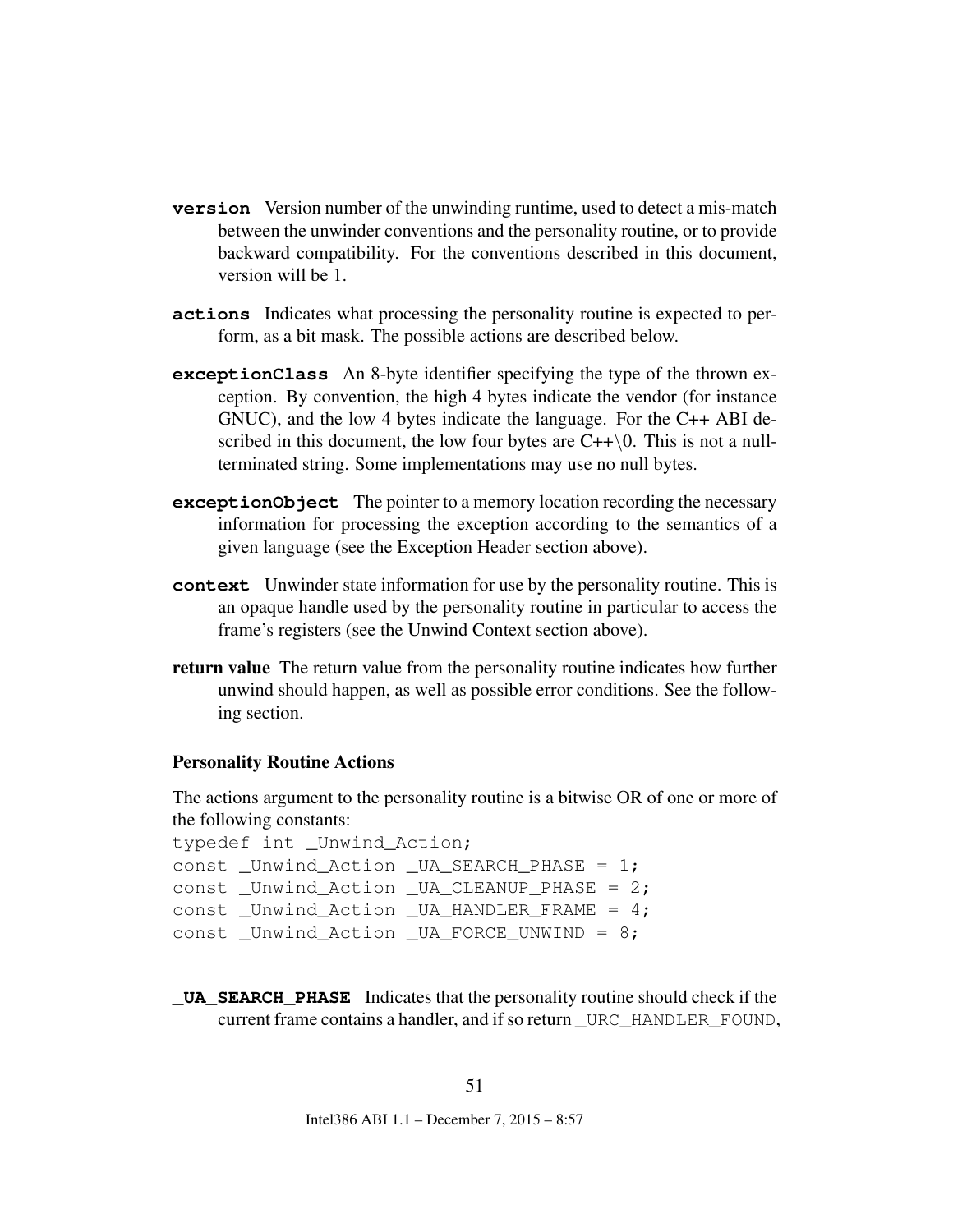or otherwise return \_URC\_CONTINUE\_UNWIND. \_UA\_SEARCH\_PHASE cannot be set at the same time as \_UA\_CLEANUP\_PHASE.

- **\_UA\_CLEANUP\_PHASE** Indicates that the personality routine should perform cleanup for the current frame. The personality routine can perform this cleanup itself, by calling nested procedures, and return \_URC\_CONTINUE\_UNWIND. Alternatively, it can setup the registers (including the IP) for transferring control to a "landing pad", and return \_URC\_INSTALL\_CONTEXT.
- **\_UA\_HANDLER\_FRAME** During phase 2, indicates to the personality routine that the current frame is the one which was flagged as the handler frame during phase 1. The personality routine is not allowed to change its mind between phase 1 and phase 2, i.e. it must handle the exception in this frame in phase 2.
- **\_UA\_FORCE\_UNWIND** During phase 2, indicates that no language is allowed to "catch" the exception. This flag is set while unwinding the stack for long imp or during thread cancellation. User-defined code in a catch clause may still be executed, but the catch clause must resume unwinding with a call to Unwind Resume when finished.

#### Transferring Control to a Landing Pad

If the personality routine determines that it should transfer control to a landing pad (in phase 2), it may set up registers (including IP) with suitable values for entering the landing pad (e.g. with landing pad parameters), by calling the context management routines above. It then returns \_URC\_INSTALL\_CONTEXT.

Prior to executing code in the landing pad, the unwind library restores registers not altered by the personality routine, using the context record, to their state in that frame before the call that threw the exception, as follows. All registers specified as callee-saved by the base ABI are restored, as well as scratch registers %eax and %edx (see below). Except for those exceptions, scratch (or caller-saved) registers are not preserved, and their contents are undefined on transfer.

The landing pad can either resume normal execution (as, for instance, at the end of a C++ catch), or resume unwinding by calling Unwind Resume and passing it the exceptionObject argument received by the personality routine. Unwind Resume will never return.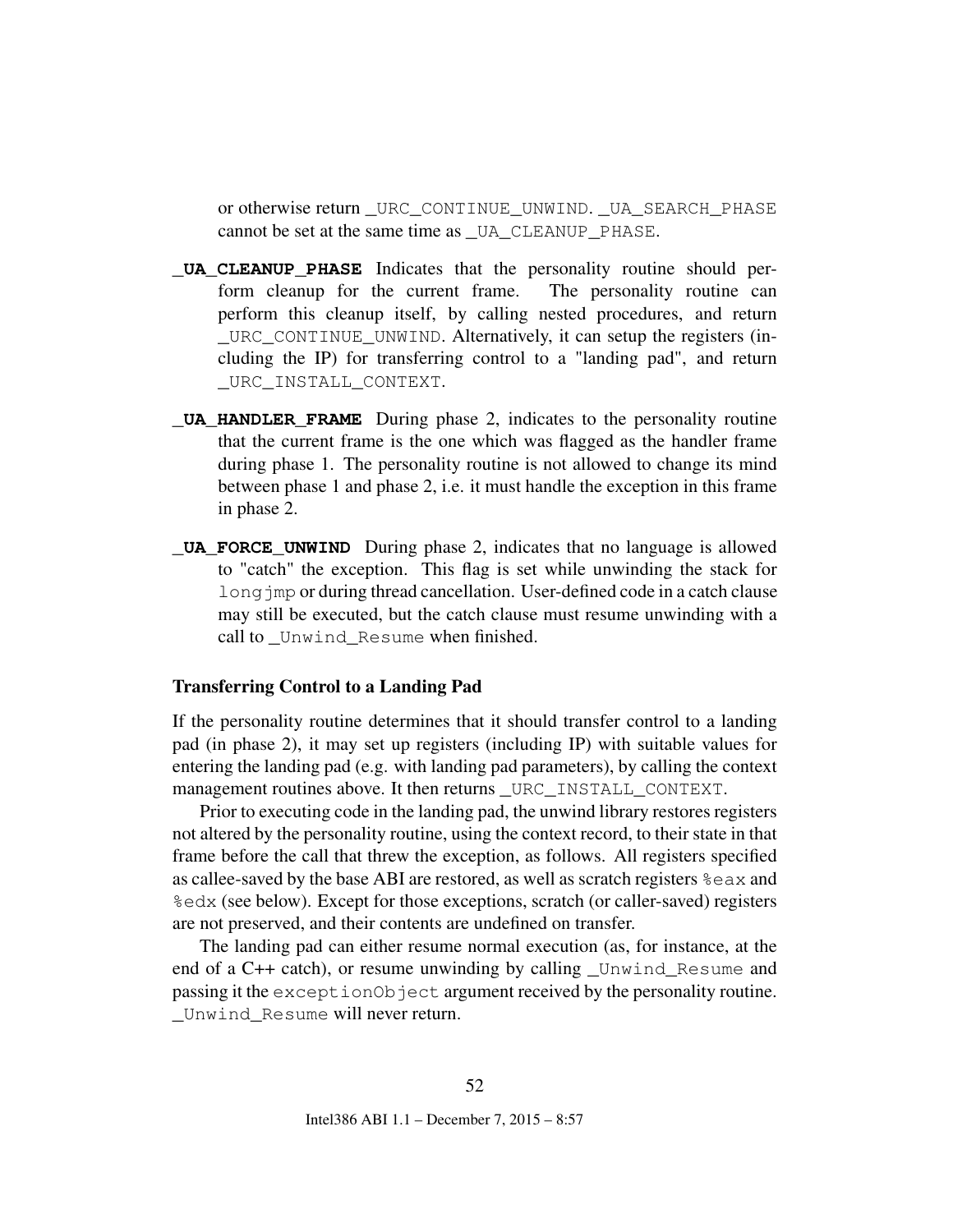\_Unwind\_Resume should be called if and only if the personality routine did not return \_Unwind\_HANDLER\_FOUND during phase 1. As a result, the unwinder can allocate resources (for instance memory) and keep track of them in the exception object reserved words. It should then free these resources before transferring control to the last (handler) landing pad. It does not need to free the resources before entering non-handler landing-pads, since \_Unwind\_Resume will ultimately be called.

The landing pad may receive arguments from the runtime, typically passed in registers set using Unwind SetGR by the personality routine. For a landing pad that can call to \_Unwind\_Resume, one argument must be the exceptionObject pointer, which must be preserved to be passed to Unwind Resume.

The landing pad may receive other arguments, for instance a switch value indicating the type of the exception. Two scratch registers are reserved for this use (%eax and %edx).

#### Rules for Correct Inter-Language Operation

The following rules must be observed for correct operation between languages and/or run times from different vendors:

An exception which has an unknown class must not be altered by the personality routine. The semantics of foreign exception processing depend on the language of the stack frame being unwound. This covers in particular how exceptions from a foreign language are mapped to the native language in that frame.

If a runtime resumes normal execution, and the caught exception was created by another runtime, it should call \_Unwind\_DeleteException. This is true even if it understands the exception object format (such as would be the case between different C++ run times).

A runtime is not allowed to catch an exception if the \_UA\_FORCE\_UNWIND flag was passed to the personality routine.

Example: Foreign Exceptions in C++. In C++, foreign exceptions can be caught by a catch $(\ldots)$  statement. They can also be caught as if they were of a \_\_foreign\_exception class, defined in <exception>. The \_\_foreign\_exception may have subclasses, such as \_\_java\_exception and \_\_ada\_exception, if the runtime is capable of identifying some of the foreign languages.

The behavior is undefined in the following cases: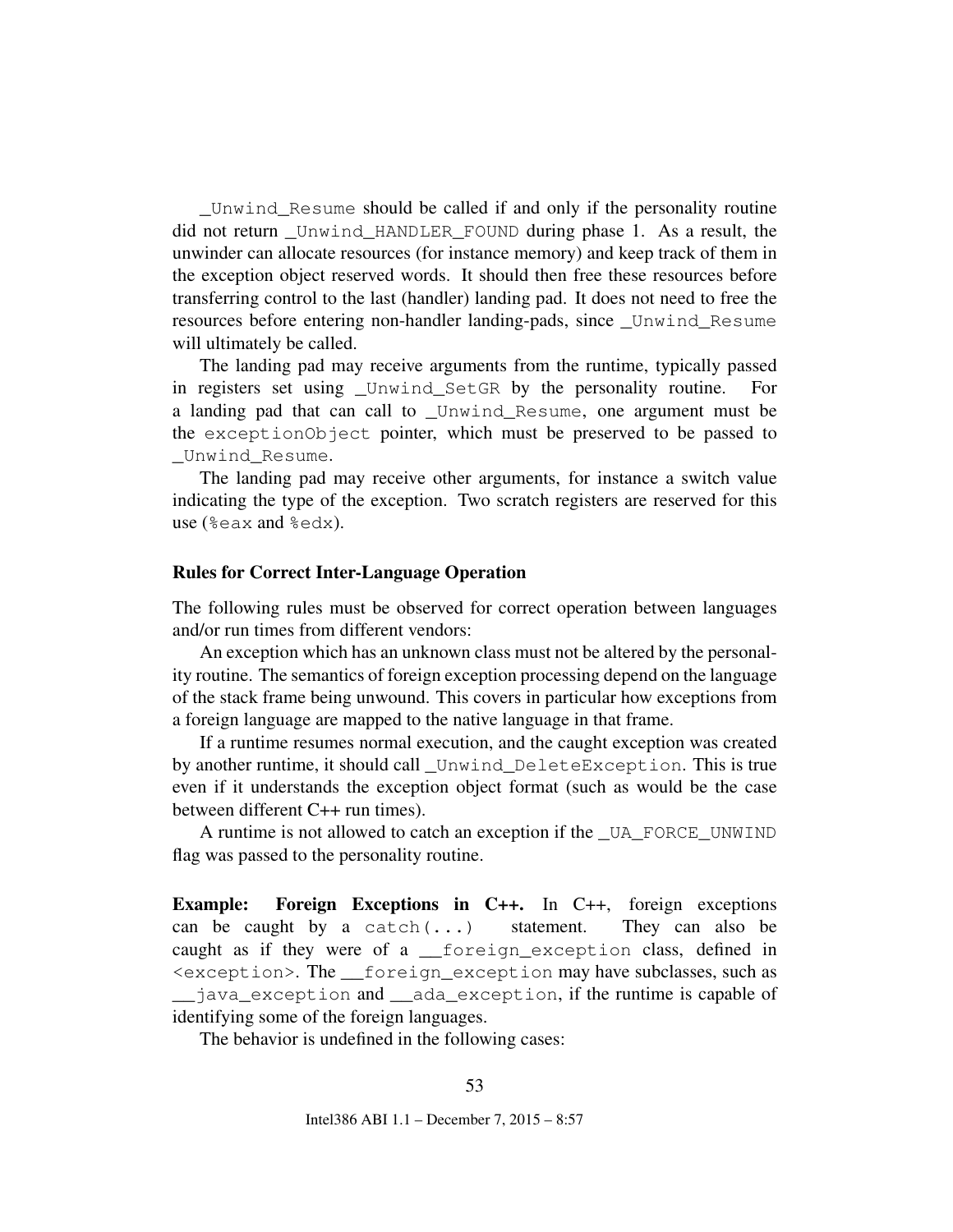- A \_\_foreign\_exception catch argument is accessed in any way (including taking its address).
- A \_\_foreign\_exception is active at the same time as another exception (either there is a nested exception while catching the foreign exception, or the foreign exception was itself nested).
- uncaught\_exception(), set\_terminate(), set\_unexpected(), terminate(), or unexpected() is called at a time a foreign exception exists (for example, calling set\_terminate() during unwinding of a foreign exception).

All these cases might involve accessing C++ specific content of the thrown exception, for instance to chain active exceptions.

Otherwise, a catch block catching a foreign exception is allowed:

- to resume normal execution, thereby stopping propagation of the foreign exception and deleting it, or
- to re-throw the foreign exception. In that case, the original exception object must be unaltered by the C++ runtime.

A catch-all block may be executed during forced unwinding. For instance, a longjmp may execute code in a catch(...) during stack unwinding. However, if this happens, unwinding will proceed at the end of the catch-all block, whether or not there is an explicit re-throw.

Setting the low 4 bytes of exception class to  $C++\setminus 0$  is reserved for use by  $C++$ run-times compatible with the common C++ ABI.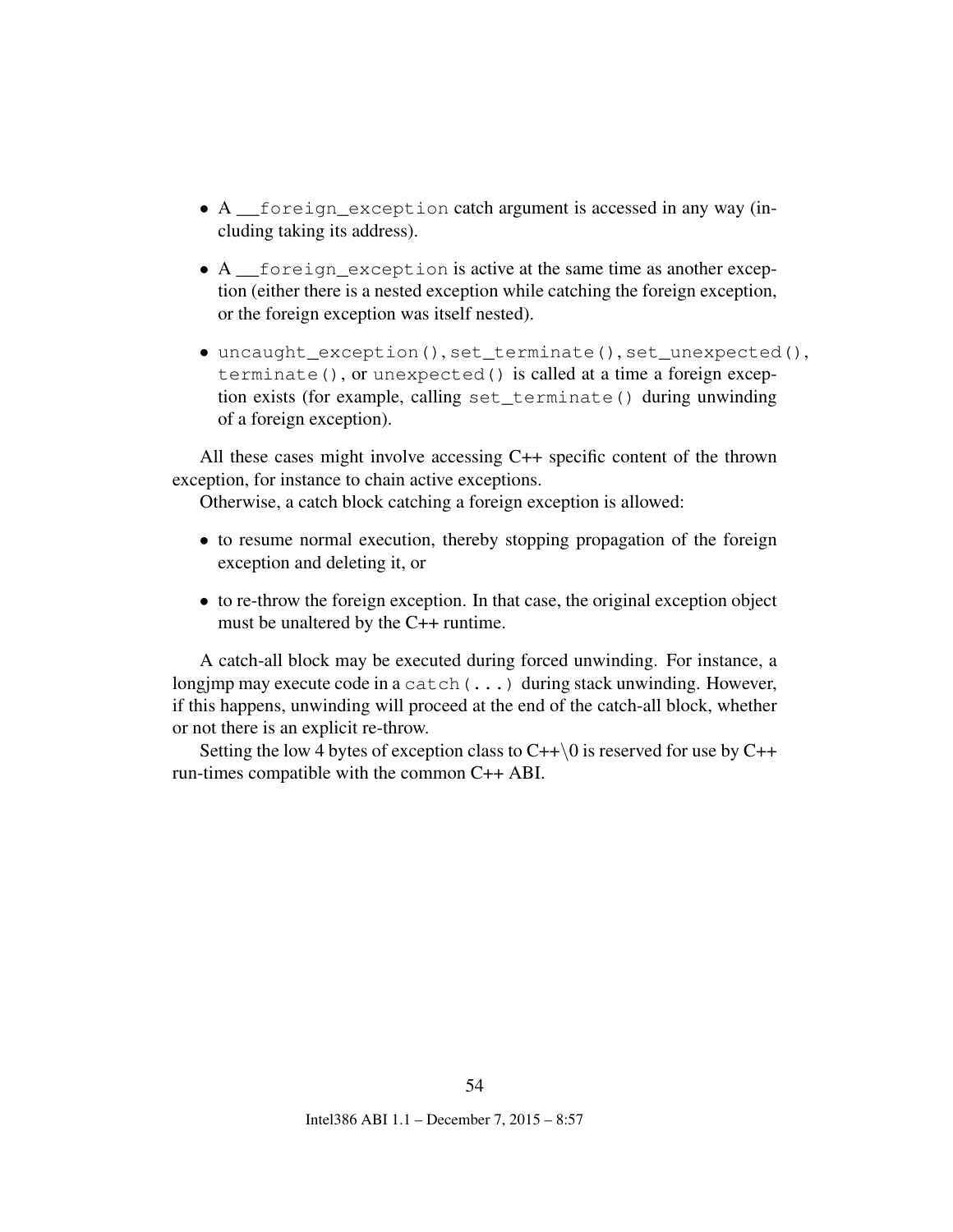# <span id="page-55-0"></span>Chapter 5

[1](#page-55-1)

# **Conventions**

<span id="page-55-1"></span><sup>&</sup>lt;sup>1</sup>This chapter is used to document some features special to the Intel386 ABI. The different sections might be moved to another place or removed completely.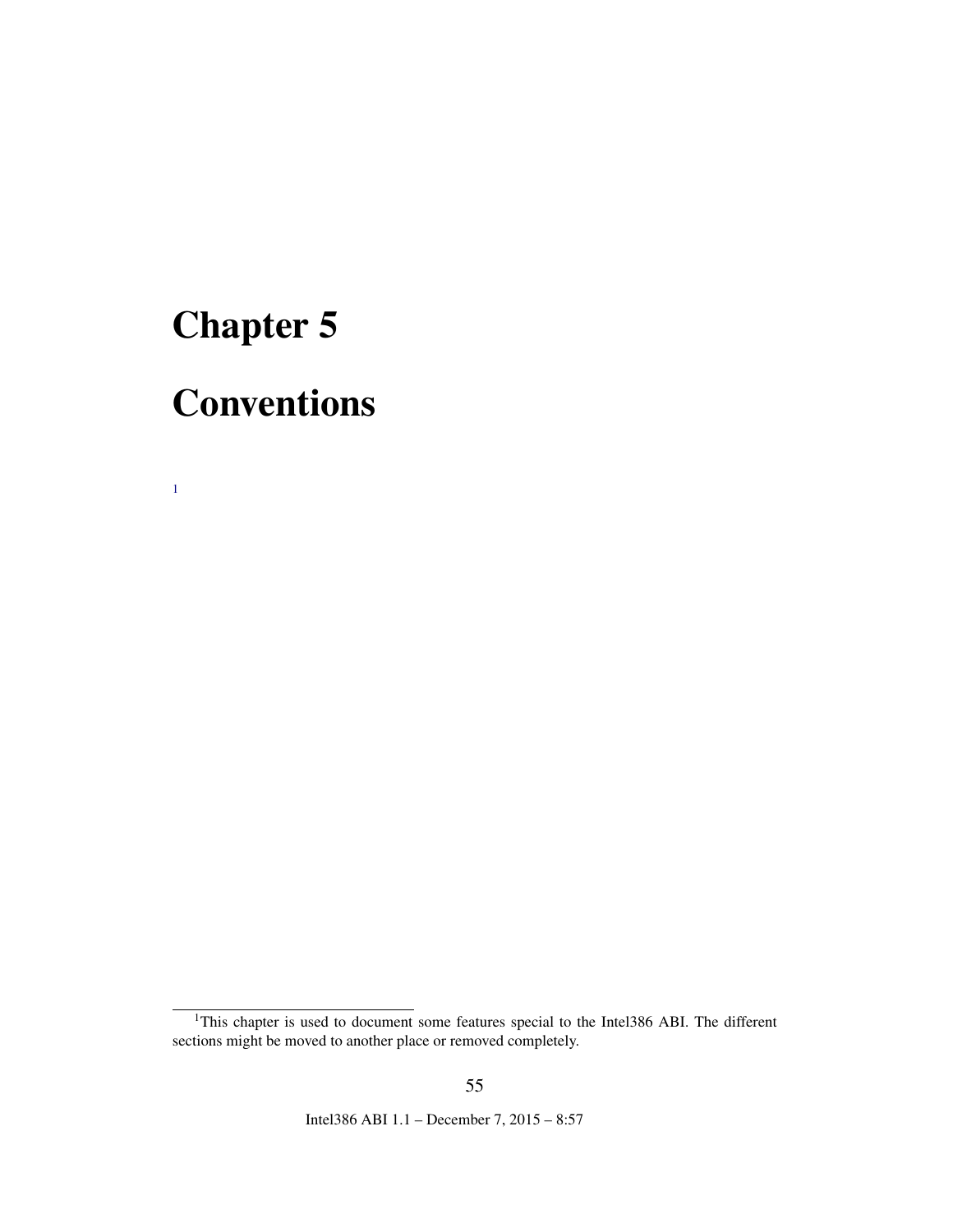## <span id="page-56-1"></span><span id="page-56-0"></span>5.1 C++

For the C++ ABI we will use the IA-64 C++ ABI and instantiate it appropriately. The current draft of that ABI is available at: <http://mentorembedded.github.io/cxx-abi/>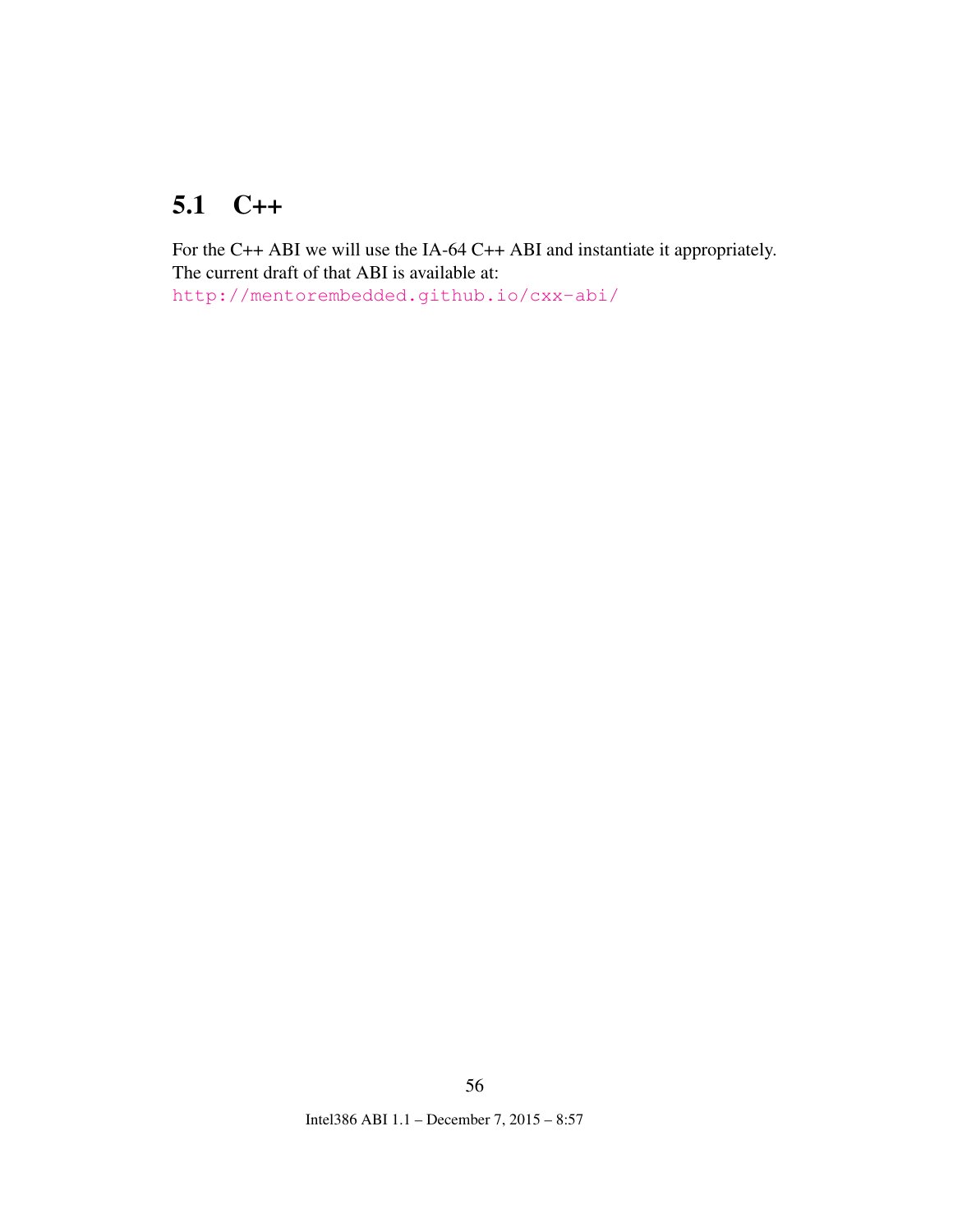# <span id="page-57-0"></span>Chapter 6

# Intel MPX Extension

Intel MPX (Memory Protection Extensions) provides 4 64-bit wide bound registers (%bnd0 - %bnd3). For purpose of function return, the lower 32 bits of %bnd0 specify lower bound of function return, and the upper 32 bits specify upper bound of function return. The upper bound is represented in one's complement form.

## <span id="page-57-1"></span>6.1 Parameter Passing and Returning of Values

### <span id="page-57-2"></span>6.1.1 Bounds Passing

Intel MPX provides ISA extensions that allow passing bounds for a pointer argument that specify memory area that may be legally accessed by dereferencing the pointer. This paragraph desribes how the bounds are passed to the callee.

<span id="page-57-3"></span>

| Figure 6.1: Bound Register Usage |  |  |  |
|----------------------------------|--|--|--|
|----------------------------------|--|--|--|

|                                 |                                              | Preserved across |
|---------------------------------|----------------------------------------------|------------------|
| Register                        | Usage                                        | function calls   |
| %bnd0                           | used to return bounds of pointer return   No |                  |
|                                 | value                                        |                  |
| %bnd1-%bnd3   scratch registers |                                              | N <sub>0</sub>   |
|                                 |                                              |                  |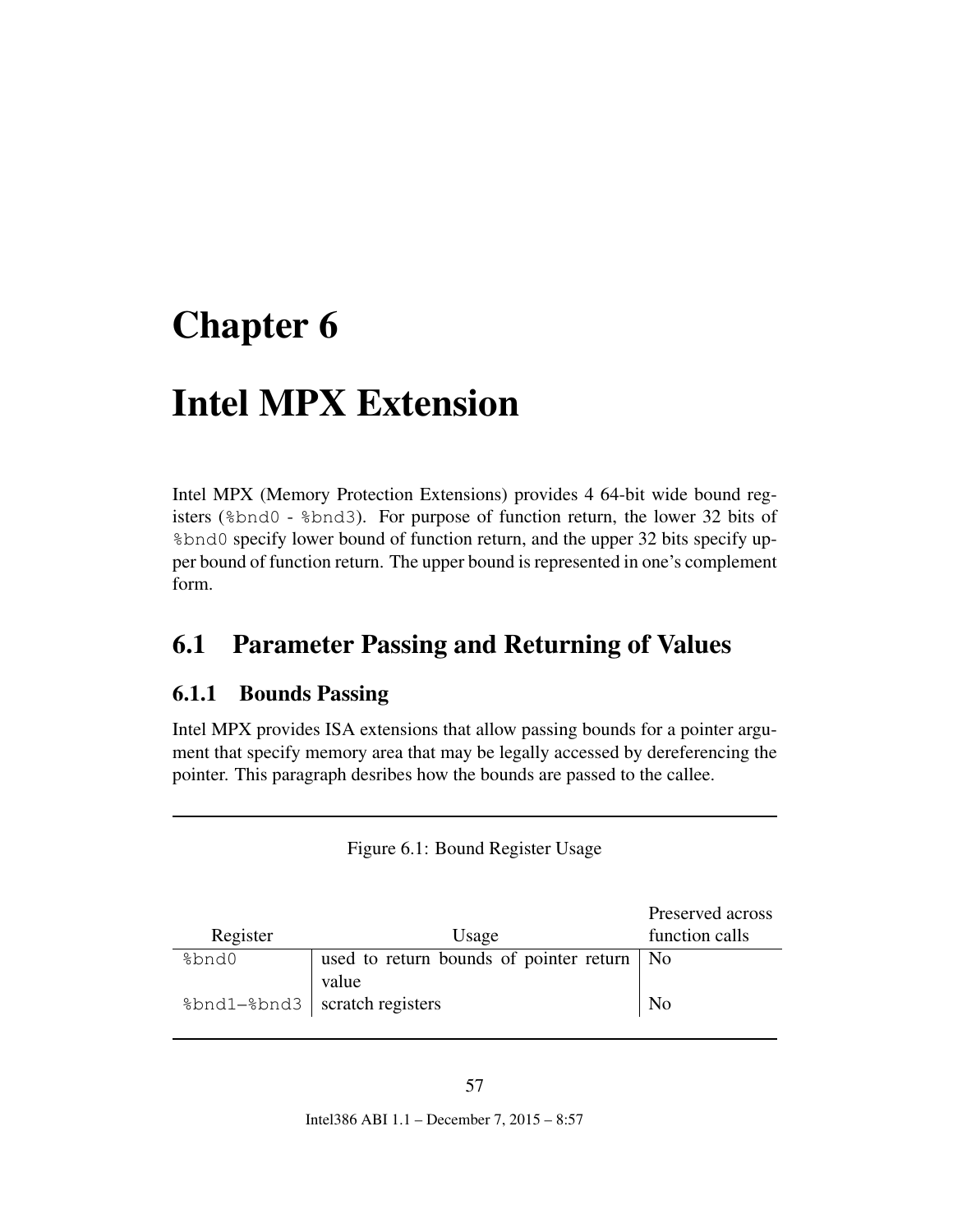Several functions used in the description below are defined as follows:

- **BOUND\_MAP\_STORE(bnd, addr, ptr)** This function executes Intel MPX bndstx instruction. ptr argument is used to initialize index field of the memory operand of the bndstx instruction, addr is encoded in base and/or displacement fields of the memory operand, bnd is encoded in the register operand.
- **BOUND\_MAP\_LOAD(addr, ptr)** This function executes Intel MPX bndldx instruction.  $p \text{tr} x$  argument is used to initialize index field of the memory operand of the bndldx instruction, addr is encoded in base and/or displacement fields of the memory operand.

The bounds associated with each pointer contained in the fourbyte are passed in a CPU defined manner by executing BOUND\_MAP\_STORE(bnd, addr,  $ptr)$  function, where bnd is the current bounds of the pointer argument, addr is the address of the pointer argument's stack location,  $p \text{tr}$  is the actual value of the pointer argument. If the fourbyte may contain parts of partially overlapping pointers, then bounds associated with the pointers are ignored and special bounds that allow accessing all memory are passed for such pointers. The callee fetches the passed bounds using BOUND\_MAP\_LOAD(addr, ptr), where addr is the same address passed to the corresponding BOUND\_MAP\_STORE in the caller, and  $p \text{tr}$  is the actual value of the pointer parameter fetched by the callee from a stack location.

When passing arguments with bounds to functions, function prototypes must be provided. Otherwise, the run-time behavior is undefined.

#### <span id="page-58-0"></span>6.1.2 Returning of Bounds

The returning of bounds is done according to the following algorithm:

- 1. When the value is returned in memory, on return %bnd0 must contain bounds of the "hidden" first argument that has been passed in by the caller.
- 2. When a pointer value is returned, on return %bnd0 must contain bounds of the pointer value.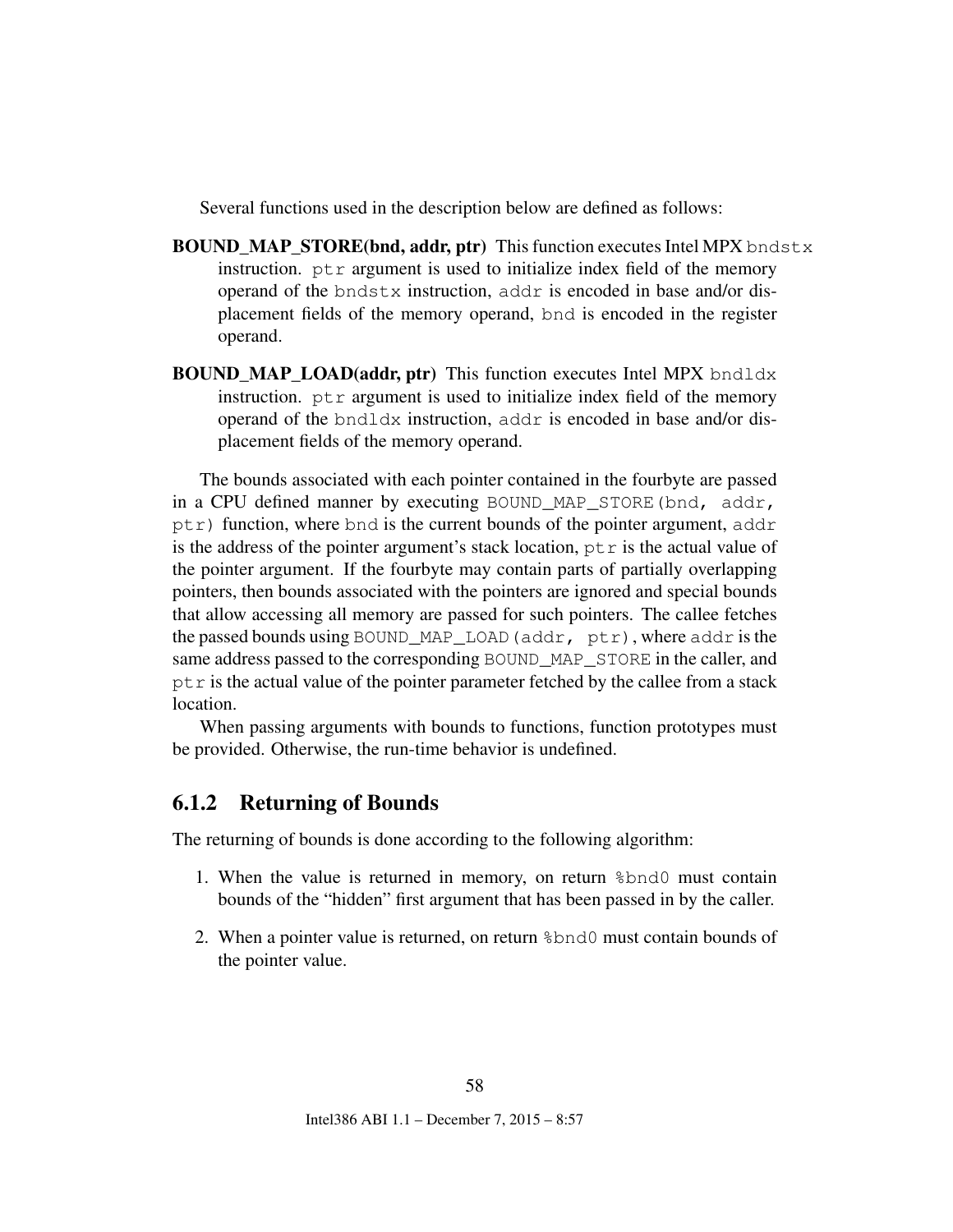## <span id="page-59-0"></span>Appendix A

# Linker Optimization

This chapter describes optimizations which may be performed by linker.

### <span id="page-59-1"></span>A.1 Combine GOTPLT and GOT Slots

In the small and medium models, when there are both PLT and GOT references to the same function symbol, normally linker creates a GOTPLT slot for PLT entry and a GOT slot for GOT reference. A run-time JUMP\_SLOT relocation is created to update the GOTPLT slot and a run-time GLOB\_DAT relocation is created to update the GOT slot. Both JUMP\_SLOT and GLOB\_DAT relocations apply the same symbol value to GOTPLT and GOT slots, respectively, at run-time.

As an optimization, linker may combine GOTPLT and GOT slots into a single GOT slot and remove the run-time JUMP\_SLOT relocation. It replaces the regular PLT entry:

<span id="page-59-2"></span>Figure A.1: Procedure Linkage Table Entry Via GOTPLT Slot

| .PLT: jmp |       | [GOTPLT slot]    |  |
|-----------|-------|------------------|--|
|           | pushl | relocation index |  |
|           | jmp   | .PLT0            |  |

with an GOT PLT entry with an indirect jump via the GOT slot: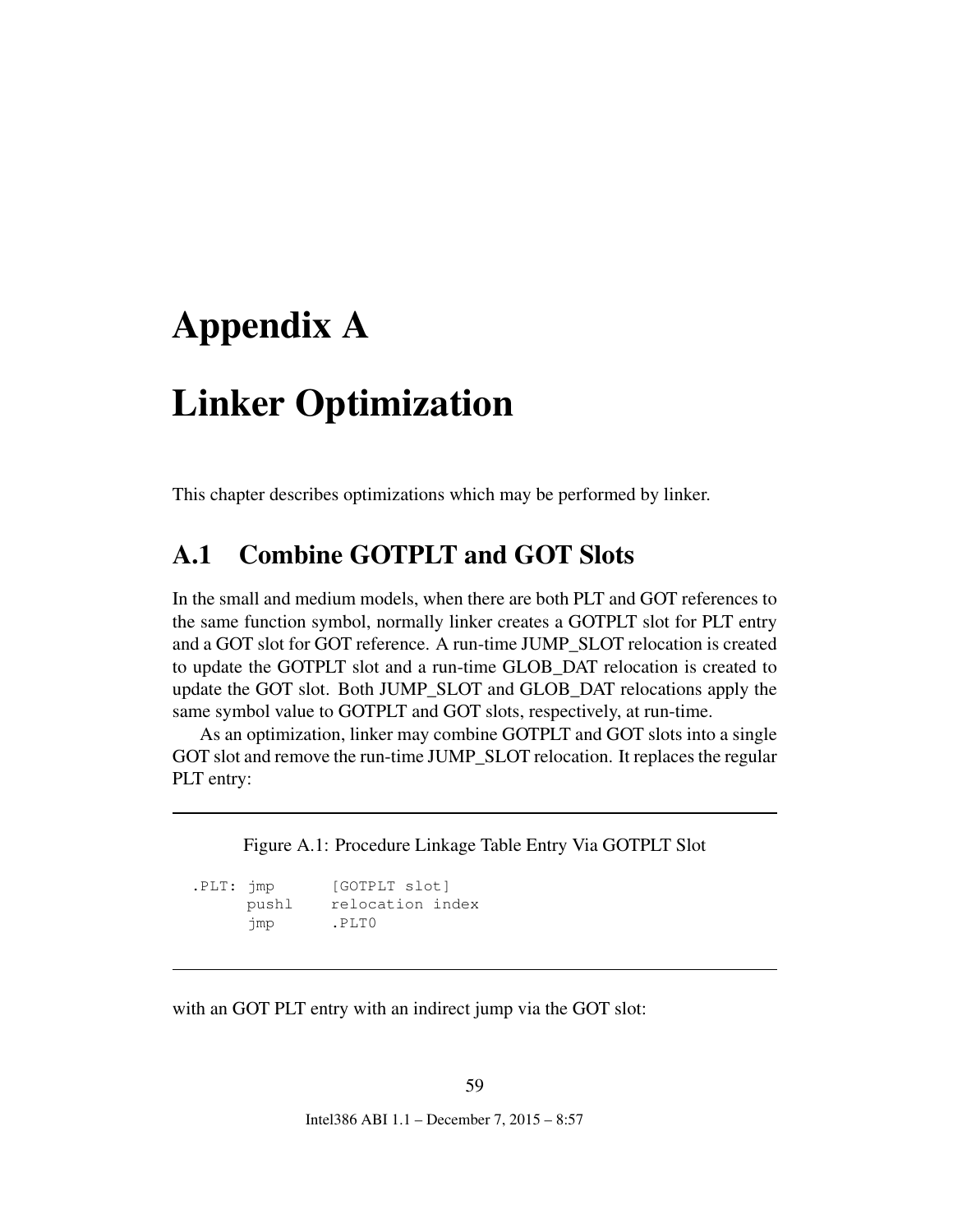<span id="page-60-3"></span><span id="page-60-2"></span>Figure A.2: Procedure Linkage Table Entry Via GOT Slot

.PLT: jmp [GOT slot] nop

and resolves the PLT reference to the GOT PLT entry. Indirect jmp is an 5-byte instruction. nop can be encoded as a 3-byte instruction or a 11-byte instruction for 8-byte or 16-byte PLT slot. A separate PLT with 8-byte slots may be used for this optimization.

This optimization isn't applicable to the STT\_GNU\_IFUNC symbols since their GOTPLT slots are resolved to the selected implementation and their GOT slots are resolved to their PLT entries.

This optimization must be avoided if pointer equality is needed since the symbol value won't be cleared in this case and the dynamic linker won't update the GOT slot. Otherwise, the resulting binary will get into an infinite loop at run-time.

## <span id="page-60-0"></span>A.2 Optimize R\_386\_GOT32X Relocation

The Intel386 instruction encoding supports converting certain instructions on memory operand with R\_386\_GOT32X relocation against symbol, foo, into a different form on immediate operand if foo is defined locally.

**Convert call, jmp and mov** Convert memory operand of call,  $\lim_{n \to \infty}$  and mov into immediate operand.

| Memory Operand         | Immediate Operand                                      |
|------------------------|--------------------------------------------------------|
| $call *foo@GOT(\$req)$ | nop call foo                                           |
| $call *foo@GOT(\$req)$ | $\vert$ call foo nop                                   |
| jmp *foo@GOT(%reg)     | imp foo nop                                            |
|                        | mov foo@GOT(%reg1), %reg2 lea foo@GOTOFF(%reg1), %reg2 |
|                        |                                                        |

#### <span id="page-60-1"></span>Table A.1: Call, Jmp and Mov Conversion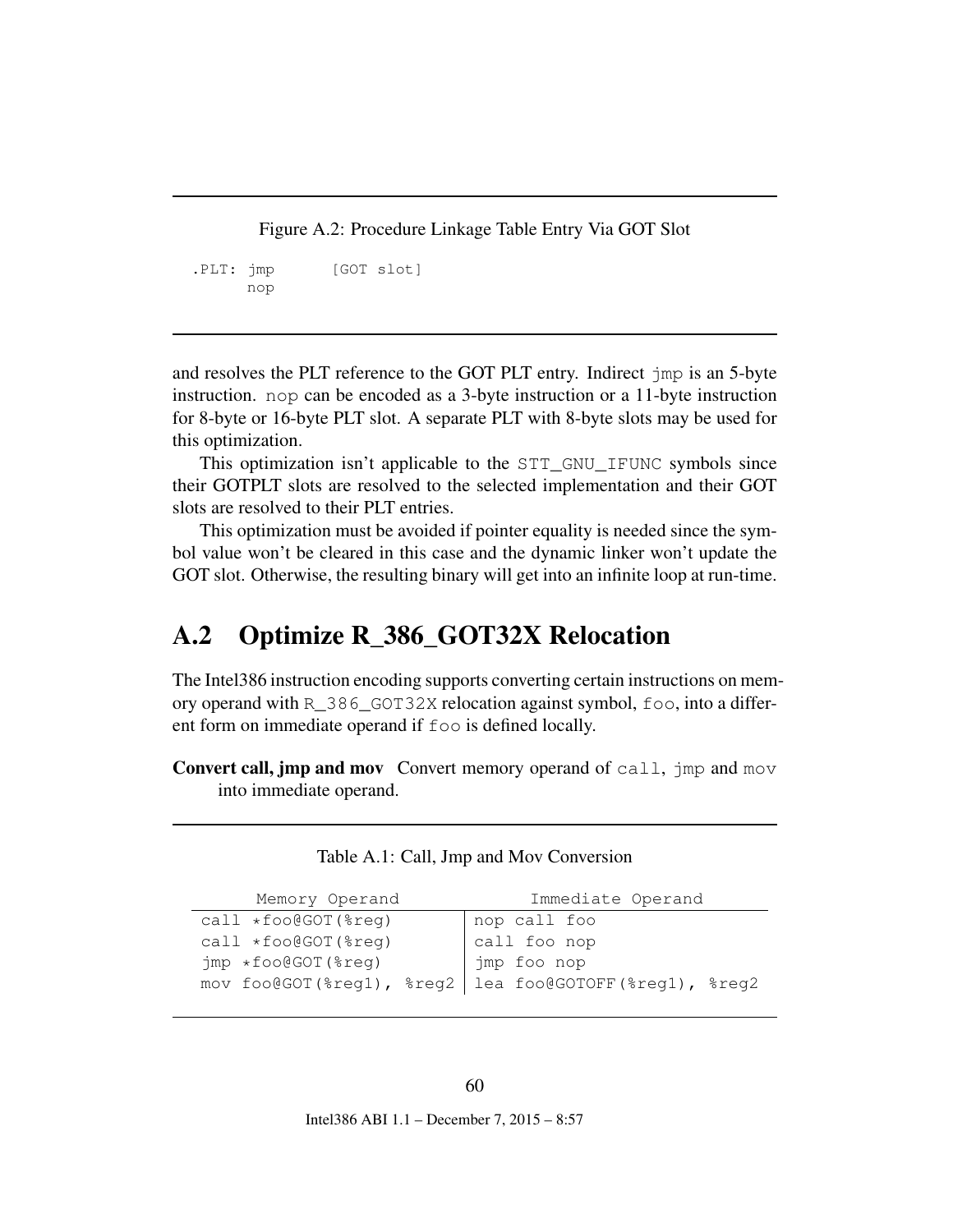<span id="page-61-1"></span>Convert Test and Binop Convert memory operand of call, jmp, mov, test and binop into immediate operand, where binop is one of adc, add, and, cmp, or, sbb, sub, xor instructions, when position-independent code is disabled.

| Memory Operand                    | Immediate Operand  |
|-----------------------------------|--------------------|
| $call *foo@GOT$                   | nop call foo       |
| $call *foo@GOT$                   | call foo nop       |
| jmp *foo@GOT                      | jmp foo nop        |
| mov foo@GOT, %req                 | lea foo, %reg      |
| test %reg, foo@GOT                | test \$foo, %req   |
| binop foo@GOT, %reg               | binop \$foo, %reg  |
| $call *foo@GOT$ $*req)$           | nop call foo       |
| $call *foo@GOT(%c)$               | call foo nop       |
| $\gamma$ mp $\star$ foo@GOT(%req) | jmp foo nop        |
| mov foo@GOT(%reg1), %reg2         | lea foo, %reg2     |
| test %reg1, name@GOT(%reg2)       | test \$foo, %reg1  |
| binop name@GOT(%reg1), %reg2      | binop \$foo, %reg2 |

<span id="page-61-0"></span>Table A.2: Test and Binop Conversion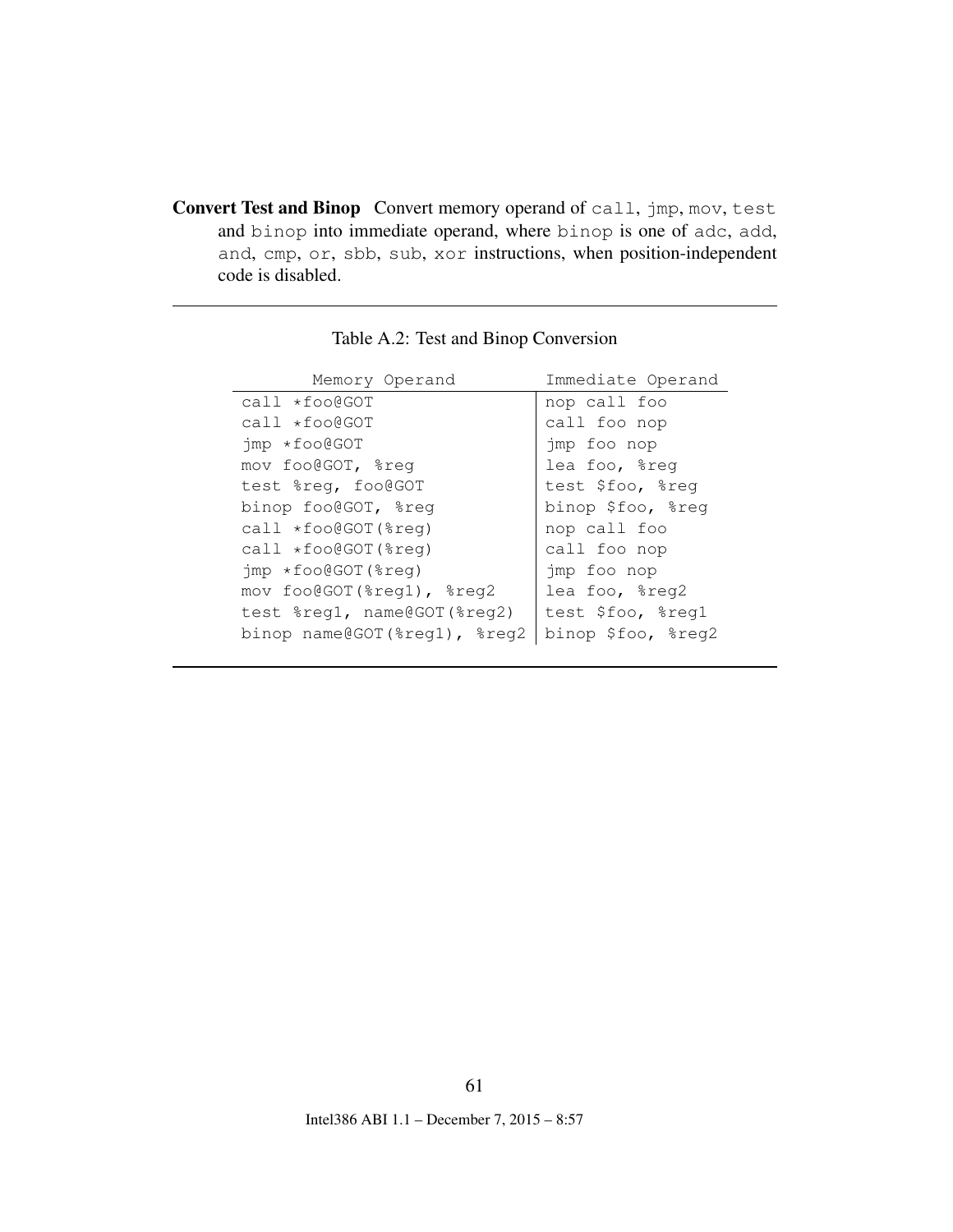# Index

```
_UA_CLEANUP_PHASE, 41
_UA_FORCE_UNWIND, 40
_UA_SEARCH_PHASE, 41
_Unwind_Context, 40
_Unwind_DeleteException, 39
_Unwind_Exception, 40
_Unwind_ForcedUnwind, 39, 40
_Unwind_GetCFA, 39
_Unwind_GetGR, 39
_Unwind_GetIP, 39
_Unwind_GetLanguageSpecificData, 39
_Unwind_GetRegionStart, 39
_Unwind_RaiseException, 39, 40
_Unwind_Resume, 39
_Unwind_SetGR, 39
_Unwind_SetIP, 39
```
auxiliary vector, [20](#page-20-3)

boolean, [9](#page-9-3) byte, [7](#page-7-4)

 $C_{++}$ , [56](#page-56-1) Call Frame Information tables, [39](#page-39-3) Convert call, jmp and mov, [60](#page-60-3) Convert Test and Binop, [61](#page-61-1)

double quadword, [7](#page-7-4) doubleword, [7](#page-7-4) DWARF Debugging Information Format, [39](#page-39-3)

62